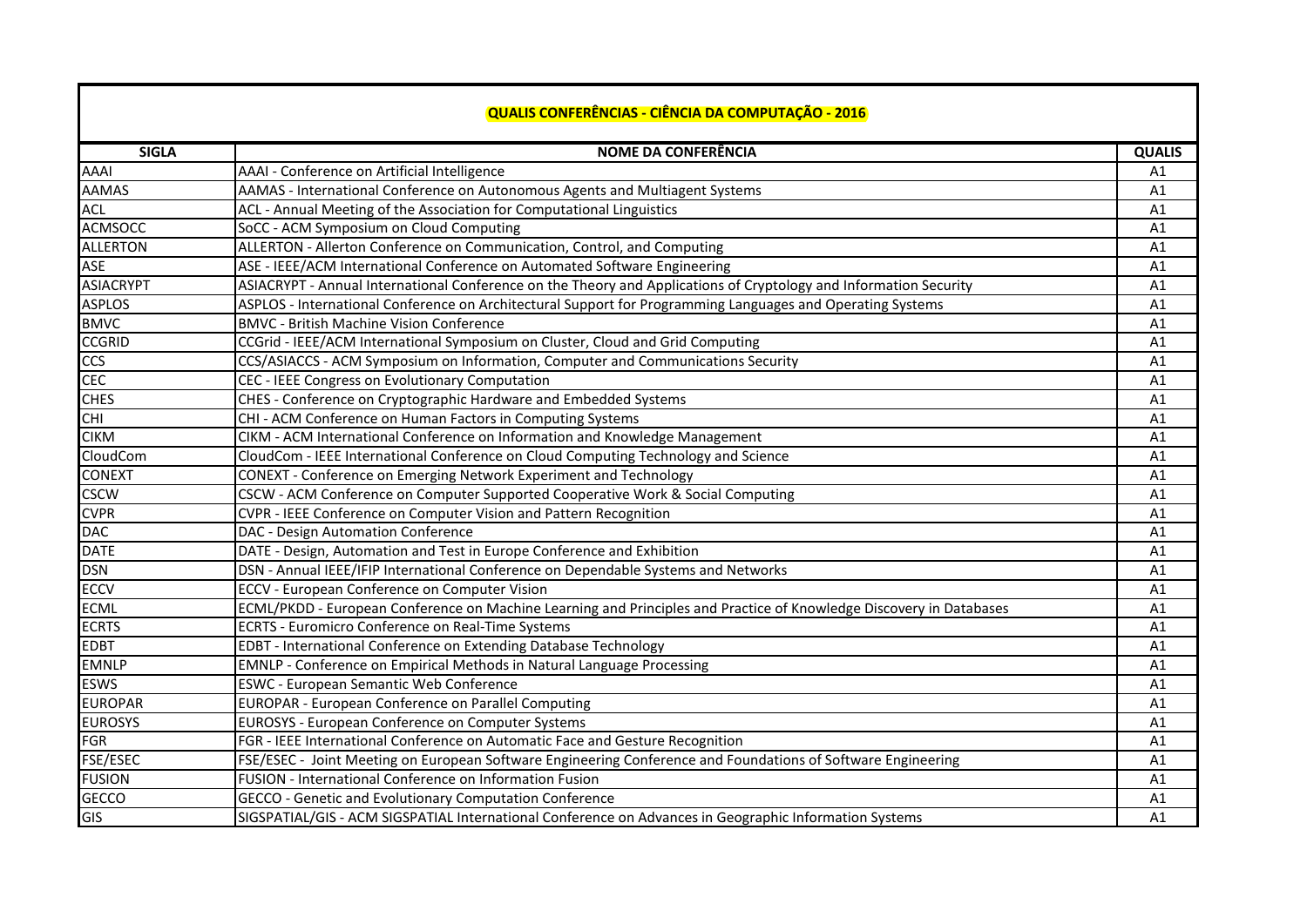| <b>GLOBECOM</b>    | <b>GLOBECOM - IEEE Global Communications Conference</b>                            | A1 |
|--------------------|------------------------------------------------------------------------------------|----|
| <b>HICSS</b>       | HICSS - Hawaii International Conference on System Sciences                         | A1 |
| <b>HLT</b>         | HLT - International Conference Baltic Human Language Technology                    | A1 |
| <b>HOTNETS</b>     | HotNets - ACM Workshop on Hot Topics in Networks                                   | A1 |
| <b>HPCA</b>        | HPCA - IEEE International Symposium on High Performance Computer Architecture      | A1 |
| <b>HPDC</b>        | HPDC - International Symposium on High Performance Distributed Computing           | A1 |
| <b>ICASSP</b>      | ICASSP - IEEE International Conference on Acoustics, Speech and Signal Processing  | A1 |
| ICC                | ICC - IEEE International Conference on Communications                              | A1 |
| <b>ICCAD</b>       | ICCAD - IEEE/ACM International Conference on ComputerAided Design                  | A1 |
| <b>ICCS</b>        | ICCS - International Conference on Computational Science                           | A1 |
| <b>ICDAR</b>       | ICDAR - International Conference on Document Analysis and Recognition              | A1 |
| <b>ICDCS</b>       | ICDCS - International Conference on Distributed Computing Systems                  | A1 |
| <b>ICDE</b>        | ICDE - IEEE International Conference on Data Engineering                           | A1 |
| <b>ICDM</b>        | ICDM - IEEE International Conference on Data Mining                                | A1 |
| <b>ICIP</b>        | ICIP - IEEE International Conference on Image Processing                           | A1 |
| <b>ICIS</b>        | ICIS - International Conference on Information Systems                             | A1 |
| <b>ICML</b>        | ICML - International Conference on Machine Learning                                | A1 |
| <b>ICMR</b>        | ICMR - ACM International Conference on Multimedia Retrieval                        | A1 |
| <b>ICN</b>         | ICN - ACM International Conference on Information-Centric Networking               | A1 |
| <b>ICPP</b>        | ICPP - International Conference on Parallel Processing                             | A1 |
| <b>ICRA</b>        | ICRA - IEEE International Conference on Robotics and Automation                    | A1 |
| <b>ICSE</b>        | ICSE - International Conference on Software Engineering                            | A1 |
| <b>ICSM</b>        | <b>ICSME - IEEE International Conference on Software Maintenance and Evolution</b> | A1 |
| <b>ICWSM</b>       | ICWSM - International AAAI Conference on Weblogs and Social Media                  | A1 |
| <b>IEEECLOUD</b>   | IEEEECLOUD - IEEE International Conference on Cloud Computing                      | A1 |
| <b>IJCAI</b>       | IJCAI - International Joint Conference on Artificial Intelligence                  | A1 |
| <b>IJCNN</b>       | <b>IJCNN - IEEE International Joint Conference on Neural Networks</b>              | A1 |
| <b>IMC</b>         | IMC - ACM Internet Measurement Conference                                          | A1 |
| <b>INFOCOM</b>     | <b>INFOCOM - IEEE International Conference on Computer Communications</b>          | A1 |
| <b>INTERSPEECH</b> | INTERSPEECH - Conference of the International Speech Communication Association     | A1 |
| <b>IPDPS</b>       | IPDPS - IEEE International Parallel & Distributed Processing Symposium             | A1 |
| <b>IPSN</b>        | IPSN - International Conference on Information Processing in Sensor Networks       | A1 |
| <b>IROS</b>        | IROS - IEEE/RSJ International Conference on Intelligent Robots and Systems         | A1 |
| <b>ISCA</b>        | ISCA - International Symposium on Computer Architecture                            | A1 |
| <b>ISCAS</b>       | <b>ISCAS - IEEE International Symposium on Circuits and Systems</b>                | A1 |
| <b>ISIT</b>        | ISIT - International Symposium on Information Theory                               | A1 |
| <b>ISMIR</b>       | ISMIR - International Society for Music Information Retrieval Conference           | A1 |
| <b>ISSTA</b>       | ISSTA - International Symposium on Software Testing and Analysis                   | A1 |
| <b>ISWC</b>        | ISWC - International Semantic Web Conference                                       | A1 |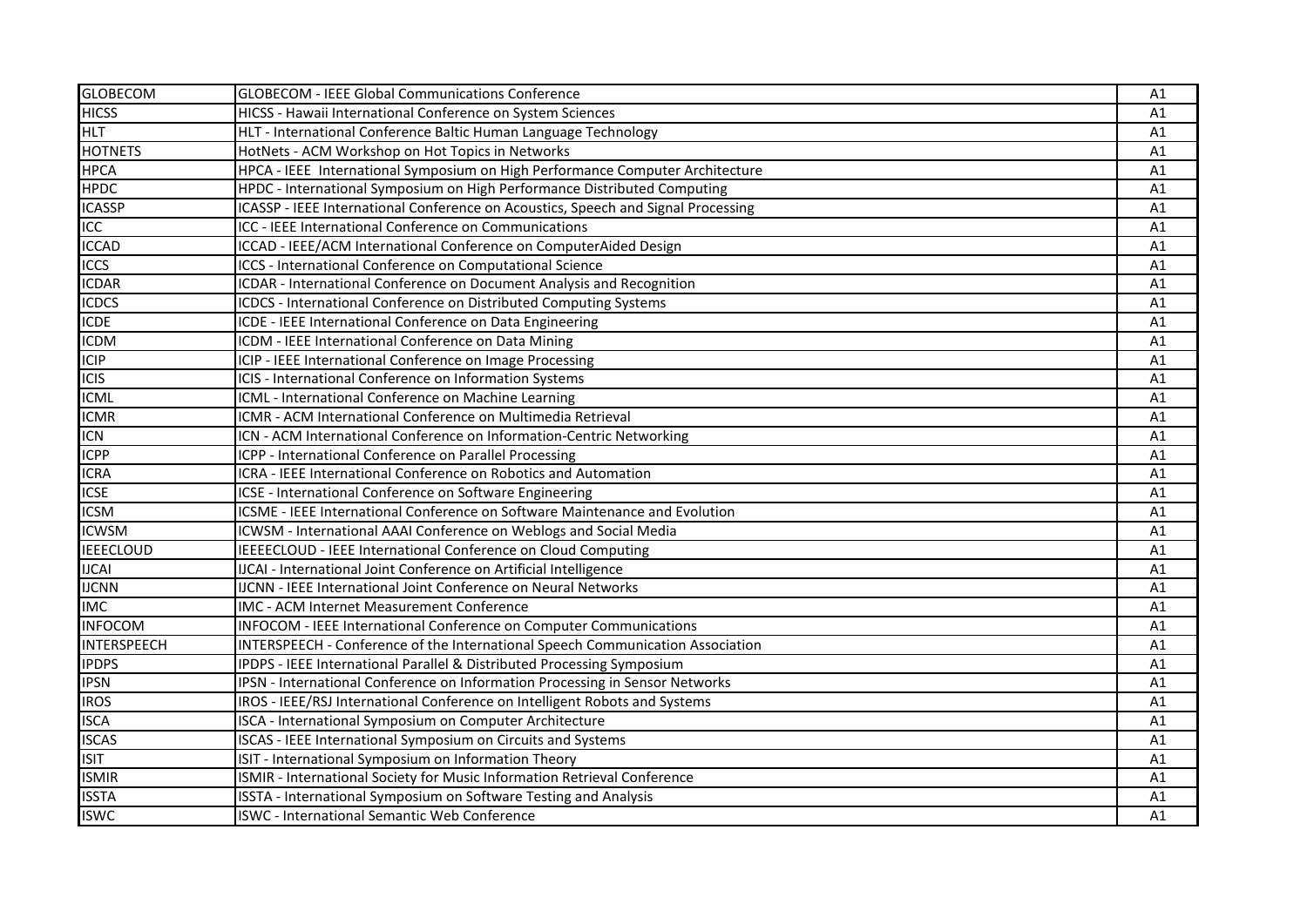| <b>KDD</b>       | KDD - ACM SIGKDD Conference on Knowledge Discovery and Data Mining                                                     | A1 |
|------------------|------------------------------------------------------------------------------------------------------------------------|----|
| LAK              | LAK - International Learning Analytics and Knowledge Conference                                                        | A1 |
| <b>LREC</b>      | LREC - International Conference on Language Resources and Evaluation                                                   | A1 |
| <b>MICCAI</b>    | MICCAI - International Conference on Medical Image Computing and Computer Assisted Intervention                        | A1 |
| <b>MOBICOM</b>   | MOBICOM - ACM/IEEE International Conference on Mobile Computing and Networking                                         | A1 |
| <b>MOBILEHCI</b> | MOBILEHCI - International Conference on Human-Computer Interaction with Mobile Devices and Services Adjunct            | A1 |
| <b>MSR</b>       | MSR - Working Conference on Mining Software Repositories                                                               | A1 |
| <b>NSDI</b>      | NSDI - Networked Systems Design and Implementation                                                                     | A1 |
| <b>OOPSLA</b>    | OOPSLA - Conference on Object-Oriented Programming Systems, Languages, and Applications                                | A1 |
| <b>PACTT</b>     | PACT - International Conference on Parallel Architectures and Compilation Techniques                                   | A1 |
| <b>PERCOM</b>    | PERCOM - International Conference on Pervasive Computing and Communications                                            | A1 |
| <b>PIMRC</b>     | PIMRC - International Symposium on Personal, Indoor and Mobile Radio Communications                                    | A1 |
| PLDI             | PLDI - SIGPLAN Conference on Programming Language Design and Implementation                                            | A1 |
| <b>POPL</b>      | POPL - Symposium on Principles of Programming Languages                                                                | A1 |
| <b>PPOPP</b>     | PPoPP - ACM SIGPLAN Symposium on Principles and Practice of Parallel Programming                                       | A1 |
| <b>RECSYS</b>    | RecSYS - ACM Conference on Recommender Systems                                                                         | A1 |
| <b>SAC</b>       | SAC - ACM Symposium on Applied Computing                                                                               | A1 |
| SC               | SC - International Conference for High Performance Computing, Networking, Storage and Analysis                         | A1 |
| <b>SDM</b>       | SDM - SIAM International Conference on Data Mining                                                                     | A1 |
| SenSys           | SenSys - ACM Conference on Embedded Network Sensor Systems                                                             | A1 |
| SIGCOMM          | SIGCOMM - ACM SIGCOMM Conference                                                                                       | A1 |
| <b>SIGCSE</b>    | SIGCSE - ACM Technical Symposium on Computer Science Education                                                         | A1 |
| <b>SIGIR</b>     | SIGIR - International ACM SIGIR Conference on Research and Development in Information Retrieval                        | A1 |
| <b>SIGMOD</b>    | SIGMOD - ACM Conference on Management Data                                                                             | A1 |
| SOCIALCOM        | SocialCom - International Conference on Social Computing                                                               | A1 |
| SODA             | SODA - ACM-SIAM Symposium on Discrete Algorithms                                                                       | A1 |
| <b>SPLC</b>      | SPLC - International Software Product Line Conference: New Directions in Systems and Software Product Line Engineering | A1 |
| <b>UAI</b>       | UAI - Conference on Uncertainty in Artificial Intelligence                                                             | A1 |
| UbiComp          | UbiComp - ACM International Joint Conference on Pervasive and Ubiquitous Computing                                     | A1 |
| <b>UIST</b>      | UIST - User Interface Software Technology Symposium                                                                    | A1 |
| <b>WACV</b>      | WACV - Winter Conference on Applications of Computer Vision                                                            | A1 |
| <b>WSDM</b>      | WSDM - ACM Conference International Conference on Web Search and Data Mining                                           | A1 |
| <b>WWW</b>       | WWW - International World Wide Web Conferences                                                                         | A1 |
| <b>AIED</b>      | AIED - Intternational Conference on Artificial Intelligence in Education                                               | A2 |
| AIIDE            | AIIDE - AAAI Conference on Artificial Intelligence and Interactive Digital Entertainment                               | A2 |
| <b>AINA</b>      | AINA - IEEE International Conference on Advanced Information Networking and Applications                               | A2 |
| <b>AMCIS</b>     | AMCIS - Americas Conference on Information Systems                                                                     | A2 |
| <b>ARES</b>      | ARES - International Conference on Availability, Reliability and Security                                              | A2 |
| <b>ASONAM</b>    | ASONAM - IEEE/ACM International Conference on Advances in Social Networks Analysis and Mining                          | A2 |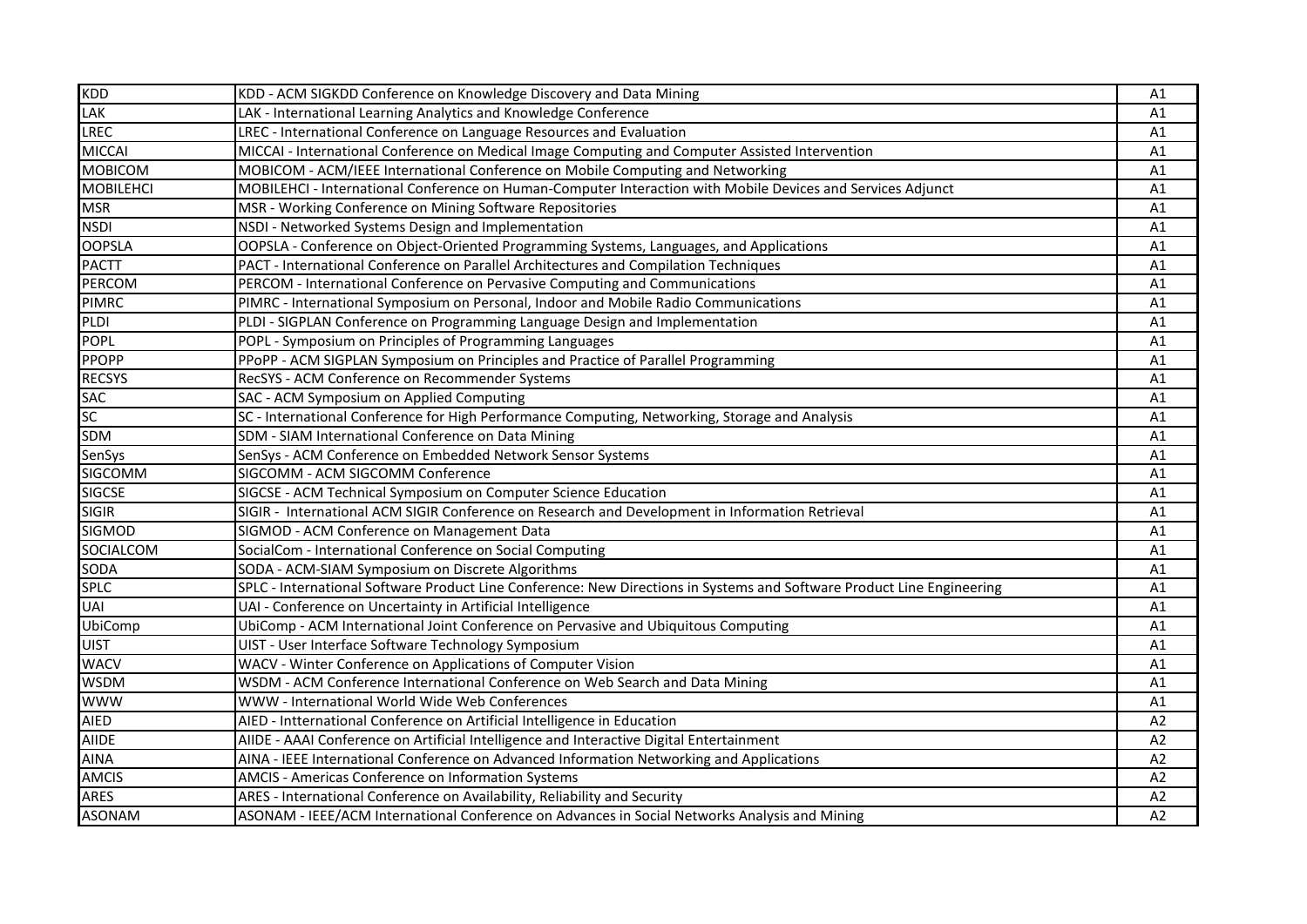| <b>ASSETS</b>   | ASSETS - International ACM SIGACCESS Conference on Computers and Accessibility                  | A2 |
|-----------------|-------------------------------------------------------------------------------------------------|----|
| <b>AVSS</b>     | AVSS - IEEE International Conference on Advanced Video and Signal Based Surveillance            | A2 |
| <b>BPM</b>      | BPM - International Conference on Business Process Management                                   | A2 |
| <b>BTAS</b>     | BTAS - IEEE International Conference on Biometrics: Theory, Applications, and Systems           | A2 |
| CADE            | CADE - International Conference on Automated Deduction                                          | A2 |
| CAISE           | CAISE - International Conference on Advanced Information Systems Engineering                    | A2 |
| <b>CGO</b>      | CGO - International Symposium on Code Generation and Optimization                               | A2 |
| <b>CICC</b>     | CICC - IEEE Custom Integrated Circuits Conference                                               | A2 |
| <b>CICLING</b>  | CICLing - International Conference on Intelligent Text Processing and Computational Linguistics | A2 |
| <b>CIG</b>      | CIG - IEEE Conference on Computational Intelligence and Games                                   | A2 |
| <b>CLOSER</b>   | CLOSER - International Conference on Cloud Computing and Services Science                       | A2 |
| <b>CLUSTER</b>  | <b>CLUSTER - IEEE International Conference on Cluster Computing</b>                             | A2 |
| <b>CNSM</b>     | CNSM - International Conference on Network and Service Management                               | A2 |
| CODES+ISSS      | CODES+ISSS - International Conference on Hardware/Software Codesign and System Synthesis        | A2 |
| <b>COLING</b>   | COLING - International Conference on Computational Linguistics                                  | A2 |
| <b>COMPGEOM</b> | SoCG - International Symposium on Computational Geometry                                        | A2 |
| <b>COMPSAC</b>  | COMPSAC - Annual International Computers, Software & Applications Conference                    | A2 |
| <b>COMSNETS</b> | COMSNETS - International Conference on COMmunication Systems & NETworkS                         | A2 |
| <b>CONCUR</b>   | <b>CONCUR</b> - International Conference on Concurrency Theory                                  | A2 |
| CoopIS          | CoopIS - International Conference on Cooperative Information Systems                            | A2 |
| CP              | CP - International Conference on Principles and Practice of Constraint Programming              | A2 |
| <b>CSF</b>      | CSF - IEEE Computer Security Foundations Symposium                                              | A2 |
| <b>CSMR</b>     | CSMR - European Conference on Software Maintenance and Reengineering                            | A2 |
| <b>CT-RSA</b>   | CT-RSA - RSA Conference Cryptographers' Track                                                   | A2 |
| <b>DCOSS</b>    | DCOSS - International Conference on Distributed Computing in Sensor Systems                     | A2 |
| <b>DEBS</b>     | DEBS - International Conference on Distributed and Event-Based Systems                          | A2 |
| <b>ECAI</b>     | ECAI - European Conference on Artificial Intelligence                                           | A2 |
| <b>ECIR</b>     | ECIR - European Conference on Information Retrieval                                             | A2 |
| <b>ECIS</b>     | ECIS - European Conference on Information Systems                                               | A2 |
| <b>ECOOP</b>    | ECOOP - European Conference on Object-Oriented Programming                                      | A2 |
| <b>EDM</b>      | EDM - International Conference on Educational Data Mining                                       | A2 |
| <b>EDOC</b>     | EDOC - IEEE International Enterprise Distributed Object Computing Conference                    | A2 |
| <b>EICS</b>     | EICS - ACM SIGCHI Symposium on Engineering Interactive Computing Systems                        | A2 |
| <b>ESA</b>      | ESA - European Symposium on Algorithms                                                          | A2 |
| <b>ESEM</b>     | ESEM - ACM/IEEE International Symposium on Empirical Software Engineering and Measurement       | A2 |
| <b>ESORICS</b>  | ESORICS - European Symposium on Research in Computer Security                                   | A2 |
| <b>ETRA</b>     | ETRA - Biennial ACM Symposium on Eye Tracking Research & Applications                           | A2 |
| <b>EUSIPCO</b>  | EUSIPCO - European Signal Processing Conference                                                 | A2 |
| <b>FASE</b>     | FASE - International Conference on Fundamental Approaches to Software Engineering               | A2 |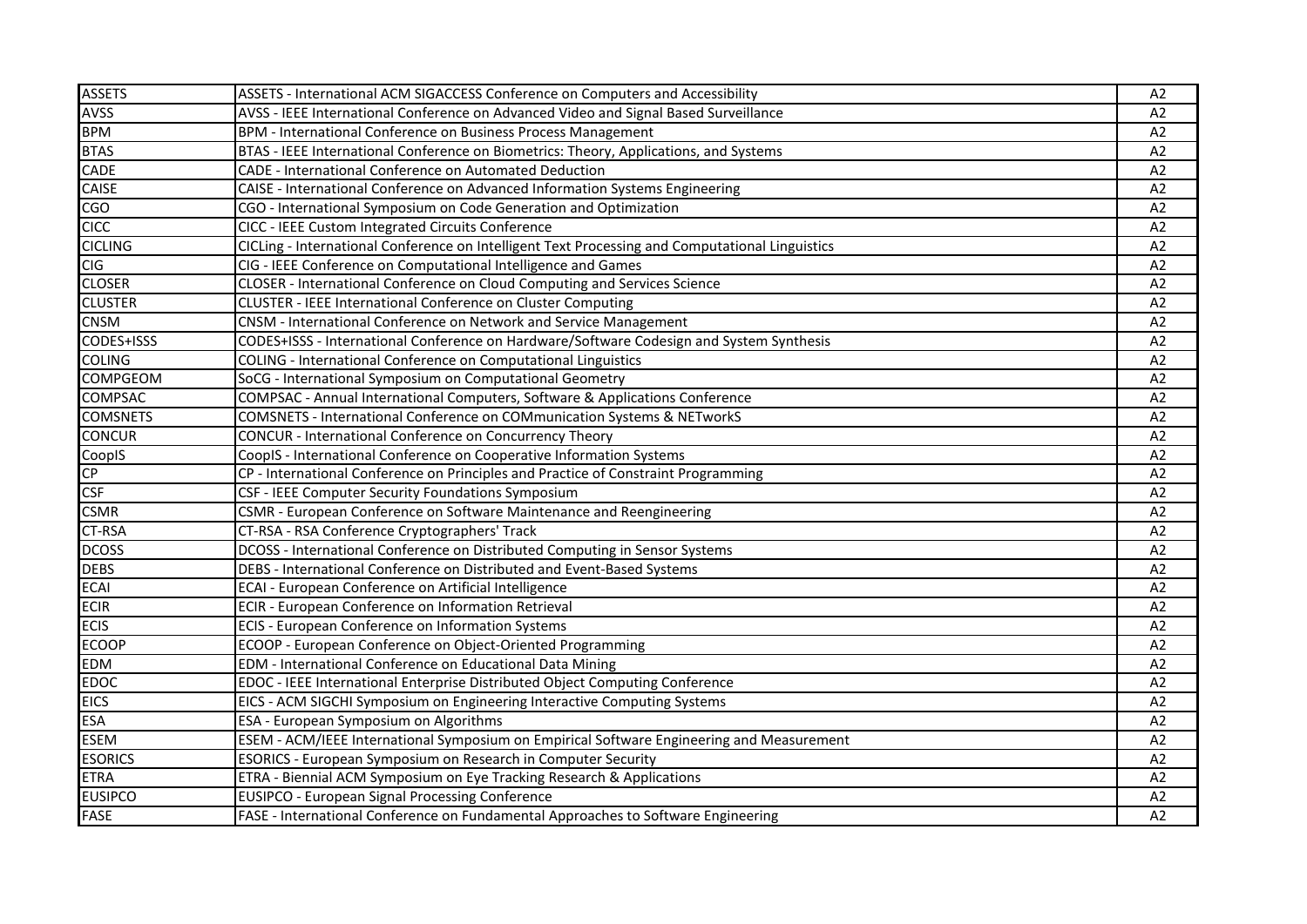| <b>FCCM</b>      | FCCM - IEEE Annual International Symposium on Field-Programmable Custom Computing Machines         | A2             |
|------------------|----------------------------------------------------------------------------------------------------|----------------|
| <b>FM</b>        | FM - International Symposium on Formal Methods                                                     | A2             |
| <b>FMCAD</b>     | FMCAD - International Conference on Formal Methods in Computer-Aided Design                        | A2             |
| <b>FPL</b>       | FPL - International Conference on Field-Programmable Logic and Applications                        | A2             |
| <b>HPCC</b>      | HPCC - International Conference on High Performance Computing and Communications                   | A2             |
| <b>HT</b>        | HT - ACM Conference on Hypertext and Social Media                                                  | A2             |
| <b>I2MTC</b>     | I2MTC - IEEE International Instrumentation and Measurement Technology Conference                   | A2             |
| I <sub>3</sub> D | I3D - ACM Symposium on Interactive 3D Graphics and Games                                           | A2             |
| <b>ICAISC</b>    | ICAISC - International Conference on Artificial Intelligence and Soft Computing                    | A2             |
| <b>ICAPS</b>     | ICAPS - International Conference on Automated Planning and Scheduling                              | A <sub>2</sub> |
| <b>ICB</b>       | ICB - International Conference on Biometrics                                                       | A2             |
| <b>ICCCN</b>     | ICCCN - International Conference on Computer Communications and Networks                           | A2             |
| <b>ICCD</b>      | ICCD - International Conference on Computer Design                                                 | A2             |
| <b>ICCNC</b>     | ICNC - International Conference on Computing, Networking and Communications                        | A2             |
| <b>ICME</b>      | ICME - IEEE International Conference on Multimedia and Expo                                        | A2             |
| <b>ICPADS</b>    | ICPADS - International Conference on Parallel and Distributed Systems                              | A2             |
| <b>ICPC</b>      | ICPC - International Conference on Program Comprehension                                           | A2             |
| <b>ICPE</b>      | ICPE - International Conference on Performance Engineering                                         | A2             |
| <b>ICPR</b>      | ICPR - International Conference on Pattern Recognition                                             | A2             |
| <b>ICSOC</b>     | ICSOC - International Conference on Service Oriented Computing                                     | A2             |
| <b>ICSTV</b>     | ICST - IEEE International Conference on Software Testing, Verification and Validation              | A2             |
| <b>ICWS</b>      | ICWS - IEEE International Conference on Web Services                                               | A2             |
| <b>IEEESCC</b>   | SCC - IEEE International Conference on Services Computing                                          | A2             |
| <b>IGSC</b>      | IGSC - International Green and Sustainable Computing Conference                                    | A2             |
| <b>IISWC</b>     | IISWC - IEEE International Symposium on Workload Characterization                                  | A <sub>2</sub> |
| IM               | IM - IFIP/IEEE International Symposium on Integrated Network Management                            | A2             |
| <b>IMIS</b>      | IMIS - International Conference on Innovative Mobile and Internet Services in Ubiquitous Computing | A2             |
| <b>INTERACT</b>  | INTERACT - IFIP TC 13 International Conference on Human-Computer Interaction                       | A2             |
| <b>ISCC</b>      | <b>ISCC</b> - International Symposium on Computers and Communications                              | A2             |
| <b>ISLPED</b>    | ISLPED - International Symposium on Low Power Electronics and Design                               | A2             |
| <b>ISMAR</b>     | ISMAR - International Symposium on Mixed and Augmented Reality                                     | A2             |
| <b>ISPASS</b>    | ISPASS - IEEE International Symposium on Performance Analysis of Systems and Software              | A2             |
| <b>ISSRE</b>     | ISSRE - IEEE International Symposium on Software Reliability Engineering                           | A <sub>2</sub> |
| <b>ISWCS</b>     | <b>ISWCS - International Symposium on Wireless Communication Systems</b>                           | A2             |
| <b>ITICSE</b>    | ITICSE - Conference on Innovation and Technology in Computer Science Education                     | A2             |
| IUI              | IUI - International Conference on Intelligent User Interfaces                                      | A <sub>2</sub> |
| <b>IWCMC</b>     | IWCMC - International Wireless Communications and Mobile Computing Conference                      | A <sub>2</sub> |
| <b>JCDL</b>      | JCDL - ACM/IEEE Joint Conference on Digital Libraries                                              | A2             |
| KR               | KR - International Conference on Principles of Knowledge Representation and Reasoning              | A2             |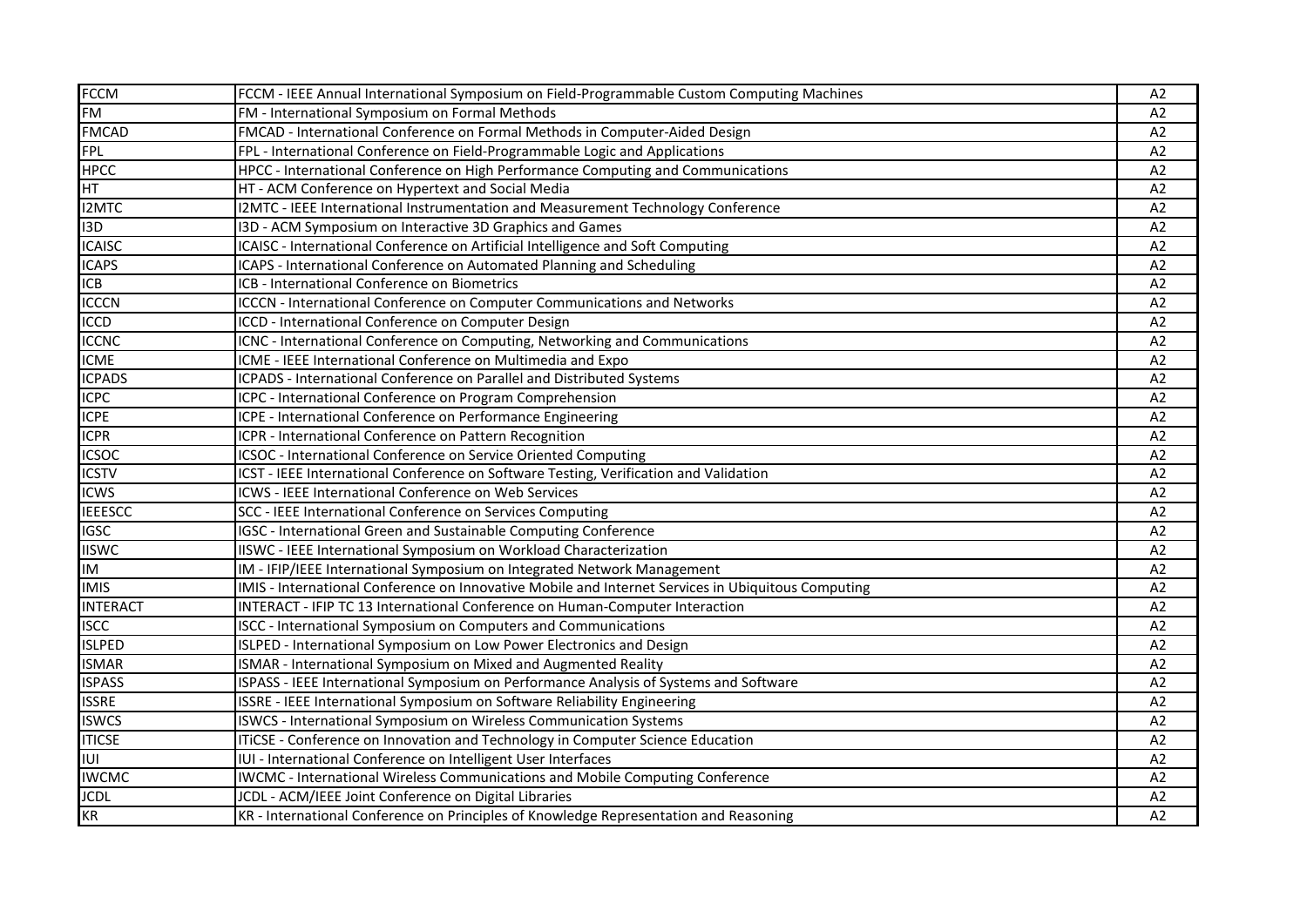| <b>MASCOTS</b>    | MASCOTS - International Symposium on the Modeling, Analysis, and Simulation of Computer and Telecommunication Systems | A2             |
|-------------------|-----------------------------------------------------------------------------------------------------------------------|----------------|
| <b>MDM</b>        | MDM - IEEE International Conference on Mobile Data Management                                                         | A2             |
| <b>MIDDLEWARE</b> | MIDDLEWARE - International Middleware Conference                                                                      | A2             |
| <b>MMSYS</b>      | MMSys - ACM Multimedia Systems Conference                                                                             | A <sub>2</sub> |
| <b>MOBIHOC</b>    | MOBIHOC - ACM International Symposium on Mobile Ad Hoc Networking and Computing                                       | A2             |
| <b>MODELS</b>     | MODELS - International Conference on Model Driven Engineering Languages and Systems                                   | A2             |
| <b>MODULARITY</b> | MODULARITY - International Conference on Modularity                                                                   | A <sub>2</sub> |
| <b>MSST</b>       | MSST - IEEE Symposium on Mass Storage Systems and Technologies                                                        | A2             |
| <b>NETWORKING</b> | Networking - IFIP Networking Conference                                                                               | A2             |
| <b>NFM</b>        | NFM - NASA Formal Methods Symposium                                                                                   | A2             |
| <b>NOMS</b>       | NOMS - IEEE/IFIP Network Operations and Management Symposium                                                          | A2             |
| <b>OM</b>         | OM - International Workshop on Ontology Matching                                                                      | A2             |
| PacificVis        | PacificVis - IEEE Pacific Visualization Symposium                                                                     | A2             |
| <b>PAKDD</b>      | PAKDD - Pacific-Asia Conference on Knowledge Discovery and Data Mining                                                | A <sub>2</sub> |
| PAM               | PAM - Passive and Active Network Measurement Conference                                                               | A2             |
| PDP               | PDP - Euromicro International Conference on Parallel, Distributed and Network-Based Processing                        | A2             |
| <b>RE</b>         | RE - IEEE International Requirements Engineering Conference                                                           | A2             |
| <b>RECOMB</b>     | RECOMB - International Conference on Research in Computational Molecular Biology                                      | A <sub>2</sub> |
| <b>RTSS</b>       | RTSS - Real-Time Systems Symposium                                                                                    | A <sub>2</sub> |
| <b>SACRYPT</b>    | SAC - Workshop on Selected Areas in Cryptography                                                                      | A2             |
| <b>SANER</b>      | SANER - IEEE International Conference on Software Analysis, Evolution and Reengineering                               | A2             |
| <b>SAT</b>        | SAT - International Conference on Theory and Applications of Satisfiability Testing                                   | A2             |
| <b>SEA</b>        | SEA - International Symposium on Experimental Algorithms                                                              | A2             |
| <b>SEAMS</b>      | SEAMS - International Symposium on Software Engineering for Adaptive and Self-Managing Systems                        | A2             |
| <b>SERVICES</b>   | SERVICES - IEEE World Congress on Services                                                                            | A <sub>2</sub> |
| <b>SIGGRAPH</b>   | SIGGRAPH - International Conference and Exibition on Computer Graphics and Interactive Techniques                     | A2             |
| <b>SLT</b>        | SLT - Workshop on Spoken Language Technology                                                                          | A2             |
| <b>SMC</b>        | SMC - IEEE International Conference on Systems, Man and Cybernetics                                                   | A <sub>2</sub> |
| <b>TABLETOPS</b>  | ITS - International Conference on Interactive Tabletops and Surfaces                                                  | A <sub>2</sub> |
| <b>TEI</b>        | TEI - International Conference on Tangible, Embedded and Embodied Interaction                                         | A2             |
| <b>TREC</b>       | <b>TREC - Text Retrieval Conference</b>                                                                               | A2             |
| <b>TRUSTCOM</b>   | TrustCom - International Conference on Trust, Security and Privacy in Computing and Communications                    | A2             |
| UCC               | UCC - IEEE/ACM International Conference on Utility and Cloud Computing                                                | A2             |
| <b>UMAP</b>       | UMAP - International Conference on User Modeling, Adaptation and Personalization                                      | A2             |
| <b>VAMOS</b>      | VaMoS - International Workshop on Variability Modelling of Software-intensive Systems                                 | A2             |
| <b>VAST</b>       | VAST - IEEE Conference on Visual Analytics Science and Technology                                                     | A <sub>2</sub> |
| <b>VNC</b>        | VNC - IEEE Vehicular Networking Conference                                                                            | A <sub>2</sub> |
| <b>WCRE</b>       | WCRE - Working Conference on Reverse Engineering                                                                      | A <sub>2</sub> |
| <b>WEBSCI</b>     | WebSci - Web Science Conference                                                                                       | A2             |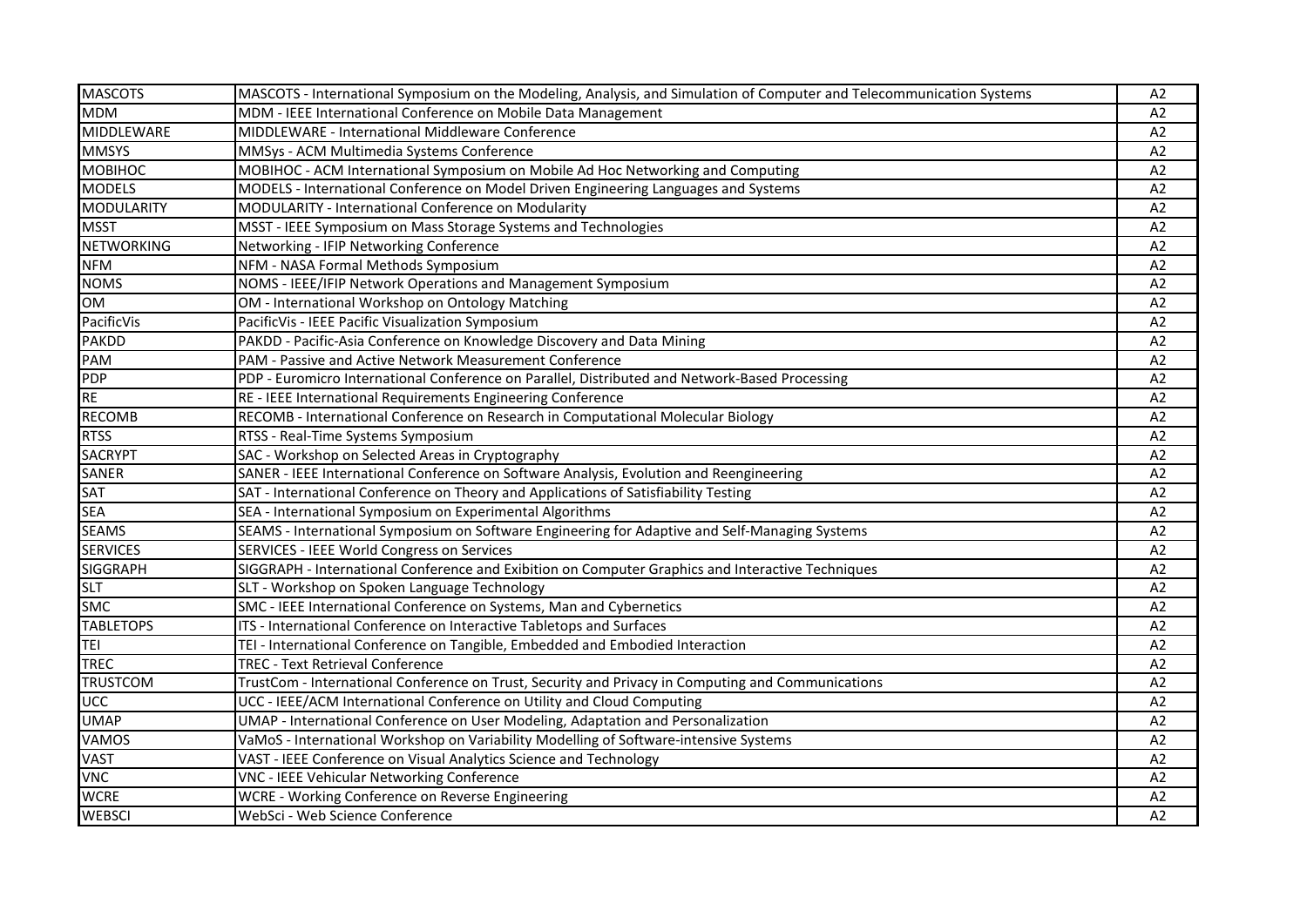| <b>WIMOB</b>   | WiMob - IEEE International Conference on Wireless and Mobile Computing, Networking and Communications | A2        |
|----------------|-------------------------------------------------------------------------------------------------------|-----------|
| <b>WOWMOM</b>  | WoWMoM - International Symposium on a World of Wireless, Mobile and Multimedia Networks               | A2        |
| <b>WSC</b>     | <b>WSC - Winter Simulation Conference</b>                                                             | A2        |
| 3DIC           | 3DIC - International 3D System Integration Conference                                                 | <b>B1</b> |
| 3DTV           | 3DTV - 3DTV Conference: The True Vision-Capture, Transmission and Display of 3D Video                 | <b>B1</b> |
| 3DUI           | 3DUI - IEEE Symposium on 3D User Interfaces                                                           | <b>B1</b> |
| 3PGCIC         | 3PGCIC - International Conference on P2P, Parallel, Grid, Cloud and Internet Computing                | <b>B1</b> |
| <b>ACE</b>     | ACE - International Conference on Advances in Computer Entertainment Technology                       | <b>B1</b> |
| <b>ACIVS</b>   | ACIVS - Advanced Concepts for Intelligent Vision Systems                                              | <b>B1</b> |
| <b>ADBIS</b>   | ADBIS - East European Conference on Advances in Databases and Information Systems                     | <b>B1</b> |
| ADHOC-NOW      | ADHOC-NOW - International Conference on Ad-Hoc Networks and Wireless                                  | <b>B1</b> |
| AGI            | AGI - Conference on Artificial General Intelligence                                                   | <b>B1</b> |
| <b>AGILE</b>   | AGILE - Agile Conference                                                                              | <b>B1</b> |
| <b>AH</b>      | AH - Augmented Human International Conference                                                         | <b>B1</b> |
| <b>AHS</b>     | AHS - NASA/ESA Conference on Adaptive Hardware and Systems                                            | <b>B1</b> |
| Al             | Al - Canadian Conference on Artificial Intelligence                                                   | <b>B1</b> |
| AMW            | AMW - Alberto Mendelzon International Workshop on Foundations of Data Management                      | <b>B1</b> |
| <b>APLAS</b>   | APLAS - Asian Symposium on Programming Languages and Systems                                          | <b>B1</b> |
| <b>ARC</b>     | ARC - International Symposium on Applied Reconfigurable Computing                                     | <b>B1</b> |
| <b>ASAP</b>    | ASAP - IEEE International Conference on Application-specific Systems, Architectures and Processors    | <b>B1</b> |
| <b>BIBE</b>    | BIBE - IEEE International Conference on BioInformatics and BioEngineering                             | <b>B1</b> |
| <b>BIBM</b>    | BIBM - IEEE International Conference on Bioinformatics and Biomedicine                                | <b>B1</b> |
| <b>BIGDATA</b> | BigData - IEEE International Congress on BigData                                                      | <b>B1</b> |
| <b>BIOSIG</b>  | BIOSIG - International Conference of the Biometrics Special Interest Group                            | <b>B1</b> |
| <b>BMEI</b>    | BMEI - International Conference BioMedical Engineering and Informatics                                | <b>B1</b> |
| <b>BMSB</b>    | BMSB - IEEE International Symposium on Broadband Multimedia Systems and Broadcasting                  | <b>B1</b> |
| <b>CAIP</b>    | CAIP - International Conference on Computer Analysis of Images and Patterns                           | <b>B1</b> |
| CANS           | CANS - International Conference on Cryptology and Network Security                                    | <b>B1</b> |
| <b>CASCON</b>  | CASCON - Annual International Conference on Computer Science and Software Engineering                 | <b>B1</b> |
| <b>CASE</b>    | CASE - IEEE Conference on Automation Science and Engineering                                          | <b>B1</b> |
| <b>CASES</b>   | CASES - International Conference on Compilers, Architecture, and Synthesis for Embedded Systems       | <b>B1</b> |
| <b>CASON</b>   | CASoN - International Conferennce on Computational Aspects of Social Networks                         | <b>B1</b> |
| <b>CBI</b>     | CBI - IEEE Conference on Business Informatics                                                         | <b>B1</b> |
| CBMI           | CBMI - International Workshop on Content-Based Multimedia Indexing                                    | <b>B1</b> |
| CBMS           | CBMS - International Symposium on Computer-Based Medical Systems                                      | <b>B1</b> |
| <b>CBSE</b>    | CBSE - International ACM Sigsoft Symposium on Component-Based Software Engineering                    | <b>B1</b> |
| <b>CCCG</b>    | CCCG - Canadian Conference on Computational Geometry                                                  | <b>B1</b> |
| <b>CCECE</b>   | CCECE - Canadian Conference on Electrical and Computer Engineering                                    | <b>B1</b> |
| <b>CDC</b>     | CDC - IEEE Conference on Decision and Control                                                         | <b>B1</b> |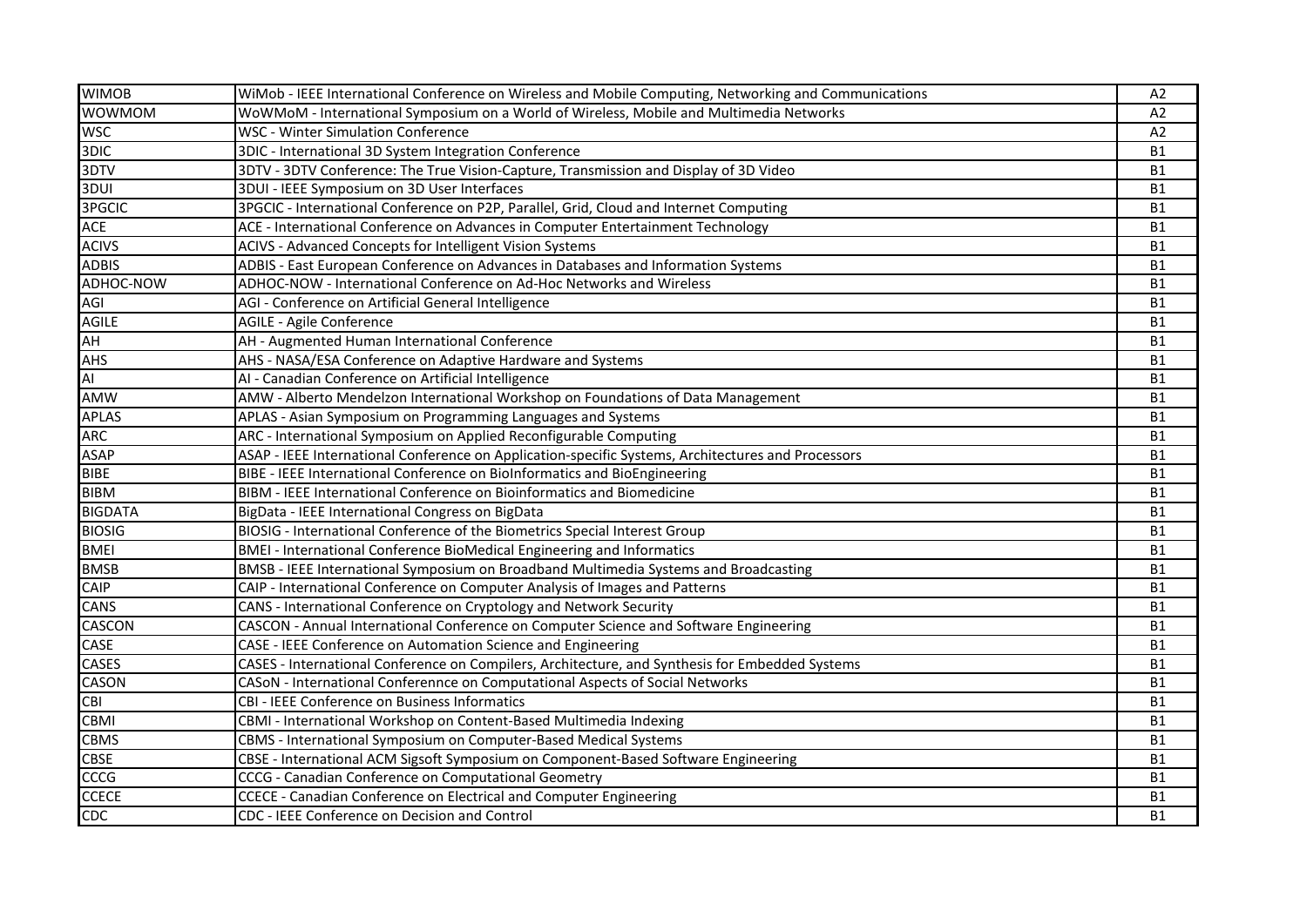| CF             | CF - ACM International Conference on Computing Frontiers                                                                    | <b>B1</b> |
|----------------|-----------------------------------------------------------------------------------------------------------------------------|-----------|
| CGC            | CGC - International Conference on Cloud and Green Computing                                                                 | <b>B1</b> |
| <b>CHASE</b>   | CHASE - International Workshop on Cooperative and Human Aspects of Software Engineering                                     | <b>B1</b> |
| <b>CIARP</b>   | CIARP - Iberoamerican Congress on Pattern Recognition                                                                       | <b>B1</b> |
| <b>CIDM</b>    | CIDM - Symposium on Computational Intelligence and Data Mining                                                              | <b>B1</b> |
| <b>CISIS</b>   | CISIS - International Conference on Complex, Intelligent, and Software Intensive Systems                                    | <b>B1</b> |
| <b>CIT</b>     | CIT - IEEE International Conference on Computer and Information Technology                                                  | <b>B1</b> |
| CloudNet       | CloudNet - IEEE International Conference on Cloud Networking                                                                | <b>B1</b> |
| <b>CMSB</b>    | CMSB - International Conference on Computational Methods in Systems Biology                                                 | <b>B1</b> |
| COCOON         | COCOON - International Computing and Combinatorics Conference                                                               | <b>B1</b> |
| CogSIMA        | CogSIMA - IEEE International Multi-Disciplinary Conference on Cognitive Methods in Situation Awareness and Decision Support | <b>B1</b> |
| COMMA          | COMMA - International Conference on Computational Models of Argument                                                        | <b>B1</b> |
| <b>CPM</b>     | CPM - Annual Symposium on Combinatorial Pattern Matching                                                                    | <b>B1</b> |
| <b>CSCWD</b>   | CSCWD - IEEE International Conference on Computer Supported Cooperative Work in Design                                      | <b>B1</b> |
| <b>CSE</b>     | CSE - International Conference on Computational Science and Engineering                                                     | <b>B1</b> |
| <b>CSEDU</b>   | CSEDU - International Conference on Computer Supported Education                                                            | <b>B1</b> |
| CSEE&T         | CSEE&T - Conference on Software Engineering Education and Training                                                          | <b>B1</b> |
| <b>CSNDSP</b>  | CSNDSP - International Symposium on Communication Systems, Networks and Digital Signal Processing                           | <b>B1</b> |
| <b>DAS</b>     | DAS - International Workshop on Document Analysis Systems                                                                   | <b>B1</b> |
| <b>DAWAK</b>   | DaWaK - International Conference on Big Data Analytics and Knowledge Discovery                                              | <b>B1</b> |
| <b>DCC</b>     | DCC - Data Compression Conference                                                                                           | <b>B1</b> |
| <b>DDECS</b>   | DDECS - IEEE International Symposium on Design and Diagnostics of Electronic Circuits and Systems                           | <b>B1</b> |
| <b>DEXA</b>    | DEXA - International Conference on Database and Expert Systems Applications                                                 | <b>B1</b> |
| <b>DFT</b>     | DFT - IEEE International Symposium on Defect and Fault Tolerance in VLSI Systems                                            | <b>B1</b> |
| <b>DGO</b>     | DG.O - Annual International Conference on Digital Government Research                                                       | <b>B1</b> |
| <b>DOCENG</b>  | DOCENG - ACM SIGWEB International Symposium on Document Engineering                                                         | <b>B1</b> |
| <b>DOLAP</b>   | DOLAP - International Workshop On Data Warehousing and OLAP                                                                 | <b>B1</b> |
| <b>DRCN</b>    | DRCN - International Conference on the Design of Reliable Communication Networks                                            | <b>B1</b> |
| <b>DSD</b>     | DSD - Euromicro Conference on Digital System Design                                                                         | <b>B1</b> |
| <b>DSRT</b>    | DSRT - IEEE/ACM International Symposium on Distributed Simulation and Real Time Applications                                | <b>B1</b> |
| <b>EASE</b>    | EASE - International Conference on Evaluation and Assessment in Software Engineering                                        | <b>B1</b> |
| <b>ECAL</b>    | ECAL - European Conference on Artificial Life                                                                               | <b>B1</b> |
| <b>ECCTD</b>   | ECCTD - European Conference on Circuit Theory and Design                                                                    | <b>B1</b> |
| <b>ECMDAFA</b> | ECMFA - European Conference on Modelling Foundations and Applications                                                       | <b>B1</b> |
| <b>ECMS</b>    | ECMS - European Conference on Modelling and Simulation                                                                      | <b>B1</b> |
| <b>ECSA</b>    | ECSA - European Conference on Software Architecture                                                                         | <b>B1</b> |
| <b>ECSQARU</b> | ECSQARU - European Conference on Symbolic and Quantitative Approaches to Reasoning and Uncertainty                          | <b>B1</b> |
| <b>ECTEL</b>   | EC-TEL - European Conference on Technology Enhanced Learning                                                                | <b>B1</b> |
| <b>EGOV</b>    | EGOV - International Conference on Electronic Government                                                                    | <b>B1</b> |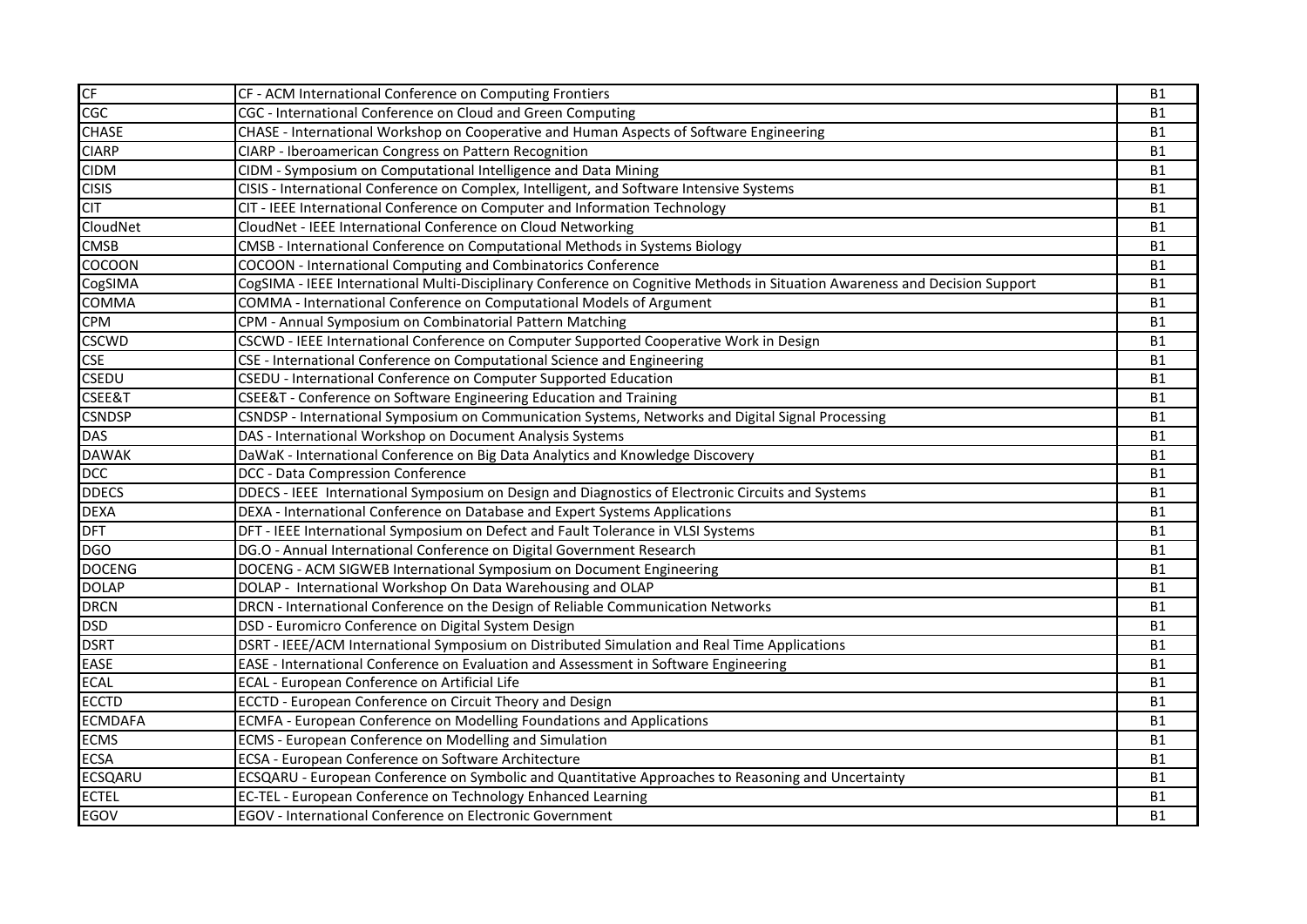| <b>EMBC</b>            | EMBC - Annual International Conference of the IEEE Engineering in Medicine and Biology Society            | <b>B1</b> |
|------------------------|-----------------------------------------------------------------------------------------------------------|-----------|
| <b>EMO</b>             | EMO - International Conference on Evolutionary Multi-Criterion Optimization                               | <b>B1</b> |
| <b>EPIA</b>            | EPIA - Portuguese Conference on Artificial Intelligence                                                   | <b>B1</b> |
| <b>ER</b>              | ER - International Conference on Conceptual Modeling                                                      | <b>B1</b> |
| <b>ESANN</b>           | ESANN - European Symposium on Artificial Neural Networks, Computational Intelligence and Machine Learning | <b>B1</b> |
| <b>ESCIENCE</b>        | e-Science - IEEE International Conference on e-Science                                                    | <b>B1</b> |
| <b>ETS</b>             | ETS - IEEE European Test Symposium                                                                        | <b>B1</b> |
| <b>EuroGP</b>          | EuroGP - European Conference on Genetic Programming                                                       | <b>B1</b> |
| <b>EUROITV</b>         | EUROITV - European Conference on Interactive TV and Video                                                 | <b>B1</b> |
| <b>EUROMICRO</b>       | SEAA - Euromicro Conference on Software Engineering and Advanced Applications                             | <b>B1</b> |
| EuroSPI                | EUROSPI2 - European Conference on Software Process Improvement                                            | <b>B1</b> |
| <b>EUSFLAT</b>         | EUSFLAT - Conference of the European Society for Fuzzy Logic and Technology                               | <b>B1</b> |
| <b>EVOAPPLICATIONS</b> | EvoApplications - European Conference on the Applications of Evolutionary Computation                     | <b>B1</b> |
| <b>EVOCOP</b>          | EVOCOP - European Conference on Evolutionary Computation in Combinatorial Optimization                    | <b>B1</b> |
| <b>EWSDN</b>           | EWSDN - European Workshop on Software Defined Networks                                                    | <b>B1</b> |
| <b>FEDCSIS</b>         | FedCSIS - Federated Conference on Computer Science and Information Systems                                | <b>B1</b> |
| <b>FIE</b>             | FIE - IEEE Frontiers in Education Conference                                                              | <b>B1</b> |
| <b>FLAIRS</b>          | FLAIRS - International Florida Artificial Intelligence Conference                                         | <b>B1</b> |
| <b>FSKD</b>            | FSKD - International Conference on Fuzzy Systems and Knowledge Discovery                                  | <b>B1</b> |
| <b>FSTTCS</b>          | FSTTCS - Annual Conference on Foundations of Software Technology and Theoretical Computer Science         | <b>B1</b> |
| <b>FUZZIEEE</b>        | FUZZIEEE - IEEE International Conference on Fuzzy Systems                                                 | <b>B1</b> |
| GI                     | GI - Graphics Interface Conference                                                                        | <b>B1</b> |
| <b>GLOBALSIP</b>       | GlobalSIP - Global Conference on Signal and Information Processing                                        | <b>B1</b> |
| <b>GLVLSI</b>          | GLSVLSI - ACM Great Lakes Symposium on VLSI                                                               | <b>B1</b> |
| <b>GRAPP</b>           | GRAPP - International Conference on Computer Graphics Theory and Applications                             | <b>B1</b> |
| <b>HAIS</b>            | HAIS - International Conference on Hybrid Artificial Intelligence Systems                                 | <b>B1</b> |
| <b>HASE</b>            | HASE - IEEE International Symposium on High Assurance Systems Engineering                                 | <b>B1</b> |
| <b>HCOMP</b>           | Hcomp - Conference on Human Computation and Crowdsourcing                                                 | <b>B1</b> |
| <b>HIPC</b>            | HiPC - IEEE International Conference on High Performance Computing                                        | <b>B1</b> |
| <b>HOST</b>            | HOST - IEEE International Symposium on Hardware Oriented Security and Trust                               | <b>B1</b> |
| <b>HPCS</b>            | HPCS - International Conference on High Performance Computing & Simulation                                | <b>B1</b> |
| <b>HVC</b>             | HVC - International Haifa Verification Conference                                                         | <b>B1</b> |
| <b>IAT</b>             | IAT - IEEE/WIC/ACM International Conference on Intelligent Agent Technology                               | <b>B1</b> |
| ICA3PP                 | ICA3PP - International Conference on Algorithms and Architectures for Parallel Processing                 | <b>B1</b> |
| <b>ICAART</b>          | ICAART - International Conference on Agents and Artificial Intelligence                                   | <b>B1</b> |
| <b>ICALT</b>           | <b>ICALT - IEEE International Conference on Advanced Learning Technologies</b>                            | <b>B1</b> |
| <b>ICANN</b>           | <b>ICANN - International Conference on Artificial Neural Networks</b>                                     | <b>B1</b> |
| <b>ICAR</b>            | <b>ICAR - International Conference on Advanced Robotics</b>                                               | <b>B1</b> |
| <b>ICARV</b>           | ICARCV - International Conference on Control, Automation, Robotics and Vision                             | <b>B1</b> |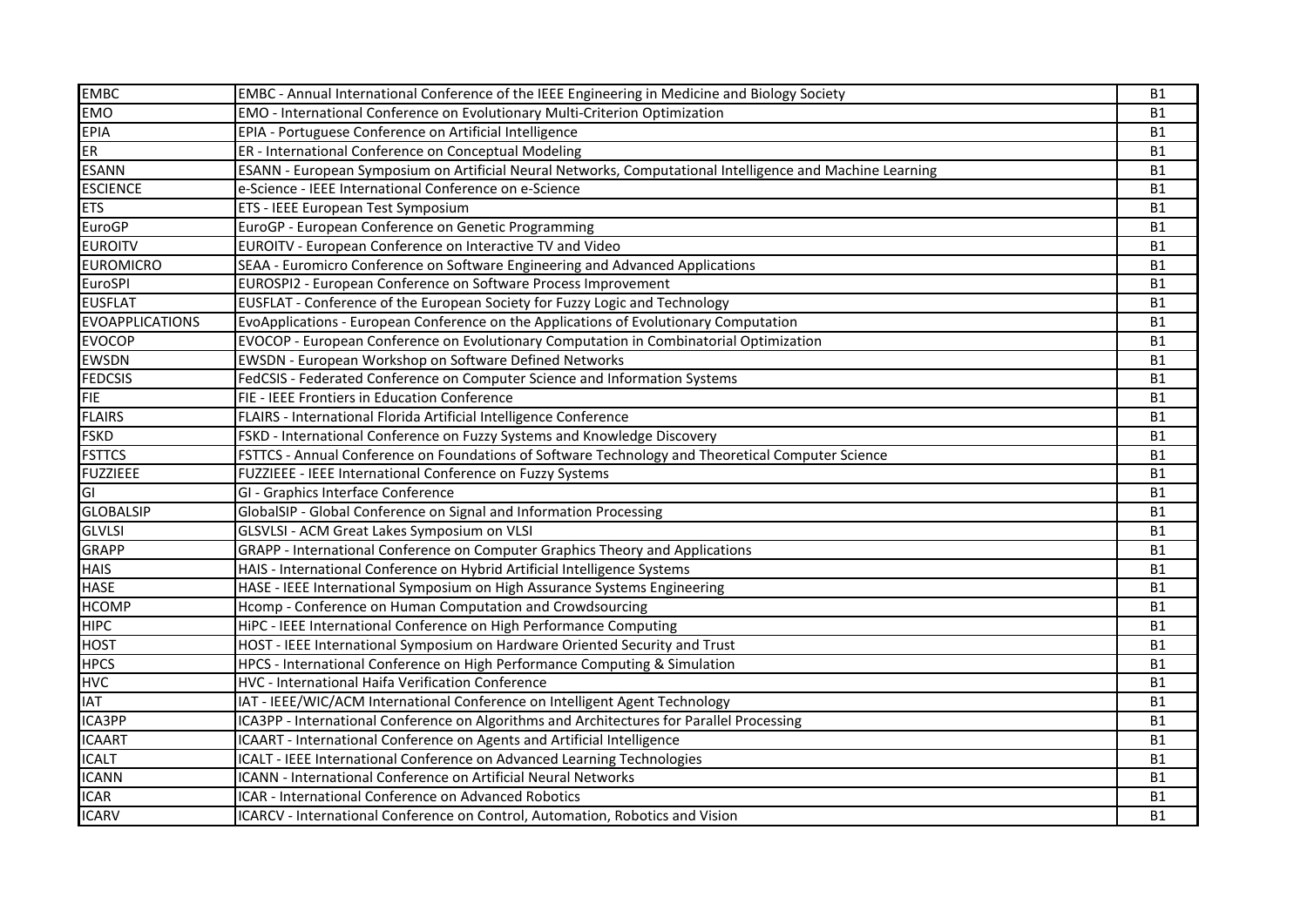| <b>ICCA</b>     | ICCA - IEEE International Conference on Control and Automation                                    | <b>B1</b> |
|-----------------|---------------------------------------------------------------------------------------------------|-----------|
| <b>ICCP</b>     | ICCP - IEEE International Conference on Intelligent Computer Communication and Processing         | <b>B1</b> |
| <b>ICCSA</b>    | ICCSA - International Conference on Computational Science and Its Applications                    | <b>B1</b> |
| <b>ICDSP</b>    | DSP - IEEE International Conference on Digital Signal Processing                                  | <b>B1</b> |
| <b>ICEBE</b>    | ICEBE - IEEE International Conference on e-Business Engineering                                   | <b>B1</b> |
| <b>ICEC</b>     | ICEC - IFIP International Conference on Entertainment Computing                                   | <b>B1</b> |
| <b>ICECCS</b>   | ICECCS - International Conference on Engineering of Complex Computer                              | <b>B1</b> |
| <b>ICECS</b>    | ICECS - IEEE International Conference on Electronics, Circuits and Systems                        | <b>B1</b> |
| <b>ICFEM</b>    | ICFEM - International Conference on Formal Engineering Methods                                    | <b>B1</b> |
| <b>ICFHR</b>    | ICFHR - International Conference on Frontiers in Handwriting Recognition                          | <b>B1</b> |
| <b>ICGSE</b>    | ICGSE - IEEE International Conference on Global Software Engineering                              | <b>B1</b> |
| <b>ICIAP</b>    | ICIAP - International Conference on Image Analysis and Processing                                 | <b>B1</b> |
| <b>ICIAR</b>    | ICIAR - International Conference on Image Analysis and Recognition                                | <b>B1</b> |
| <b>ICIC</b>     | ICIC - International Conference on Intelligent Computing                                          | <b>B1</b> |
| <b>ICISS</b>    | ICISS - International Conference on Information Systems Security                                  | <b>B1</b> |
| <b>ICITST</b>   | ICITST - International Conference for Internet Technology and Secured Transactions                | <b>B1</b> |
| <b>ICLP</b>     | ICLP - International Conference on Logic Programming                                              | <b>B1</b> |
| <b>ICM</b>      | ICM - International Conference on Microelectronics                                                | <b>B1</b> |
| <b>ICMC</b>     | ICMC - International Computer Music Conference                                                    | <b>B1</b> |
| <b>ICMLA</b>    | ICMLA - IEEE International Conference on Machine Learning and Applications                        | <b>B1</b> |
| <b>ICNC</b>     | ICNC - IInternational Conference on Natural Computation                                           | <b>B1</b> |
| <b>ICNSC</b>    | ICNSC - IEEE International Conference on Networking, Sensing and Control                          | <b>B1</b> |
| <b>ICOIN</b>    | ICOIN - International Conference on Information Networking                                        | <b>B1</b> |
| <b>ICONIP</b>   | <b>ICONIP</b> - International Conference on Neural Information Processing                         | <b>B1</b> |
| <b>ICSC</b>     | ICSC - International Conference on Semantic Computing                                             | <b>B1</b> |
| <b>ICSI</b>     | ICSI - International Conference on Swarm Intelligence                                             | <b>B1</b> |
| <b>ICSOB</b>    | ICSOB - International Conference on Software Business                                             | <b>B1</b> |
| <b>ICSOFT</b>   | ICSOFT - International Conference on Software and Data Technologies                               | <b>B1</b> |
| <b>ICST</b>     | ICST - International Conference on Sensing Technology                                             | <b>B1</b> |
| <b>ICT</b>      | ICT - International Conference on Telecommunications                                              | <b>B1</b> |
| <b>ICTAI</b>    | ICTAI - IEEE International Conference on Tools with Artificial Intelligence                       | <b>B1</b> |
| <b>ICVS</b>     | ICVS - International Conference on Computer Vision Systems                                        | <b>B1</b> |
| <b>ICWE</b>     | ICWE - International Conference on Web Engineering                                                | <b>B1</b> |
| <b>IECON</b>    | <b>IECON - Annual Conference of the IEEE Industrial Electronics Society</b>                       | <b>B1</b> |
| <b>IEEEANTS</b> | IEEEANTS - IEEE International Conference on Advanced Networks and Telecommuncations Systems       | <b>B1</b> |
| <b>IFAC</b>     | IFAC - World Congress of the International Federation of Automatic Control                        | <b>B1</b> |
| <b>IIWAS</b>    | iiWAS - International Conference on Information Integration and Web-based Applications & Services | <b>B1</b> |
| <b>INCOS</b>    | INCOS - International Conference on Intelligent Networking and Collaborative Systems              | <b>B1</b> |
| <b>INDIN</b>    | INDIN - IEEE International Conference on Industrial Informatics                                   | <b>B1</b> |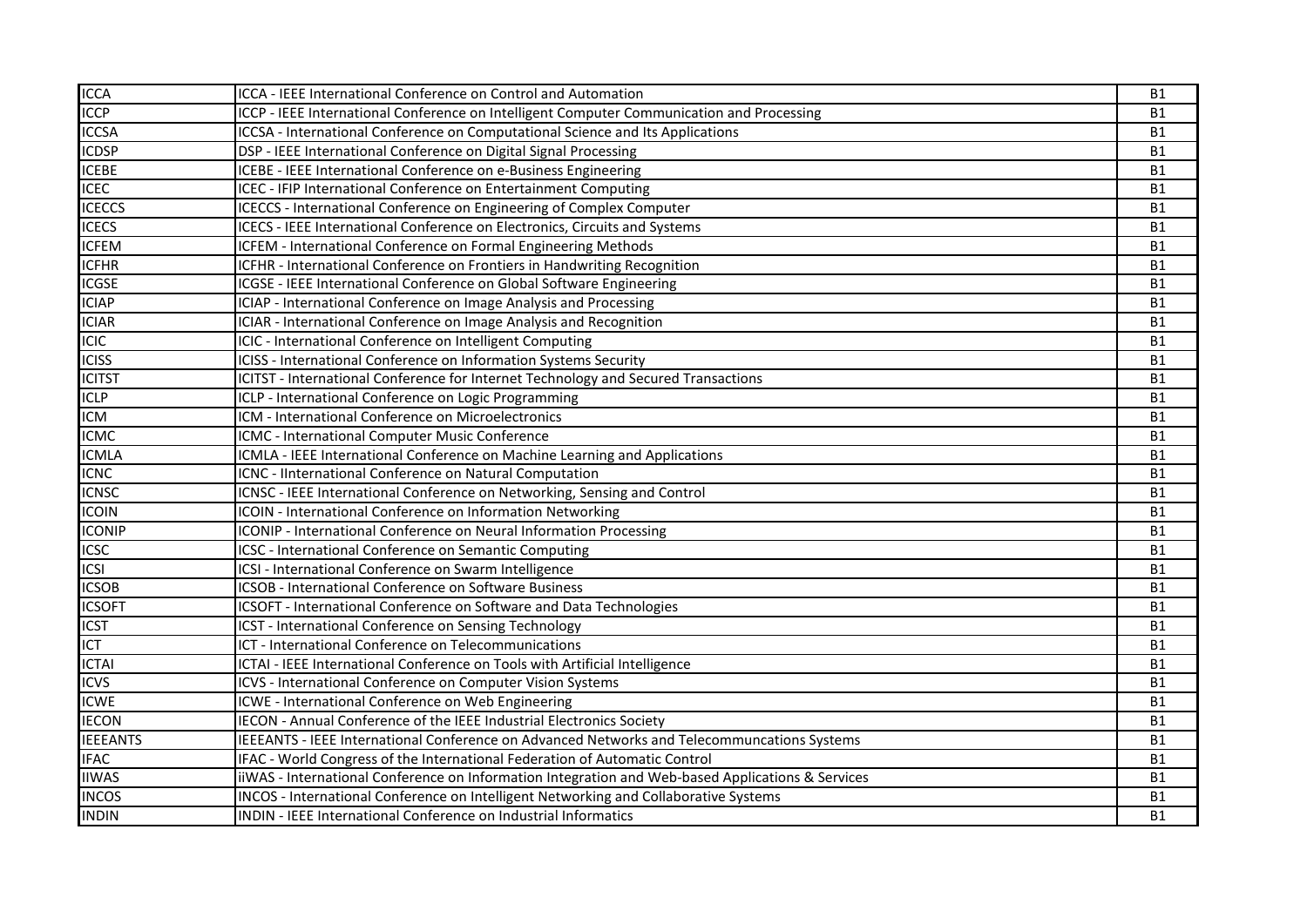| <b>IOLTS</b>            | IOLTS - IEEE International On-Line Testing Symposium                                                      | <b>B1</b> |
|-------------------------|-----------------------------------------------------------------------------------------------------------|-----------|
| <b>IPCCC</b>            | <b>IPCCC</b> - International Performance, Computing, and Communications Conference                        | <b>B1</b> |
| <b>IPCO</b>             | IPCO - Conference on Integer Programming and Combinatorial Optimization                                   | <b>B1</b> |
| IRI                     | IRI - IEEE International Conference on Information Reuse and Integration                                  | <b>B1</b> |
| <b>ISAAC</b>            | <b>ISAAC</b> - International Symposium Algorithms and Computation                                         | <b>B1</b> |
| <b>ISCIS</b>            | <b>ISCIS - International Symposium on Computer and Information Sciences</b>                               | <b>B1</b> |
| <b>ISDA</b>             | ISDA - International Conference on Intelligent Systems Design and Applications                            | <b>B1</b> |
| <b>ISEUD</b>            | IS-EUD - International Symposium on End-User Development                                                  | <b>B1</b> |
| S                       | ISI - IEEE International Conference on Intelligence and Security Informatics                              | <b>B1</b> |
| <b>ISM</b>              | ISM - IEEE International Symposium on Multimedia                                                          | <b>B1</b> |
| <b>ISMIS</b>            | ISMIS - International Symposium on Methodologies for Intelligent Systems                                  | <b>B1</b> |
| <b>ISMM</b>             | ISMM - International Symposium on Mathematical Morphology                                                 | <b>B1</b> |
| <b>ISNN</b>             | <b>ISNN - International Symposium on Neural Networks</b>                                                  | <b>B1</b> |
| <b>ISOLA</b>            | ISOLA - International Symposium on Leveraging Applications of Formal Methods, Verification and Validation | <b>B1</b> |
| <b>ISORC</b>            | ISORC - IEEE International Symposium on RealTime Distributed Computing                                    | <b>B1</b> |
| <b>ISPD</b>             | ISPD - ACM International Symposium on Physical Design                                                     | <b>B1</b> |
| <b>ISPDC</b>            | ISPDC - International Symposium on Parallel and Distributed Computing                                     | <b>B1</b> |
| <b>ISQED</b>            | ISQED - International Symposium on Quality Electronic Design                                              | <b>B1</b> |
| <b>ISVC</b>             | ISVC - International Symposium on Visual Computing                                                        | <b>B1</b> |
| <b>ISVLSI</b>           | ISVLSI - IEEE Computer Society Annual Symposium on VLSI                                                   | <b>B1</b> |
| <b>ITC</b>              | <b>ITC - International Test Conference</b>                                                                | <b>B1</b> |
| <b>ITNG</b>             | ITNG - International Conference on Information Technology : New Generations                               | <b>B1</b> |
| <b>ITS</b>              | ITS - International Conference on Intelligent Tutoring Systems                                            | <b>B1</b> |
| $\overline{\mathsf{I}}$ | IV - International Conference on Information Visualization                                                | <b>B1</b> |
| <b>IVA</b>              | IVA - International Conference on Intelligent Virtual Agents                                              | <b>B1</b> |
| <b>IVAPP</b>            | IVAPP - International Conference on Information Visualization Theory and Applications                     | <b>B1</b> |
| <b>IVS</b>              | IVS - Intelligent Vehicles Symposium                                                                      | <b>B1</b> |
| <b>IWANN</b>            | IWANN - International Work-Conference on Artificial and Natural Neural Networks                           | <b>B1</b> |
| <b>IWSSIP</b>           | IWSSIP - International Conference on Systems, Signals and Image Processing                                | <b>B1</b> |
| <b>KES</b>              | KES - International Conference on Knowledge-Based and Intelligent Information & Engineering Systems       | <b>B1</b> |
| <b>KESAMSTA</b>         | KES-AMSTA - International KES Conference on Agents and Multi-Agent Systems: Technologies and Applications | <b>B1</b> |
| LATIN                   | LATIN - Latin American Symposium on Theoretical Informatics                                               | <b>B1</b> |
| LCN                     | LCN - IEEE Conference on Local Computer Networks                                                          | <b>B1</b> |
| <b>LION</b>             | LION - Learning and Intelligent Optimization Conference                                                   | <b>B1</b> |
| <b>LPNMR</b>            | LPNMR - International Conference on Logic Programming and Non-monotonic Reasoning                         | <b>B1</b> |
| <b>MEDHOCNET</b>        | Med-Hoc-Net - Mediterranean Ad Hoc Networking Workshop                                                    | <b>B1</b> |
| <b>MICAI</b>            | MICAI - Mexican International Conference on Artificial Intelligence                                       | <b>B1</b> |
| MIG                     | MIG - ACM Siggraph Conference on Motion in Games                                                          | <b>B1</b> |
| <b>MLDM</b>             | MLDM - International Conference on Machine Learning and Data Mining in Pattern Recognition                | <b>B1</b> |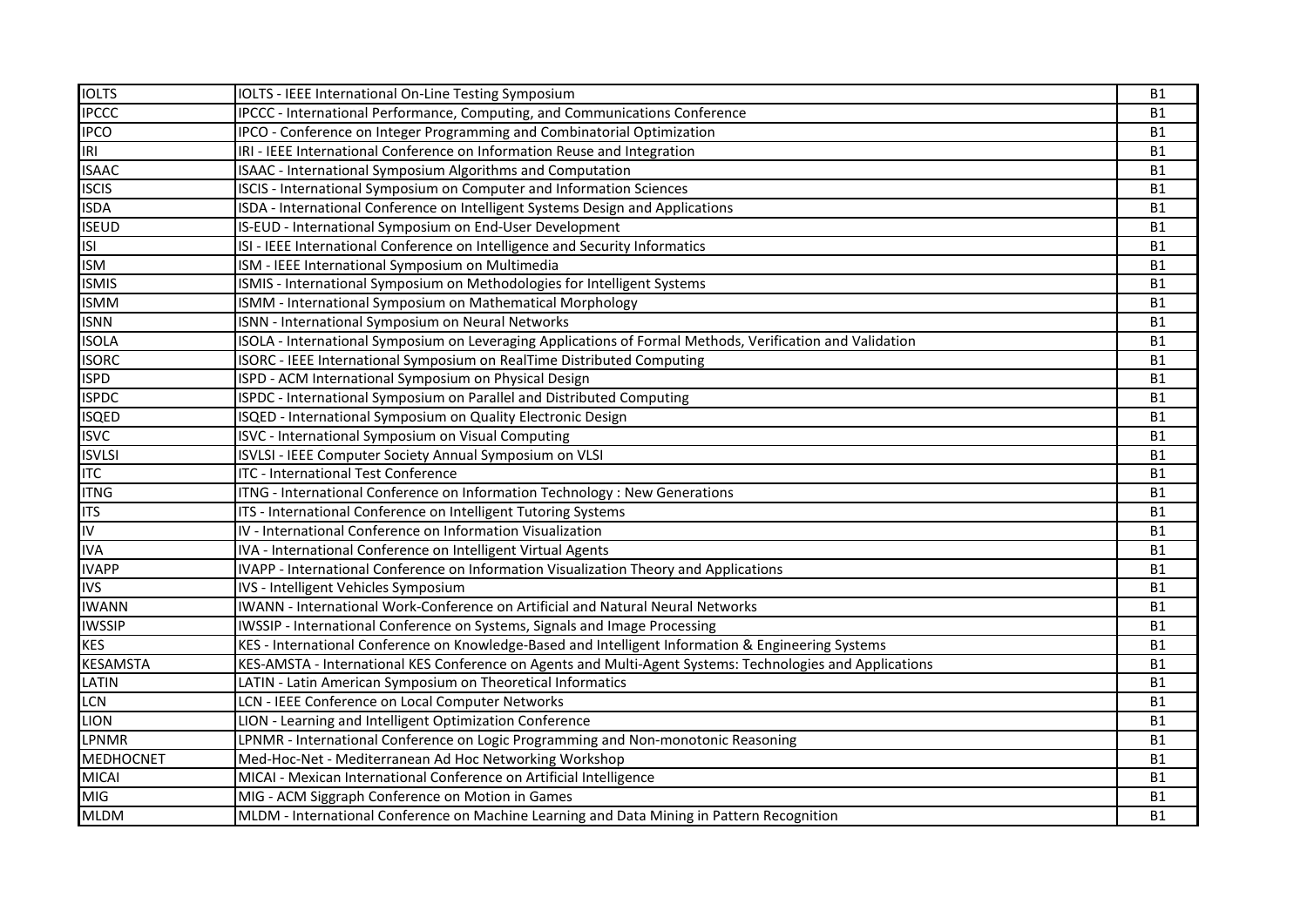| <b>MLSP</b>        | MLSP - IEEE International Workshop on Machine Learning for Signal Processing                                 | <b>B1</b> |
|--------------------|--------------------------------------------------------------------------------------------------------------|-----------|
| <b>MMM</b>         | MMM - International Conference on Multimedia Modelling                                                       | <b>B1</b> |
| <b>MMSP</b>        | MMSP - International Workshop on Multimedia and Signal Processing                                            | <b>B1</b> |
| <b>MOBIQUITOUS</b> | MobiQuitous - International Conference on Mobile and Ubiquitous Systems: Computing, Networking and Services  | <b>B1</b> |
| <b>MSWIM</b>       | MSWIM - ACM International Conference on Modeling, Analysis and Simulation of Wireless and Mobile Systems     | <b>B1</b> |
| <b>MUM</b>         | MUM - International Conference on Mobile and Ubiquitous Multimedia                                           | <b>B1</b> |
| <b>MWSCAS</b>      | MWSCAS - International Midwest Symposium on Circuits and Systems                                             | <b>B1</b> |
| <b>NCA</b>         | NCA - IEEE International Symposium on Network Computing and Applications                                     | <b>B1</b> |
| <b>NEWCAS</b>      | NEWCAS - IEEE International New Circuits and Systems Conference                                              | <b>B1</b> |
| <b>NIME</b>        | NIME - International Conference on New Interfaces for Musical Expression                                     | <b>B1</b> |
| <b>NLDB</b>        | NLDB - International Conference on Application of Natural Language to Information Systems                    | <b>B1</b> |
| NordiCHI           | NordiCHI - Nordic Conference on Human-Computer Interaction                                                   | <b>B1</b> |
| <b>NTMS</b>        | NTMS - IFIP International Conference on New Technologies, Mobility and Security                              | <b>B1</b> |
| <b>OFC</b>         | OFC - IEEE Optical Fiber Communication Conference                                                            | <b>B1</b> |
| <b>OPODIS</b>      | OPODIS - International Conference on Principles of Distributed Systems                                       | <b>B1</b> |
| <b>OzCHI</b>       | OzCHI - Australian Conference on Human-Computer Interaction                                                  | <b>B1</b> |
| P <sub>2</sub> P   | P2P - International Conference on Peer-to-Peer Computing                                                     | <b>B1</b> |
| <b>PAAMS</b>       | PAAMS - International Conference on Practical Applications of Agents, Multi-Agent Systems and Sustainability | <b>B1</b> |
| <b>PACIS</b>       | PACIS - Pacific Asia Conference on Information Systems                                                       | <b>B1</b> |
| <b>PACT</b>        | PACT - International Conference on Parallel Computing Technologies                                           | <b>B1</b> |
| <b>PADS</b>        | PADS - ACM SIGSIM Conference on Principles of Advanced Discrete Simulation                                   | <b>B1</b> |
| ParCO              | ParCO - International Conference on Parallel Computing                                                       | <b>B1</b> |
| <b>PCS</b>         | PCS - Picture Coding Symposium                                                                               | <b>B1</b> |
| <b>PDCAT</b>       | PDCAT - International Conference on Parallel and Distributed Computing, Applications and Technologies        | <b>B1</b> |
| PESGM              | PESGM - IEEE Power & Energy Society General Meeting                                                          | <b>B1</b> |
| <b>PETRA</b>       | PETRA - ACM International Conference on PErvasive Technologies Related to Assistive Environments             | <b>B1</b> |
| <b>PPDP</b>        | PPDP - International Symposium on Principles and Practice of Declarative Programming                         | <b>B1</b> |
| <b>PPSN</b>        | PPSN - International Conference on Parallel Problem Solving from Nature                                      | <b>B1</b> |
| <b>PRDC</b>        | PRDC - Pacific Rim International Symposium on Dependable Computing                                           | <b>B1</b> |
| <b>PROFES</b>      | PROFES - International Conference on Product-Focused Software Process Improvement                            | <b>B1</b> |
| <b>PST</b>         | PST - International Conference on Privacy, Security and Trust                                                | <b>B1</b> |
| <b>QEST</b>        | QEST - International Conference on Quantitative Evaluation of Systems                                        | <b>B1</b> |
| QoMEX              | QoMEX - International Workshop on Quality of Multimedia Experience                                           | <b>B1</b> |
| <b>RAMS</b>        | RAMS - Annual Reliability and Maintainability Symposium                                                      | <b>B1</b> |
| <b>RANLP</b>       | RANLP - International Conference on Recent Advances in Natural Language Processing                           | <b>B1</b> |
| <b>RCIS</b>        | RCIS - International Conference on Research Challenges in Information Science                                | <b>B1</b> |
| <b>RECONFIG</b>    | RECONFIG - International Conference on Reconfigurable Computing and FPGAs                                    | <b>B1</b> |
| <b>RECOSOC</b>     | RECOSOC - International Symposium on Reconfigurable Communication-centric Systems-on-Chip                    | <b>B1</b> |
| <b>REFSQ</b>       | REFSQ - International Working Conference on Requirements Engineering: Foundations for Software Quality       | <b>B1</b> |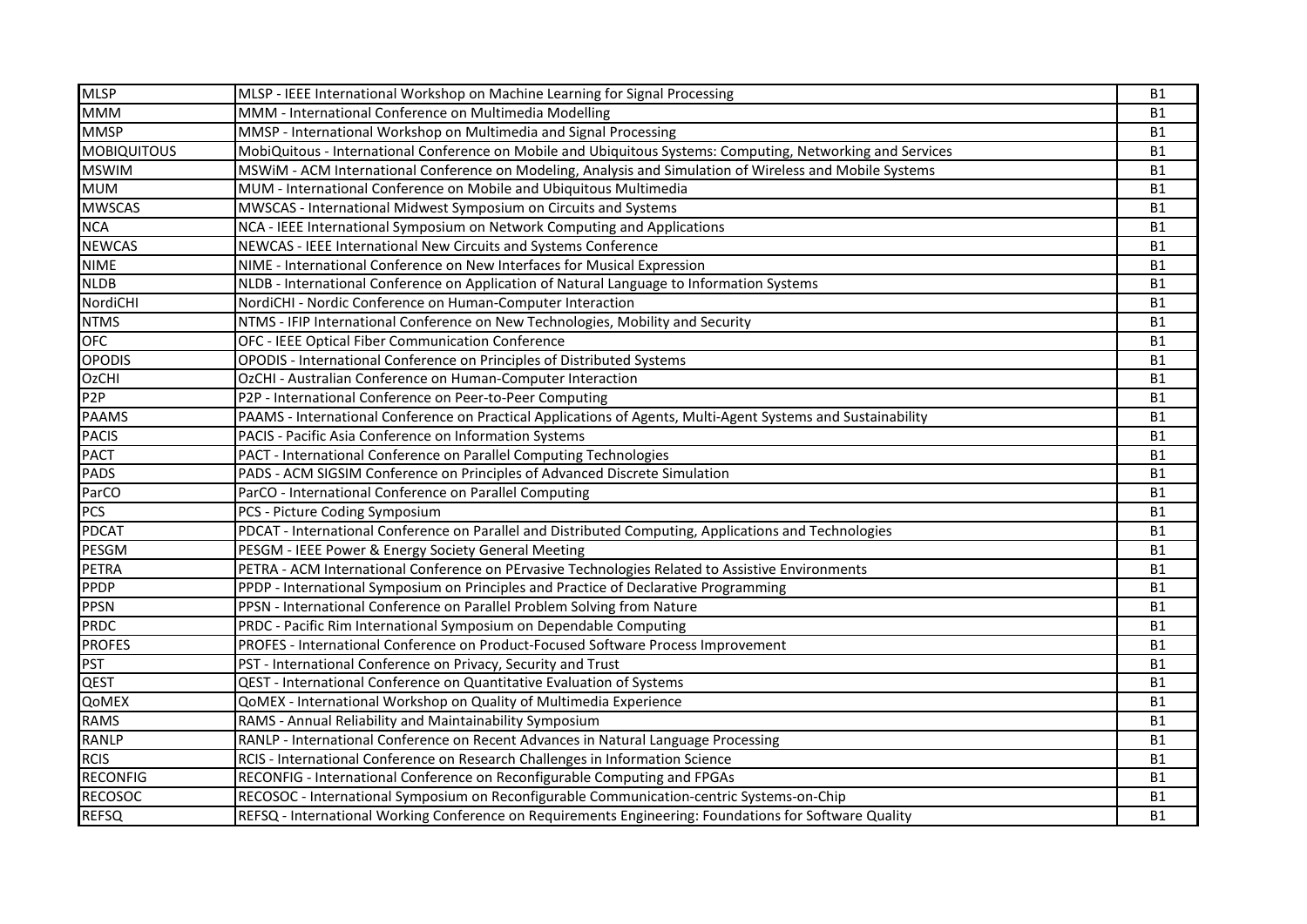| <b>RFID</b>      | RFID - IEEE International Conference on RFID                                                          | <b>B1</b> |
|------------------|-------------------------------------------------------------------------------------------------------|-----------|
| <b>ROBOCUP</b>   | RoboCup - Robocup International Symposium                                                             | <b>B1</b> |
| <b>RTCSA</b>     | RTCSA - International Conference on Embedded and Real-Time Computing Systems and Applications         | <b>B1</b> |
| RuleML           | RuleML - International Web Rule Symposium                                                             | <b>B1</b> |
| <b>SACI</b>      | SACI - IEEE International Symposium on Applied Computational Intelligence and Informatics             | <b>B1</b> |
| <b>SAFECOMP</b>  | SAFECOMP - International Conference on Computer Safety, Reliability, and Security                     | <b>B1</b> |
| <b>SAMOS</b>     | SAMOS - International Conference on Embedded Computer Systems: Architectures, Modeling and Simulation | <b>B1</b> |
| SAS              | SAS - IEEE Sensors Applications Symposium                                                             | <b>B1</b> |
| <b>SASO</b>      | SASO - International Conference on Self-Adaptive and Self-Organizing Systems                          | <b>B1</b> |
| SBAC-PAD         | SBAC-PAD - International Symposium on Computer Architecture and High Performance Computing            | <b>B1</b> |
| <b>SBIE</b>      | SBIE - Simpósio Brasileiro de Informática na Educação                                                 | <b>B1</b> |
| <b>SCAM</b>      | SCAM - IEEE International Working Conference on Source Code Analysis and Manipulation                 | <b>B1</b> |
| <b>SEC</b>       | SEC - International Conference on ICT Systems Security and Privacy Protection                         | <b>B1</b> |
| <b>SEFM</b>      | SEFM - International Conference on Software Engineering and Formal Methods                            | <b>B1</b> |
| <b>SEKE</b>      | SEKE - International Conference on Software Engineering and Knowledge Engineering                     | <b>B1</b> |
| <b>SIBGRAPI</b>  | SIBGRAPI - Conference on Graphics, Patterns and Images                                                | <b>B1</b> |
| <b>SIMUTOOLS</b> | SIMUTools - International Conference on Simulation Tools and Techniques                               | <b>B1</b> |
| SMARTGRIDCOMM    | SmartGridComm - IEEE International Conference on Smart Grid Communications                            | <b>B1</b> |
| <b>SOCINFO</b>   | Socinfo - International Conference on Social Informatics                                              | <b>B1</b> |
| <b>SOCS</b>      | SoCS - International Symposium on Combinatorial Search                                                | <b>B1</b> |
| <b>SOFSEM</b>    | SOFSEM - International Conference on Current Trends in Theory and Practice of Computer Science        | <b>B1</b> |
| <b>SOFTCOM</b>   | SoftCOM - International Conference on Software, Telecommunications and Computer Networks              | <b>B1</b> |
| SOSE             | SOSE - IEEE International Symposium on Service-Oriented System Engineering                            | <b>B1</b> |
| <b>SPIRE</b>     | SPIRE - International Symposium on String Processing and Information Retrieval                        | <b>B1</b> |
| <b>SRDS</b>      | SRDS - IEEE Symposium on Reliable Distributed Systems                                                 | <b>B1</b> |
| <b>SSBSE</b>     | SSBSE - International Symposium on Search Based Software Engineering                                  | <b>B1</b> |
| <b>SSDBM</b>     | SSDBM - International Conference on Scientific and Statistical Database Management                    | <b>B1</b> |
| <b>SSTD</b>      | SSTD - International Symposium on Spatial and Temporal Databases                                      | <b>B1</b> |
| <b>SUM</b>       | SUM - International Conference on Scalable Uncertainty Management                                     | <b>B1</b> |
| <b>SYSCON</b>    | SYSCON - IEEE International Systems Conference                                                        | <b>B1</b> |
| <b>TPDL</b>      | TPDL - International Conference on Theory and Practice of Digital Libraries                           | <b>B1</b> |
| <b>TSD</b>       | TSD - International Conference on Text, Speech and Dialogue                                           | <b>B1</b> |
| <b>UKSIM</b>     | UKSim - International Conference on Computer Modelling and Simulation                                 | <b>B1</b> |
| VCIP             | VCIP - IEEE International Conference on Visual Communications and Image Processing                    | <b>B1</b> |
| <b>VISAPP</b>    | VISAPP - International Conference on Computer Vision Theory and Applications                          | <b>B1</b> |
| <b>VISSOFT</b>   | VISSOFT - IEEE Working Conference on Software Visualization                                           | <b>B1</b> |
| <b>VLHCC</b>     | VLHCC - IEEE Symposium on Visual Languages and Human-Centric Computing                                | <b>B1</b> |
| <b>VLSI</b>      | VLSI-SOC - International Conference on Very Large Scale Integration                                   | <b>B1</b> |
| <b>VLSID</b>     | VLSID - International Conference on VLSI Design                                                       | <b>B1</b> |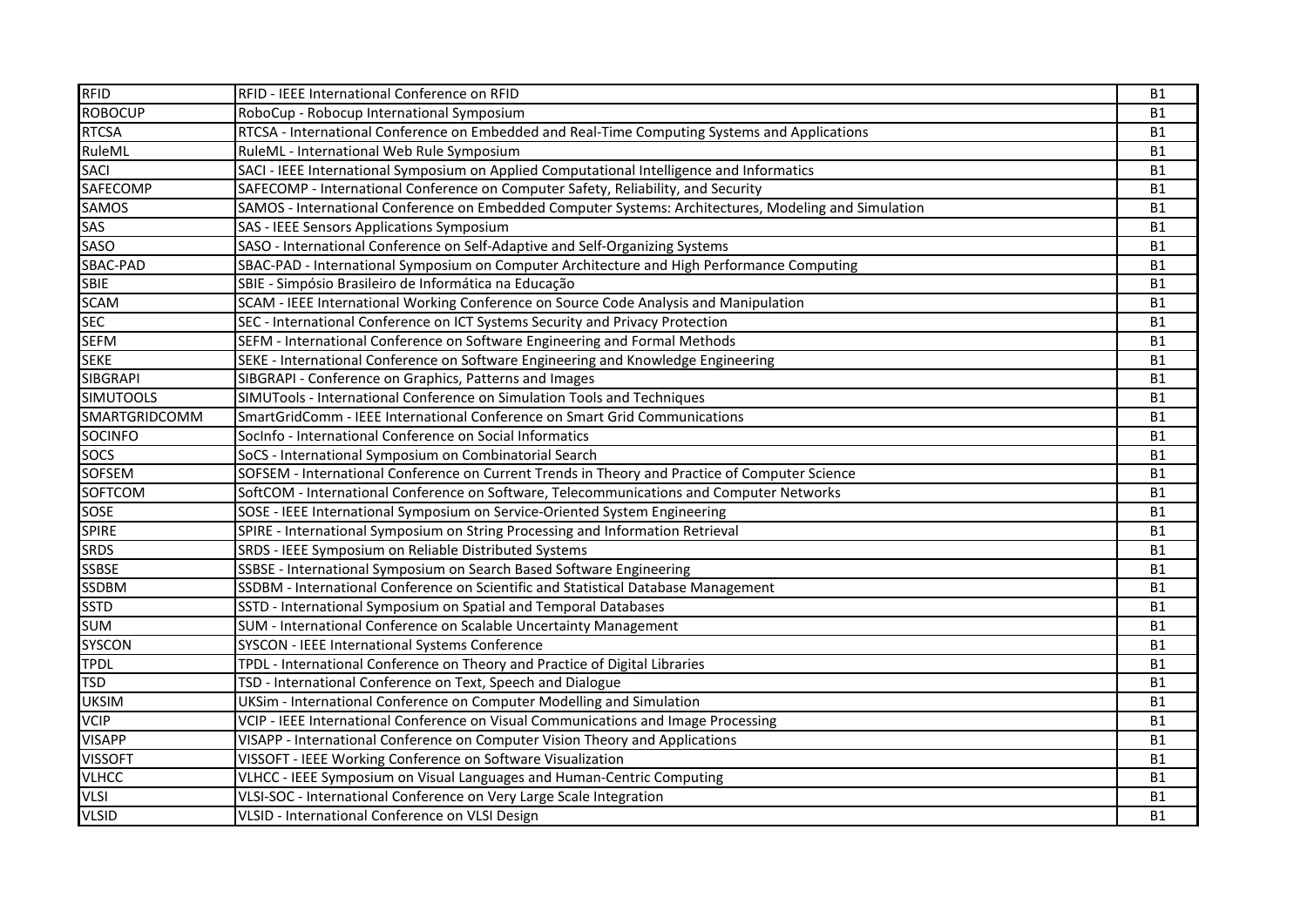| <b>VR</b>       | VR - IEEE Virtual Reality Conference                                                                          | <b>B1</b>      |
|-----------------|---------------------------------------------------------------------------------------------------------------|----------------|
| <b>VRCAI</b>    | VRCIA - International Conference on Virtual Reality Continuum and its Applications                            | <b>B1</b>      |
| <b>VTC</b>      | VTC - Vehicular Technology Conference                                                                         | <b>B1</b>      |
| <b>VTS</b>      | VTS - IEEE VLSI Test Symposium                                                                                | <b>B1</b>      |
| W4A             | W4A - Conference on Web Accessibility                                                                         | <b>B1</b>      |
| <b>WABI</b>     | WABI - Workshop on Algorithms in Bioinformatics                                                               | <b>B1</b>      |
| <b>WCNC</b>     | WCNC - IEEE Wireless Communications and Networking Conference                                                 | <b>B1</b>      |
| <b>WD</b>       | <b>WD</b> - Wireless Days Conference                                                                          | <b>B1</b>      |
| WEB3D           | WEB3D - International Conference on 3D Web Technology                                                         | <b>B1</b>      |
| <b>WETICE</b>   | WETICE - IEEE International Conference on Enabling Technologies: Infrastructure for Collaborative Enterprises | <b>B1</b>      |
| <b>WFCS</b>     | WFCS - IEEE World Conference on Factory Communication Systems                                                 | <b>B1</b>      |
| WG              | WG - International Workshop on Graph-Theoretic Concepts in Computer Science                                   | <b>B1</b>      |
| <b>WICSA</b>    | WICSA - Working IEEE/IFIP Conference on Software Architecture                                                 | <b>B1</b>      |
| <b>WIFS</b>     | WIFS - IEEE Workshop on Information Forensics and Security                                                    | <b>B1</b>      |
| <b>WI-IAT</b>   | WI-IAT - IEEE/WIC/ACM International Conference on Web Intelligence and Intelligent Agent Technology           | <b>B1</b>      |
| <b>WISE</b>     | WISE - International Conference on Web Information Systems Engineering                                        | <b>B1</b>      |
| <b>WMNC</b>     | WMNC - Joint IFIP Wireless and Mobile Networking Conference                                                   | <b>B1</b>      |
| <b>WOLLIC</b>   | WoLLIC - International Workshop on Logic, Language, Information and Computation                               | <b>B1</b>      |
| XP              | XP - International Conference on Agile Software Development                                                   | <b>B1</b>      |
| <b>AAIM</b>     | AAIM - International Conference on Algorithmic Aspects of Information and Management                          | <b>B2</b>      |
| <b>AC-HCI</b>   | AC - International Conference on Augmented Cognition                                                          | <b>B2</b>      |
| <b>ACRI</b>     | ACRI - International conference on Cellular Automata for Research and Industry                                | <b>B2</b>      |
| <b>AGERE</b>    | AGERE - Workshop on Programming based on Actors, Agents, and Decentralized Control                            | <b>B2</b>      |
| <b>AGILEGIS</b> | AGILEGIS - Conference on Geographic Information Science                                                       | <b>B2</b>      |
| <b>AICCSA</b>   | AICCSA - ACS/IEEE International Conference on Computer Systems and Applications                               | <b>B2</b>      |
| <b>AICT</b>     | AICT - International Conference on Application of Information and Communication Technologies                  | <b>B2</b>      |
| <b>AIML</b>     | AIML - Advances in Modal Logic                                                                                | <b>B2</b>      |
| <b>AMIA</b>     | AMIA - Annual Symposium of the American Medical Informatics Association                                       | <b>B2</b>      |
| <b>ANNPR</b>    | ANNPR - International IAPR TC3 Workshop on Artificial Neural Networks in Pattern Recognition                  | <b>B2</b>      |
| <b>ANTS</b>     | ANTS - International Conference on Swarm Intelligence                                                         | <b>B2</b>      |
| <b>ASYNC</b>    | ASYNC - IEEE International Symposium on Asynchronous Circuits and Systems                                     | <b>B2</b>      |
| <b>BCB</b>      | BCB - ACM International Conference on Bioinformatics and Computational Biology and Health Informatics         | <b>B2</b>      |
| <b>BEDS</b>     | BEDS - ACM International Conference on Distributed Event-Based Systems                                        | <b>B2</b>      |
| BIH             | BIH - International Conference on Brain Informatics and Health                                                | B2             |
| <b>BIR</b>      | BIR - International Conferences on Perspectives in Business Informatics Research                              | B <sub>2</sub> |
| <b>BPMDS</b>    | BPMDS - International Conference BPMDS/EMMSAD                                                                 | <b>B2</b>      |
| <b>BRACIS</b>   | BRACIS - Brazilian Conference on Intelligent System                                                           | <b>B2</b>      |
| CANDAR          | CANDAR - International Symposium on Computing and Networking                                                  | <b>B2</b>      |
| cc              | CC - International Conference on Compiler Construction                                                        | <b>B2</b>      |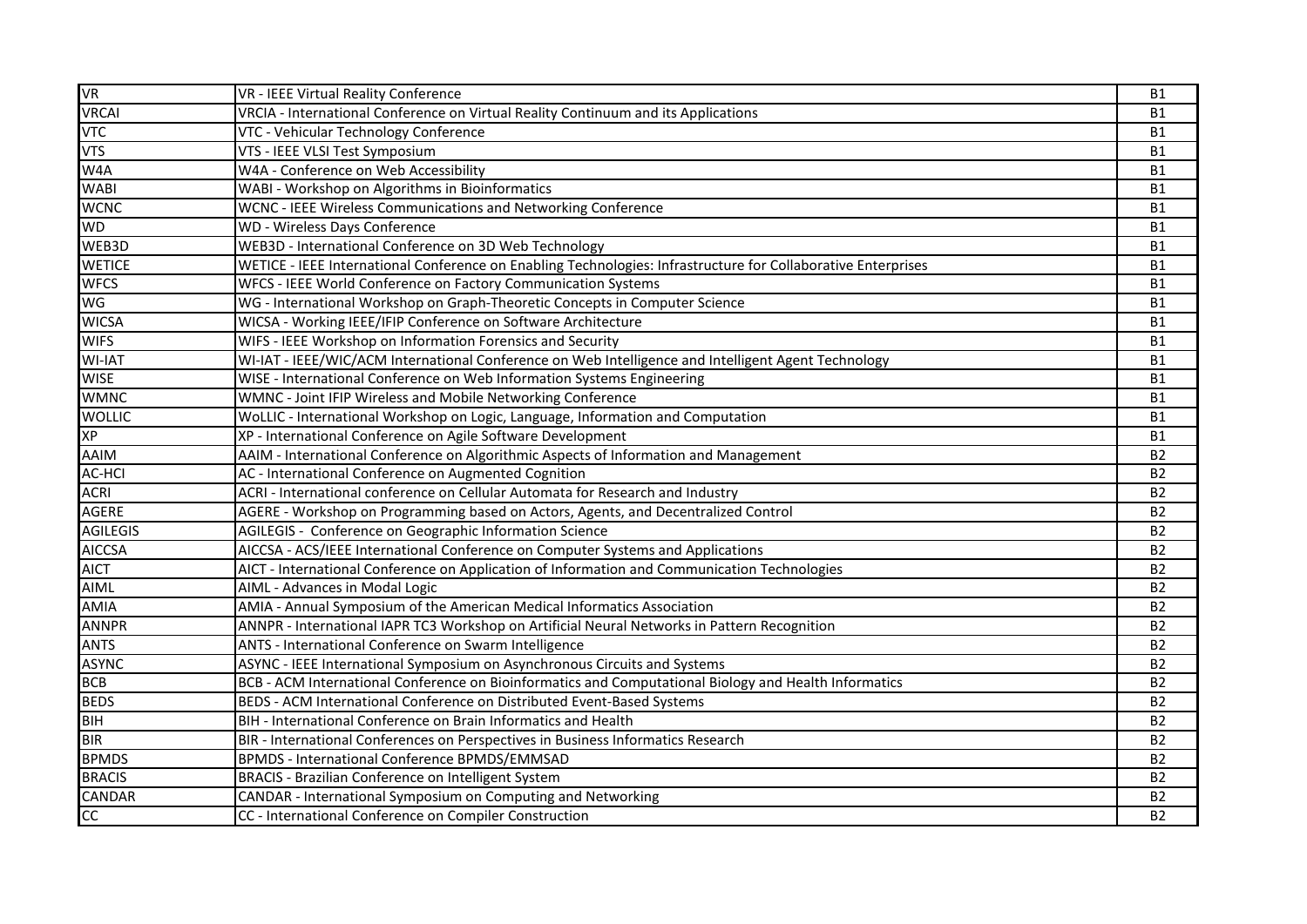| <b>CCNC</b>    | CCNC - Annual IEEE Consumer Communications & Networking Conference                                                        | <b>B2</b>      |
|----------------|---------------------------------------------------------------------------------------------------------------------------|----------------|
| <u>CGI</u>     | CGI - Computer Graphics International Conference                                                                          | B <sub>2</sub> |
| <b>CIBCB</b>   | CIBCB - IEEE Conference on Computational Intelligence in Bioinformatics and Computational Biology                         | B <sub>2</sub> |
| <b>CISRC</b>   | CISRC - Cyber Security and Information Intelligence Research Workshop                                                     | <b>B2</b>      |
| <b>CITS</b>    | CITS - International Conference on Computer, Information, and Telecommunication Systems                                   | <b>B2</b>      |
| <b>CLEF</b>    | CLEF - Conference and Labs of the Evaluation Forum                                                                        | B <sub>2</sub> |
| <b>COCOA</b>   | COCOA - International Conference on Combinatorial Optimization and Applications                                           | <b>B2</b>      |
| <b>COGSCI</b>  | COGSCI - Annual Meeting of the Cognitive Science Society                                                                  | <b>B2</b>      |
| CompSysTech    | CompSysTech - International Conference on Computer Systems and Technologies                                               | B <sub>2</sub> |
| <b>COSN</b>    | <b>COSN</b> - Conference on Online Social Networks                                                                        | B <sub>2</sub> |
| <b>DAIS</b>    | DAIS - International Conference on Distributed Applications and Interoperable Systems                                     | <b>B2</b>      |
| <b>DARS</b>    | DARS - International Symposium on Distributed Autonomous Robotic Systems                                                  | B <sub>2</sub> |
| <b>DCAI</b>    | DCAI - International Symposium on Distributed Computing and Artificial Intelligence                                       | <b>B2</b>      |
| <b>DESE</b>    | DESE - International Conference on Developments in eSystems Engineering                                                   | <b>B2</b>      |
| DH             | DH - Digital Heritage                                                                                                     | B <sub>2</sub> |
| <b>DHM</b>     | DHM - International Conference on Digital Human Modeling - Applications in Health, Safety, Ergonomics and Risk Management | <b>B2</b>      |
| <b>DILS</b>    | DILS - International Conference on Data Integration in Life Sciences                                                      | <b>B2</b>      |
| <b>DIVANET</b> | DIVANET - ACM Symposium on Development and Analysis of Intelligent Vehicular Networks and Applications                    | B <sub>2</sub> |
| <b>DSAI</b>    | DSAI - International Conference on Software Development for Enhancing Accessibility and Fighting Info-exclusion           | <b>B2</b>      |
| <b>DUXU</b>    | DUXU - International Conference on Design, User Experience, and Usability: Interactive Experience Design                  | <b>B2</b>      |
| <b>EAIS</b>    | EAIS - IEEE Conference on Evolving and Adaptive Intelligent Systems                                                       | <b>B2</b>      |
| <b>ECC</b>     | ECC - European Control Conference                                                                                         | <b>B2</b>      |
| ECCE           | <b>ECCE - European Conference on Cognitive Ergonomics</b>                                                                 | B <sub>2</sub> |
| <b>EGOVIS</b>  | EGOVIS - International Conference on Electronic Government and the Information Systems Perspective                        | B <sub>2</sub> |
| <b>ENASE</b>   | ENASE - International Conference on Evaluation of Novel Approaches to Software Engineering                                | <b>B2</b>      |
| <b>ENIC</b>    | ENIC - European Network Intelligence Conference                                                                           | <b>B2</b>      |
| <b>ETFA</b>    | ETFA - IEEE International Conference on Emerging Technologies and Factory Automation                                      | B <sub>2</sub> |
| <b>EUC</b>     | EUC - IEEE/IFIP International Conferences on Embedded and Ubiquitous Computing                                            | <b>B2</b>      |
| <b>EUMAS</b>   | EUMAS - European Conference on Multi-Agent Systems                                                                        | <b>B2</b>      |
| <b>EUVIP</b>   | EUVIP - European Workshop on Visual Information Processing                                                                | B <sub>2</sub> |
| <b>EWSN</b>    | EWSN - European Conference on Wireless Sensor Networks                                                                    | <b>B2</b>      |
| <b>FACS</b>    | FACS - International Conference on Formal Aspects of Component Software                                                   | <b>B2</b>      |
| <b>FAW</b>     | FAW - International Frontiers of Algorithmics Workshop                                                                    | B <sub>2</sub> |
| <b>FDL</b>     | FDL - Forum on Specification and Design Languages                                                                         | B <sub>2</sub> |
| FG             | FG - Conference on Formal Grammar                                                                                         | B <sub>2</sub> |
| <b>FORMATS</b> | FORMATS - International Conference on Formal Modeling and Analysis of Timed Systems                                       | B2             |
| <b>FOSD</b>    | FOSD - International Workshop on Feature-Oriented Software Development                                                    | <b>B2</b>      |
| <b>GECON</b>   | GECON - International Conference on Economics of Grids, Clouds, Systems and Services                                      | B <sub>2</sub> |
| GIIS           | GIIS - Global Information Infrastructure and Networking Symposium                                                         | B <sub>2</sub> |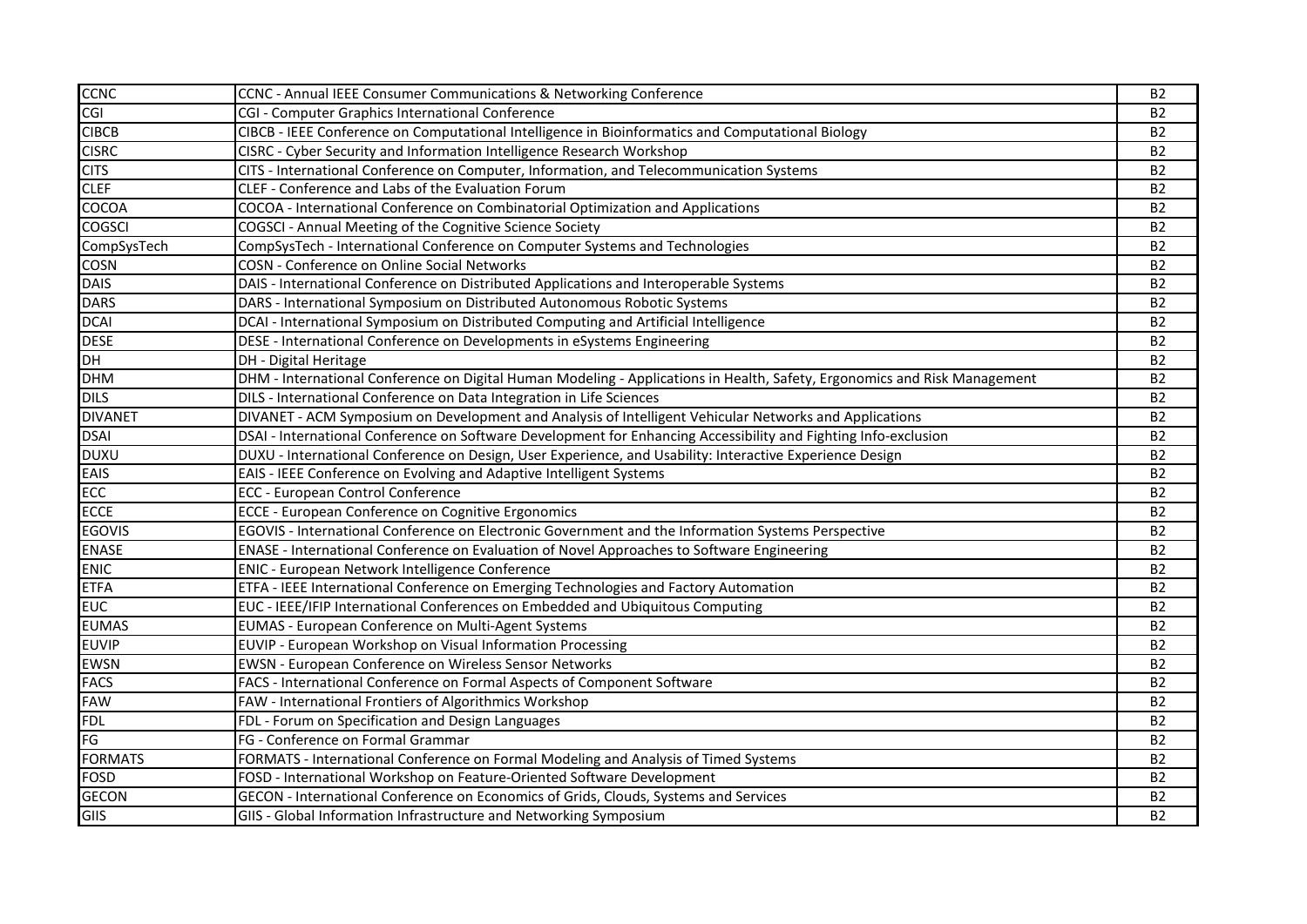| <b>GPC</b>                | GPC - International Conference on Grid And Pervasive Computing                           | <b>B2</b> |
|---------------------------|------------------------------------------------------------------------------------------|-----------|
| <b>GPCE</b>               | GPCE - ACM International Conference on Generative Programming: Concepts and Experiences  | <b>B2</b> |
| <b>GREC</b>               | GREC - International Workshop on Graphic Recognition: Current Trends and Challenges      | <b>B2</b> |
| GreenCom                  | GreenCom - IEEE International Conference on Green Computing and Communications           | <b>B2</b> |
| <b>GROUP</b>              | GROUP - International Conference on Supporting Group Work                                | <b>B2</b> |
| <b>HCI</b>                | HCI - International Conference on Human-Computer Interaction                             | <b>B2</b> |
| <b>HEALTHCOM</b>          | HealthCom - IEEE International Conference on E-health Networking, Application & Services | <b>B2</b> |
| <b>HIMI-HCI</b>           | HIMI - Human Interface and the Management of Information Thematic Area                   | <b>B2</b> |
| <b>HIS</b>                | HIS - International Conference on Hybrid Intelligent Systems                             | <b>B2</b> |
| HM                        | HM - International Workshop on Hybrid Metaheuristics                                     | <b>B2</b> |
| <b>IAS</b>                | IAS - Industry Applications Society Annual Meeting                                       | <b>B2</b> |
| <b>IBERAMIA</b>           | IBERAMIA - Ibero-American Conference on Artificial Intelligence                          | <b>B2</b> |
| <b>IbPRIA</b>             | IbPRIA - Iberian Conference on Pattern Recognition and Image Analysis                    | <b>B2</b> |
| <b>ICAT</b>               | ICAT - International Conference on Artificial Reality and Telexistence                   | <b>B2</b> |
| <b>ICCE</b>               | ICCE - IEEE International Conference on Consumer Electronics                             | <b>B2</b> |
| <b>ICCIC</b>              | ICCIC - International Conference on Computational Intelligence and Computing Research    | <b>B2</b> |
| <b>ICCL2</b>              | ICCL - International Conference on Computational Logistics                               | <b>B2</b> |
| <b>ICCPS</b>              | ICCPS - International Conference on Cyber-Physical Systems                               | <b>B2</b> |
| <b>ICDIM</b>              | ICDIM - International Conference on Digital Information Management                       | <b>B2</b> |
| <b>ICEGOV</b>             | ICEGOV - International Conference on Theory and Practice of Eletronic Governance         | <b>B2</b> |
| <b>ICEIS</b>              | ICEIS - International Conference on Enterprise Information Systems                       | <b>B2</b> |
| <b>ICGTT</b>              | ICGT - International Conference on Graph Transformation                                  | <b>B2</b> |
| <b>ICINCO</b>             | ICINCO - International Conference on Informatics in Control, Automation and Robotics     | <b>B2</b> |
| <b>ICISO</b>              | ICISO - International Conference on Informatics and Semiotics in Organisations           | <b>B2</b> |
| <b>ICITS</b>              | ICITS - International Conference on Information Theoretic Security                       | <b>B2</b> |
| <b>ICSR</b>               | ICSR - International Conference on Software Reuse                                        | <b>B2</b> |
| <b>ICTAC</b>              | ICTAC - International Colloquium on Theoretical Aspects of Computing                     | <b>B2</b> |
| <b>ICTIR</b>              | ICTIR - Conference on the Theory of Information Retrieval                                | <b>B2</b> |
| <b>ICTSS</b>              | ICTSS - IFIP International Conference on Testing Software and Systems                    | <b>B2</b> |
| $\overline{ICVR}$         | <b>ICVR - International Conference on Virtual Rehabilitation</b>                         | <b>B2</b> |
| <b>IDC</b>                | IDC - International Symposium on Intelligent Distributed Computing                       | <b>B2</b> |
| <b>IDEAL</b>              | IDEAL - International Conference on Intelligent Data Engineering and Automated Learning  | <b>B2</b> |
| <b>IDEAS</b>              | <b>IDEAS</b> - International Database Engineering and Applications Symposium             | <b>B2</b> |
| <b>IFM</b>                | IFM - International Conference on Integrated Formal Methods                              | <b>B2</b> |
| <b>IFSA</b>               | IFSA - World Congress of International Fuzzy Systems Association                         | <b>B2</b> |
| <b>IGARSS</b>             | IGARSS - IEEE International Geoscience and Remote Sensing Symposium                      | <b>B2</b> |
| <b>IGIC</b>               | <b>IGIC - IEEE International Games Innovation Conference</b>                             | <b>B2</b> |
| $\overline{\mathsf{IHC}}$ | IHC - Simpósio Brasileiro sobre Fatores Humanos em Sistemas Computacionais               | <b>B2</b> |
| <b>IJCAR</b>              | <b>IJCAR - International Joint Conference on Automated Reasoning</b>                     | <b>B2</b> |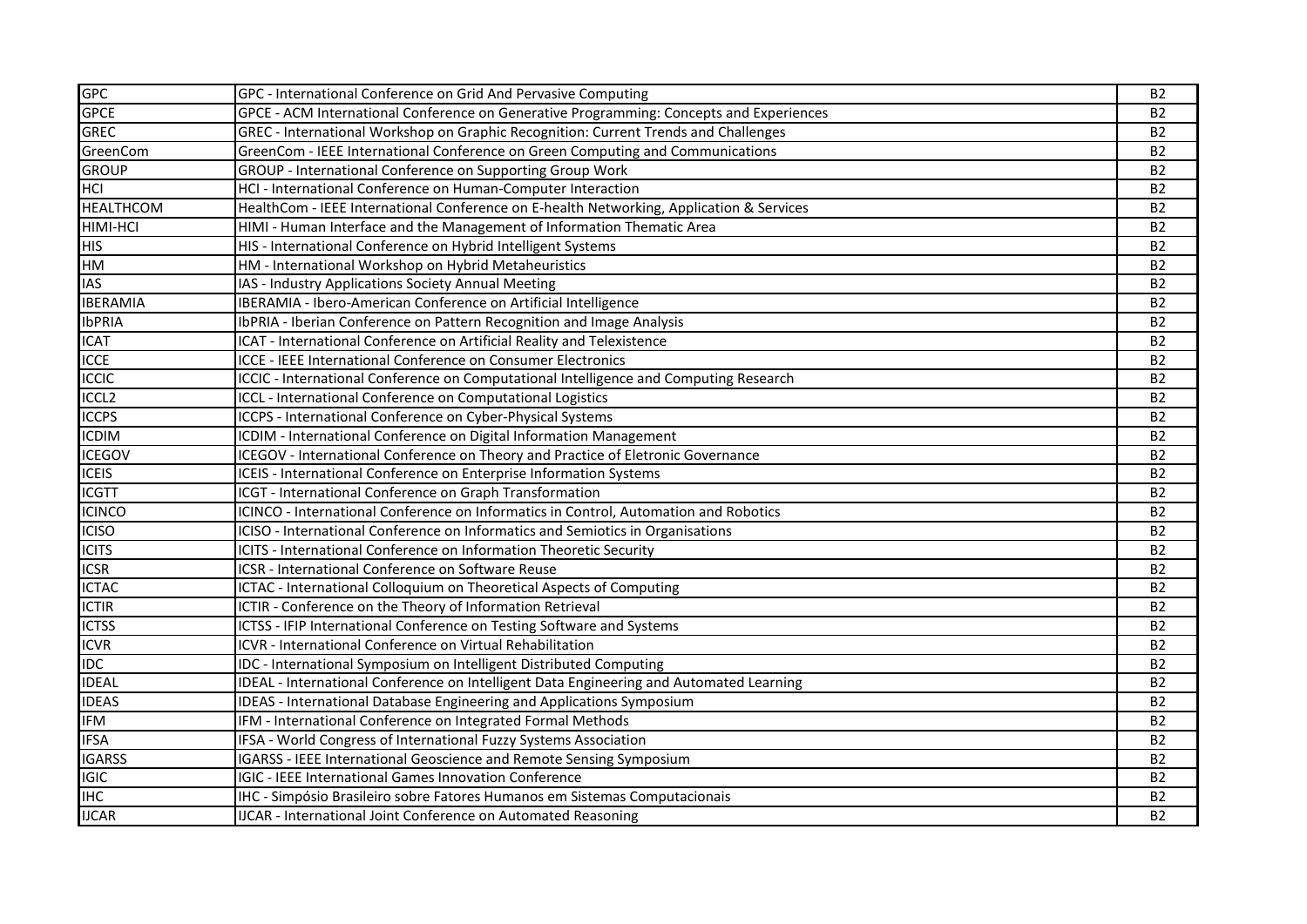| ILP                 | ILP - International Conference on Inductive Logic Programming                                                      | <b>B2</b>      |
|---------------------|--------------------------------------------------------------------------------------------------------------------|----------------|
| <b>IMR</b>          | IMR - International Meshing Roundtable and User Forum                                                              | <b>B2</b>      |
| <b>IPAW</b>         | IPAW - International Provenance and Annotation Workshop                                                            | <b>B2</b>      |
| <b>IPMU</b>         | IPMU - International Conference on Information Processing and Management of Uncertainty in Knowledge-Based Systems | <b>B2</b>      |
| <b>ISAml</b>        | ISAmI - International Symposium on Ambient Intelligence                                                            | <b>B2</b>      |
| <b>ISBI</b>         | ISBI - IEEE International Symposium on Biomedical Imaging                                                          | <b>B2</b>      |
| <b>ISGTEUROPE</b>   | ISGT-Europe - IEEE International Conference on Innovative Smart Grid Technologies                                  | <b>B2</b>      |
| <b>ISIC</b>         | ISIC - International Symposium on Integrated Circuits                                                              | <b>B2</b>      |
| <b>ISIE</b>         | ISIE - IEEE International Symposium on Industrial Electronics                                                      | <b>B2</b>      |
| <b>ISSPIT</b>       | ISSPIT - IEEE International Symposium on Signal Processing and Information Technology                              | <b>B2</b>      |
| <b>ISW</b>          | <b>ISC - Information Security Conference</b>                                                                       | <b>B2</b>      |
| <b>ITHET</b>        | ITHET - International Conference on Information Technology Based Higher Education and Training                     | <b>B2</b>      |
| <b>ITSC</b>         | ITSC - IEEE International Conference on Intelligent Transportation Systems                                         | <b>B2</b>      |
| <b>IWBBIO</b>       | IWBBIO - International Work-Conference on Bioinformatics and Biomedical Engineering                                | <b>B2</b>      |
| <b>IWOCA</b>        | IWOCA - International Workshop on Combinatorial Algorithms                                                         | <b>B2</b>      |
| <b>IWSM-MENSURA</b> | IWSM Mensura - International Conference on Measurement and Data Analytics                                          | <b>B2</b>      |
| <b>JCSSE</b>        | JCSSE - International Joint Conference on Computer Science and Software Engineering                                | <b>B2</b>      |
| <b>JURIX</b>        | JURIX - International Conference on Legal Knowledge and Information Systems                                        | <b>B2</b>      |
| <b>KESW</b>         | KESW - International Conference on Knowledge Engineering and Semantic Web                                          | <b>B2</b>      |
| LANMAM              | LANMAN - IEEE International Symposium on Local and Metropolitan Area Networks                                      | <b>B2</b>      |
| <b>LASCAS</b>       | LASCAS - IEEE Latin American Symposium on Circuits and Systems                                                     | B <sub>2</sub> |
| <b>LATINCOM</b>     | LATINCOM - IEEE Latin-American Conference on Communications                                                        | B <sub>2</sub> |
| <b>LATW</b>         | LATW - Latin American Test Workshop                                                                                | <b>B2</b>      |
| <b>LCTRTS</b>       | LCTES - ACM SIGPLAN/SIGBED Conference on Languages, Compilers, and Tools for Embedded Systems                      | <b>B2</b>      |
| <b>MATES</b>        | MATES - German Conference on Multiagent System Technologies                                                        | <b>B2</b>      |
| MCPR2               | MCPR - Mexican Conference on Pattern Recognition                                                                   | <b>B2</b>      |
| <b>MCS</b>          | MCS - International Workshop on Multiple Classifier Systems Multiple Classifier Systems                            | B <sub>2</sub> |
| <b>MDAI</b>         | MDAI - International Conference on Modeling Decisions for Artificial Intelligence                                  | <b>B2</b>      |
| <b>MEDES</b>        | MEDES - International Conference on Management of Emergent Digital EcoSystems                                      | <b>B2</b>      |
| <b>MOBILECLOUD</b>  | MOBILECLOUD - International Conference on Mobile Cloud, Computing and Service Engineering                          | <b>B2</b>      |
| <b>MOBILESOFT</b>   | MOBILESOFT - International Conference on Mobile Software Engineering and Systems                                   | <b>B2</b>      |
| <b>MOBIWAC</b>      | MOBIWAC - ACM International Symposium on Mobility Management and Wireless Access                                   | <b>B2</b>      |
| MODELSWARD          | MODELSWARD - International Conference on Model-Driven Engineering and Software Development                         | <b>B2</b>      |
| <b>MS</b>           | MS - IEEE International Conference on Mobile Services                                                              | <b>B2</b>      |
| <b>MSN</b>          | MSN - International Conference on Mobile Ad-Hoc and Sensor Networks                                                | <b>B2</b>      |
| <b>MTSR</b>         | MTSR - International Conference on Metadata and Semantics Research                                                 | <b>B2</b>      |
| <b>NABIC</b>        | NaBIC - World Congress on Nature and Biologically Inspired Computing                                               | <b>B2</b>      |
| <b>NAFIPS</b>       | NAFIPS - Annual Conference of the North American Fuzzy Information Processing Society                              | <b>B2</b>      |
| NEW2AN              | NEW2AN - International Conference on Internet of Things, Smart Spaces, and Next Generation Networks and Systems    | <b>B2</b>      |
|                     |                                                                                                                    |                |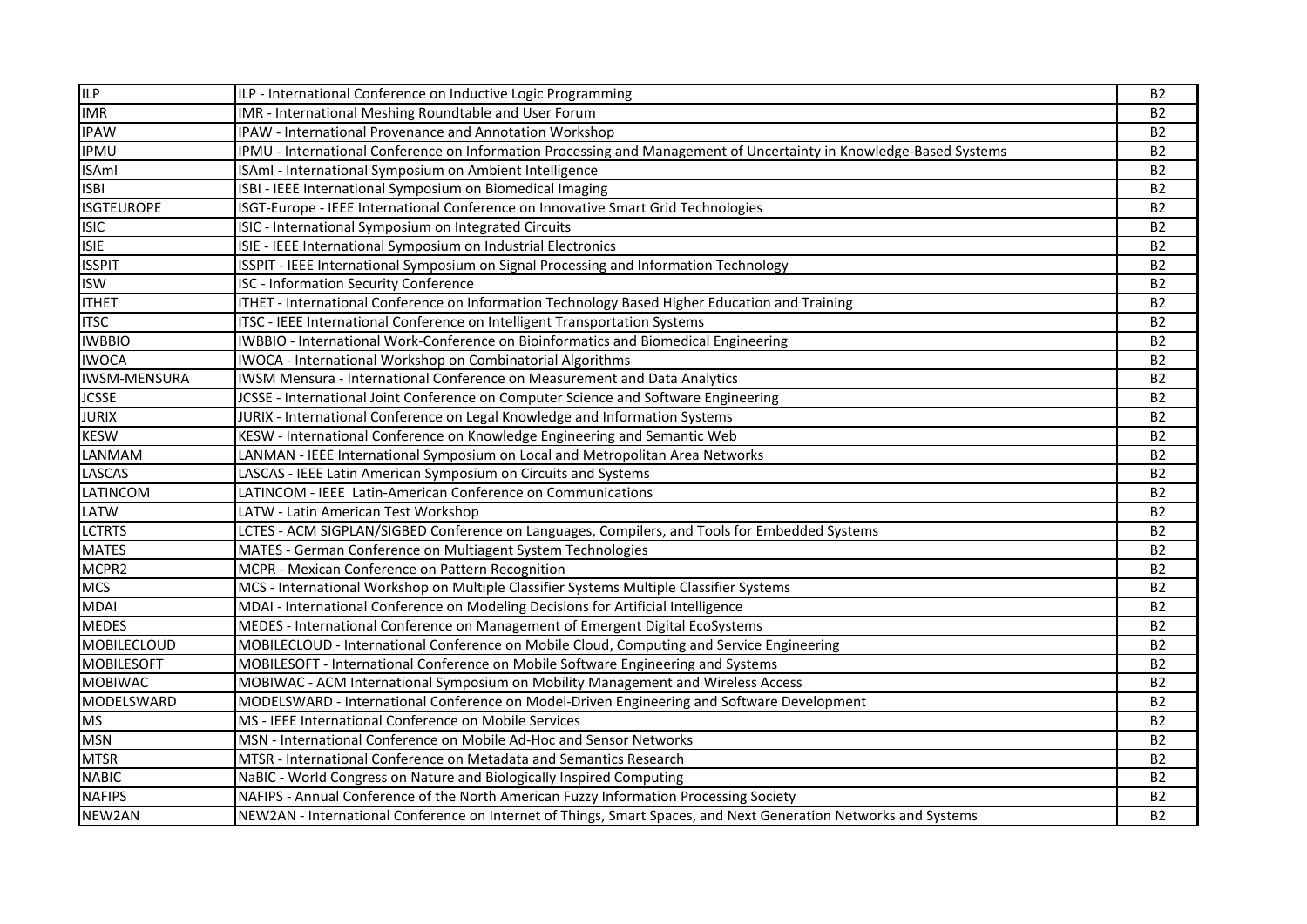| NFV-SDN          | NFV-SDN - IEEE Conference on Network Function Virtualization and Software Defined Networks                           | <b>B2</b>      |
|------------------|----------------------------------------------------------------------------------------------------------------------|----------------|
| <b>NOF</b>       | NOF - International Conference on Network of the Future                                                              | <b>B2</b>      |
| OR               | OR - International Conference on Operations Research                                                                 | <b>B2</b>      |
| <b>OSS</b>       | OSS - International Conference on Open Source Systems                                                                | <b>B2</b>      |
| <b>PDES</b>      | PDES - IFAC International Conference on Programmable Devices and Embedded Systems                                    | <b>B2</b>      |
| PE-WASUN         | PE-WASUM - ACM International Symposium on Performance Evaluation of Wireless Ad Hoc, Sensor, and Ubiquitous Networks | <b>B2</b>      |
| <b>PLOP</b>      | PLOP - Conference on Pattern Languages of Programs                                                                   | <b>B2</b>      |
| <b>POST</b>      | POST - International Conference on Principles of Security and Trust                                                  | <b>B2</b>      |
| PRIB             | PRIB - IAPR International Conference on Pattern Recognition in Bioinformatics                                        | <b>B2</b>      |
| PRIMA            | PRIMA -International Conference on Principles and Practice of Multi-Agent Systems                                    | <b>B2</b>      |
| <b>PROMISE</b>   | PROMISE - International Conference on Predictive Models and Data Analytics in Software Engineering                   | B <sub>2</sub> |
| <b>PSCC</b>      | PSCC - Power Systems Computation Conference                                                                          | <b>B2</b>      |
| Q2SWinet         | Q2SWinet - ACM Symposium on QoS and Security for Wireless and Mobile Networks                                        | <b>B2</b>      |
| QoSA             | QoSA - International ACM Sigsoft Conference on the Quality of Software Architectures                                 | <b>B2</b>      |
| QUATIC           | QUATIC - International Conference on Quality of Information and Communications Technology                            | <b>B2</b>      |
| <b>RACS</b>      | RACS - Conference on Research in Adaptive and Convergent Systems                                                     | <b>B2</b>      |
| <b>ROSE</b>      | ROSE - IEEE International Symposium on Robotic and Sensors Environments                                              | <b>B2</b>      |
| <b>RSP</b>       | RSP - IEEE International Symposium on Rapid System Prototyping                                                       | <b>B2</b>      |
| <b>RUSMART</b>   | ruSMART - Conference on Internet of Things and Smart Spaces                                                          | <b>B2</b>      |
| <b>SBBD</b>      | SBBD - Simpósio Brasileiro de Banco de Dados                                                                         | <b>B2</b>      |
| <b>SBCCI</b>     | <b>SBCCI - Symposium on Integrated Circuits and Systems Design</b>                                                   | <b>B2</b>      |
| <b>SBES</b>      | <b>SBES - Brazilian Symposium on Software Engineering</b>                                                            | <b>B2</b>      |
| <b>SBESC</b>     | <b>SBESC - Brazilian Symposium on Computing System Engineering</b>                                                   | <b>B2</b>      |
| <b>SBGAMES</b>   | SBGames - Simpósio Brasileiro de Jogos e Entretenimento Digital                                                      | <b>B2</b>      |
| <b>SBIA</b>      | <b>SBIA - Brazilian Symposium on Artificial Intelligence</b>                                                         | <b>B2</b>      |
| <b>SBRC</b>      | SBRC - Simpósio Brasileiro de Redes de Computadores e Sistemas Distribuídos                                          | <b>B2</b>      |
| <b>SBSI</b>      | SBSI - Simpósio Brasileiro de Sistemas de Informação                                                                 | <b>B2</b>      |
| <b>SCSM</b>      | SCSM - International Conference on Social Computing and Social Media                                                 | <b>B2</b>      |
| SDL              | SDL - Symposium on Dynamic Languages                                                                                 | <b>B2</b>      |
| <b>SIGDOC</b>    | SIGDOC - ACM International Conference on Design of Communication                                                     | <b>B2</b>      |
| <b>SIMULTECH</b> | SIMULTECH - International Conference on Simulation and Modeling Methodologies, Technologies and Applications         | <b>B2</b>      |
| <b>SISAP</b>     | SISAP - International Conference on Similarity Search and Applications                                               | <b>B2</b>      |
| <b>SIYSTOR</b>   | SIYSTOR - ACM International on Systems and Storage Conference                                                        | <b>B2</b>      |
| SOCC             | SOCC - IEEE International System-on-Chip Conference                                                                  | <b>B2</b>      |
| <b>SPIN</b>      | SPIN - International SPIN symposium on Model Checking of Software                                                    | <b>B2</b>      |
| <b>SSPR</b>      | SSPR - International Workshop on Structural and Syntactic Pattern Recognition                                        | <b>B2</b>      |
| <b>SVR</b>       | SVR - Symposium on Virtual and Augmented Reality                                                                     | <b>B2</b>      |
| <b>SYSTOL</b>    | SYSTOL - Conference on Control and Fault-Tolerant Systems                                                            | <b>B2</b>      |
| <b>TABLEAUX</b>  | TABLEAUX - International Conference on Automated Reasoning with Analytic Tableaux and Related Methods                | <b>B2</b>      |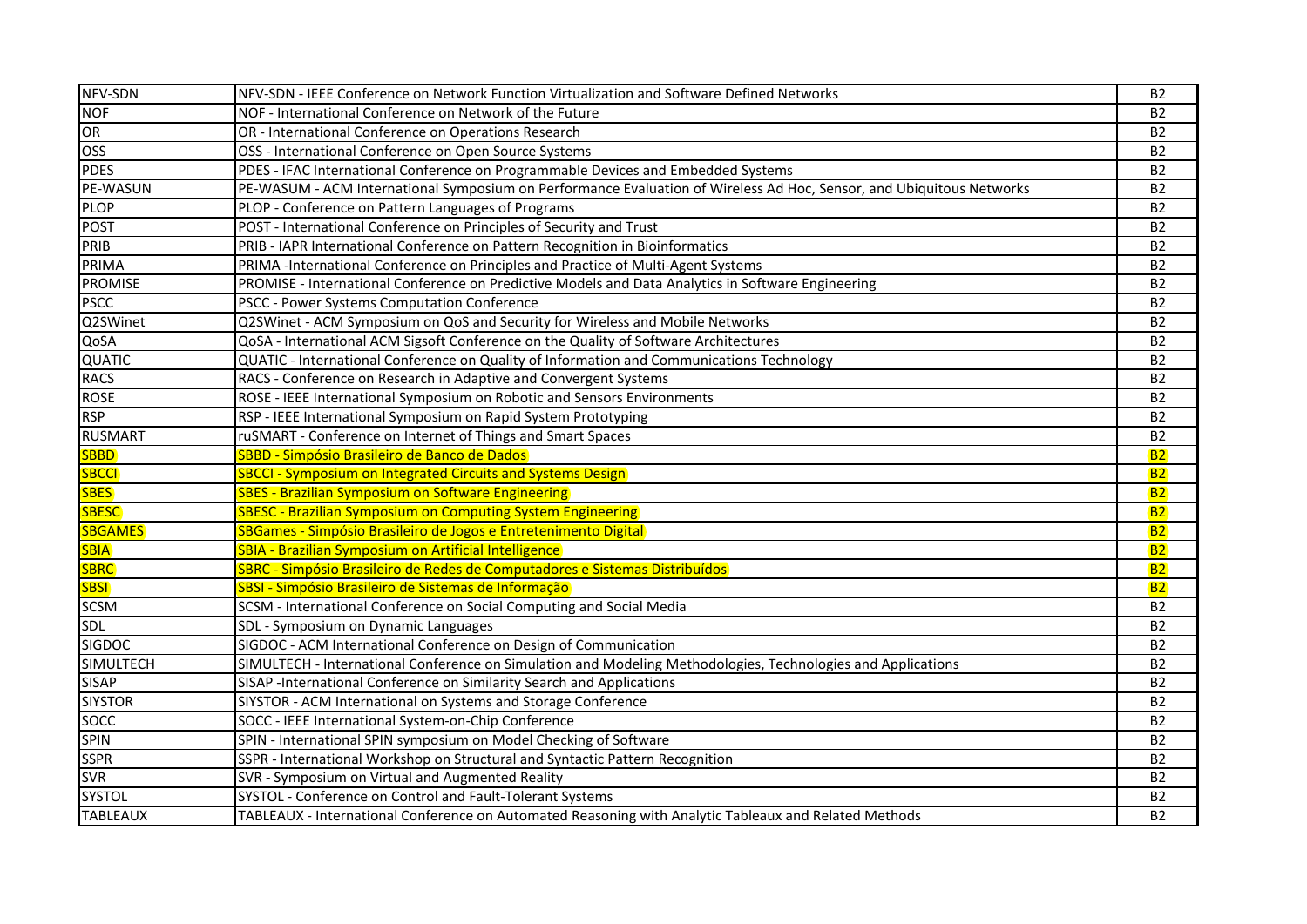| <b>TAP</b>           | TAP - International Conference on Tests and Proofs                                       | <b>B2</b>      |
|----------------------|------------------------------------------------------------------------------------------|----------------|
| <b>TAROS</b>         | TAROS - Conference Towards Autonomous Robotics Systems                                   | <b>B2</b>      |
| <b>UAHCI</b>         | UAHCI - International Conference Universal Access in Human-Computer Interaction          | <b>B2</b>      |
| <b>UCAMI</b>         | UCAMI - International Conference on Ubiquitous Computing and Ambient Intelligence        | <b>B2</b>      |
| <b>UIC</b>           | UIC - IEEE International Conference on Ubiquitous Intelligence and Computing             | <b>B2</b>      |
| <b>VAMR</b>          | VAMR - International Conference on Virtual, Augmented and Mixed Reality                  | <b>B2</b>      |
| <b>VECPAR</b>        | VECPAR - International Meeting on High Performance Computing for Computational Science   | <b>B2</b>      |
| <b>VMV</b>           | VMV - Vision, Modeling & Visualization                                                   | <b>B2</b>      |
| <b>VRST</b>          | VRST - ACM Symposium on Virtual Reality Software and Technology                          | <b>B2</b>      |
| W2GIS                | W2GIS - International Symposium Web and Wireless Geographical Information Systems        | <b>B2</b>      |
| WALCOM               | WALCOM - International Workshop on Algorithms and Computation                            | <b>B2</b>      |
| <b>WAOA</b>          | WAOA - Workshop on Approximation and Online Algorithms                                   | <b>B2</b>      |
| <b>WEBIST</b>        | WEBIST - International Conference on Web Information Systems and Technologies            | <b>B2</b>      |
| <b>WEBMEDIA</b>      | WebMedia - Brazilian Symposium on Multimedia and the Web                                 | <b>B2</b>      |
| WiSec                | WiSec - ACM Conference on Security & Privacy in Wireless and Mobile Networks             | <b>B2</b>      |
| <b>WOCC</b>          | WOCC - Wireless and Optical Communications Conference                                    | <b>B2</b>      |
| <b>WSKS</b>          | WSKS - World Summit on the Kowledge Society                                              | <b>B2</b>      |
| <b>BDCLOUD</b>       | BDCLOUD - International Conference on Big Data and Cloud Computing                       | B <sub>3</sub> |
| <b>BIGMM</b>         | BigMM - IEEE International Conference on Multimedia Big Data                             | B <sub>3</sub> |
| <b>BSB</b>           | BSB - Brazilian Symposium on Bioinformatics                                              | B <sub>3</sub> |
| <b>CADGRAPHICS</b>   | CAD/Graphics - International Conference on Computer-Aided Design and Computer Graphics   | B <sub>3</sub> |
| CALDAM               | CALDAM - International Conference on Algorithms and Discrete Applied Mathematics         | B <sub>3</sub> |
| CASA                 | CASA - Conference on Computer Animation and Social Agents                                | B <sub>3</sub> |
| <b>CDVE</b>          | CDVE - International Conference on Cooperative Design, Visualization, and Engineering    | B <sub>3</sub> |
| <b>CEDEM</b>         | CEDEM - International Conference for E-Democracy and Open Government                     | B <sub>3</sub> |
| <b>CENTERIS</b>      | CENTERIS - Conference on ENTERprise Information Systems                                  | B <sub>3</sub> |
| <b>CICOMMS</b>       | CICOMMS - Symposium on Computational Intelligence for Communication Systems and Networks | B <sub>3</sub> |
| <b>CICS</b>          | CICS - Symposium on Computational Intelligence in Cyber Security                         | B <sub>3</sub> |
| <b>CLEI</b>          | CLEI - Conferencia Latinoamericana de Informática                                        | B <sub>3</sub> |
| <b>COLOGNETWENTE</b> | COLOGNETWENTE - Cologne-Twente Workshop on Graphs and Combinatorial Optimization         | B <sub>3</sub> |
| <b>COMPIMAGE</b>     | CompIMAGE - International Symposium CompIMAGE                                            | B <sub>3</sub> |
| <b>CRIWG</b>         | CRIWG - International Conference on Collaboration and Technology                         | B <sub>3</sub> |
| <b>DEPCOS</b>        | DepCoS-RELCOMEX - International Conference on Dependability and Complex Systems          | B <sub>3</sub> |
| <b>DMS</b>           | DMS - International Conference on Distributed Multimedia Systems                         | B <sub>3</sub> |
| <b>DS</b>            | DS - International Conference on Discovery Science                                       | B <sub>3</sub> |
| <b>DSAA</b>          | DSAA - IEEE International Conference on Data Science and Advanced Analytics              | B <sub>3</sub> |
| <b>EANN</b>          | EANN - Internation Conference on Engineering Applications of Neural Networks             | B <sub>3</sub> |
| <b>EATIS</b>         | EATIS - Euro American Conference on Telematics and Information Systems                   | B <sub>3</sub> |
| <b>ECWeb</b>         | ECWeb - International Conference on Electronic Commerce and Web Technologies             | B <sub>3</sub> |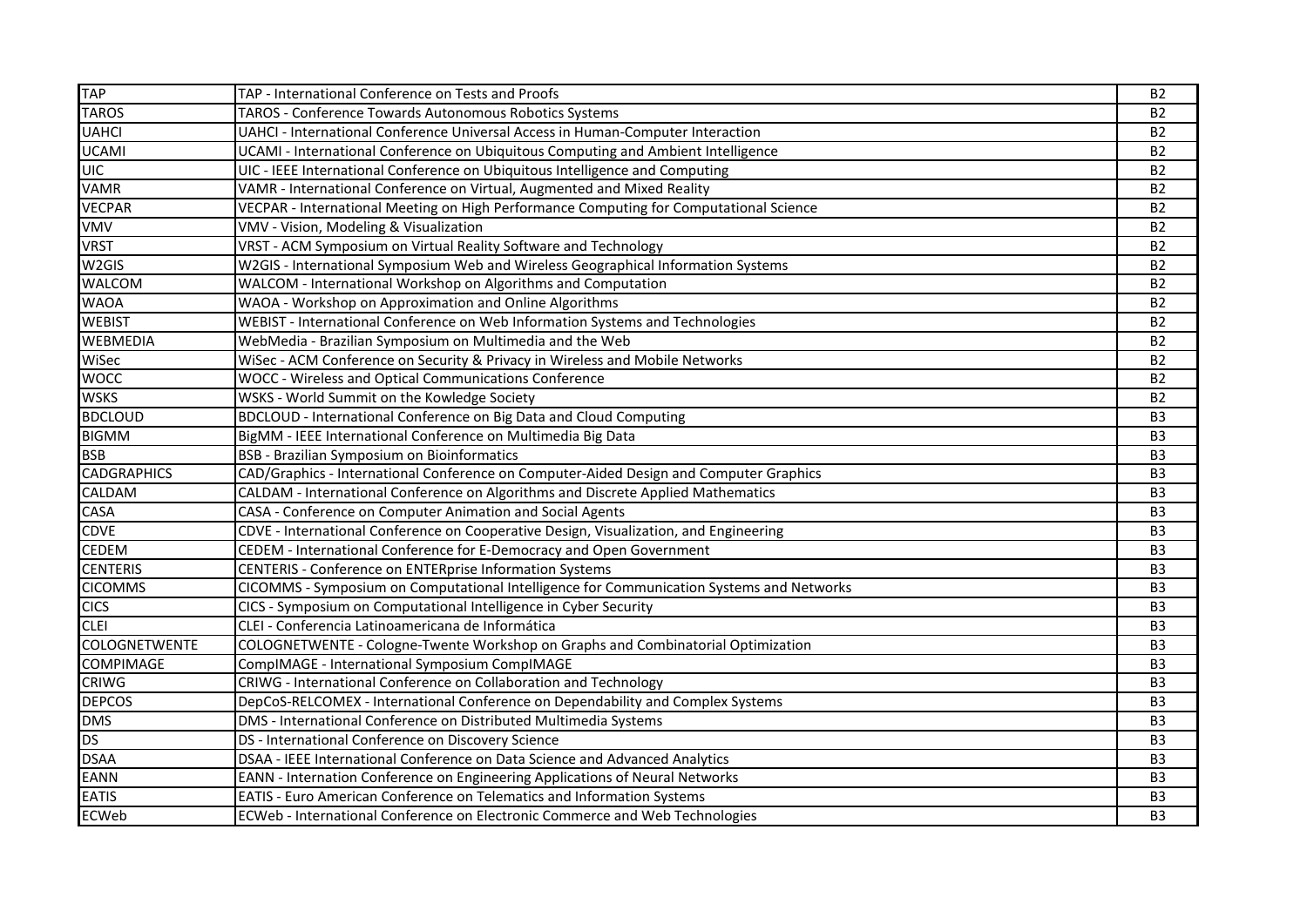| <b>EDCC</b>        | <b>EDCC - European Dependable Computing Conference</b>                                                           | B <sub>3</sub> |
|--------------------|------------------------------------------------------------------------------------------------------------------|----------------|
| <b>EUROHAPTICS</b> | <b>EUROHAPTICS - Eurohaptics</b>                                                                                 | B <sub>3</sub> |
| EuroPloP           | EuroPloP - European Conference on Pattern Languages of Programs                                                  | B <sub>3</sub> |
| <b>EVA</b>         | EVA - Electronic Visualisation and the Arts                                                                      | B <sub>3</sub> |
| EXP.AT             | EXP.AT - Experiment@ International Conference                                                                    | B <sub>3</sub> |
| <b>FOGA</b>        | FOGA - ACM Conference on Foundations of Genetic Algorithms                                                       | B <sub>3</sub> |
| <b>FOIS</b>        | FOIS - International Conference on Formal Ontology in Information Systems                                        | B <sub>3</sub> |
| <b>GAMEON</b>      | <b>GAMEON - Annual Simulation and AI in Games Conference</b>                                                     | B <sub>3</sub> |
| <b>GEOINFO</b>     | GeoInfo - Brazilian Symposium on GeoInformatics                                                                  | B <sub>3</sub> |
| <b>HCIST</b>       | HCIST - International Conference on Health and Social Care Information Systems and Technologies                  | B <sub>3</sub> |
| <b>HCSE</b>        | HCSE - International Working Conference on Human-Centred Software Engineering                                    | B <sub>3</sub> |
| <b>ICAIS</b>       | ICAIS - International Conference on Adaptive and Intelligent Systems                                             | B <sub>3</sub> |
| <b>ICCEBerlin</b>  | ICCEBerlin - IEEE International Conference on Consumer Electronics Berlin                                        | B <sub>3</sub> |
| <b>ICIST</b>       | ICIST - International Conference on Information and Software Technologies                                        | B <sub>3</sub> |
| <b>ICIT</b>        | ICIT - IEEE International Conference on Industrial Technology                                                    | B <sub>3</sub> |
| <b>ICLA</b>        | ICLA - Indian Conference on Logic and its Applications                                                           | B <sub>3</sub> |
| <b>ICTON</b>       | ICTON - International Conference on Transparent Optical Networks                                                 | B <sub>3</sub> |
| <b>ICUAS</b>       | ICUAS - International Conference on Unmanned Aircraft Systems                                                    | B <sub>3</sub> |
| <b>ICUMT</b>       | ICUMT - International Conference on Ultra Modern Telecommunications                                              | B <sub>3</sub> |
| <b>IDCS</b>        | IDCS - International Conference on Internet and Distributed Computing Systems                                    | B <sub>3</sub> |
| <b>IEAAIE</b>      | IEA/AIE - International Conference on Industrial Engineering & Other Applications of Appled Intelligence Systems | B <sub>3</sub> |
| <b>IEEENANO</b>    | IEEENANO - International Conference on Nanotechnology                                                            | B <sub>3</sub> |
| <b>IESS</b>        | IESS - IFIP International Embedded Systems Symposium                                                             | B <sub>3</sub> |
| <b>IFUZZY</b>      | IFUZZY - International Conference on Fuzzy Theory and its Applications                                           | B <sub>3</sub> |
| <b>IHM</b>         | IHM - Conférence Francophone sur l'Interaction Homme-Machine                                                     | B <sub>3</sub> |
| <b>IIR</b>         | IIR - Italian Information Retrieval Workshop                                                                     | B <sub>3</sub> |
| <b>IJCCI</b>       | IJCCI - International Joint Conference on Computational Intelligence                                             | B <sub>3</sub> |
| <b>IMS3TW</b>      | IMS3TW - Annual International Mixed-Signals, Sensors and Systems Test Workshop                                   | B <sub>3</sub> |
| <b>INTECH</b>      | INTECH - International Conference on Innovative Computing Technology                                             | B <sub>3</sub> |
| <b>IRMMW</b>       | IRMMW - International Conference on Infrared, Millimeter, and Terahertz Waves                                    | B <sub>3</sub> |
| <b>ISBRA</b>       | ISBRA - International Symposium on Bioinformatics Research and Applications                                      | B <sub>3</sub> |
| ISC <sub>2</sub>   | ISC2 - IEEE International Smart Cities Conference                                                                | B <sub>3</sub> |
| <b>ISCE</b>        | ISCE - IEEE International Symposium on Consumer Electronics                                                      | B <sub>3</sub> |
| <b>ISCOPT</b>      | ISCO - International Symposium on Combinatorial Optimization                                                     | B <sub>3</sub> |
| <b>ISDEVEL</b>     | ISD - International Conference on Information Systems Development                                                | B <sub>3</sub> |
| <b>ISER</b>        | ISER - International Symposium on Experimental Robotics                                                          | B <sub>3</sub> |
| <b>ISSI</b>        | ISSI - International Society of Scientometrics and Informetrics Conference                                       | B <sub>3</sub> |
| <b>ISTAR</b>       | iStar - International i*Workshop                                                                                 | B <sub>3</sub> |
| <b>IWBF</b>        | <b>IWBF - International Workshop on Biometrics and Forensics</b>                                                 | B <sub>3</sub> |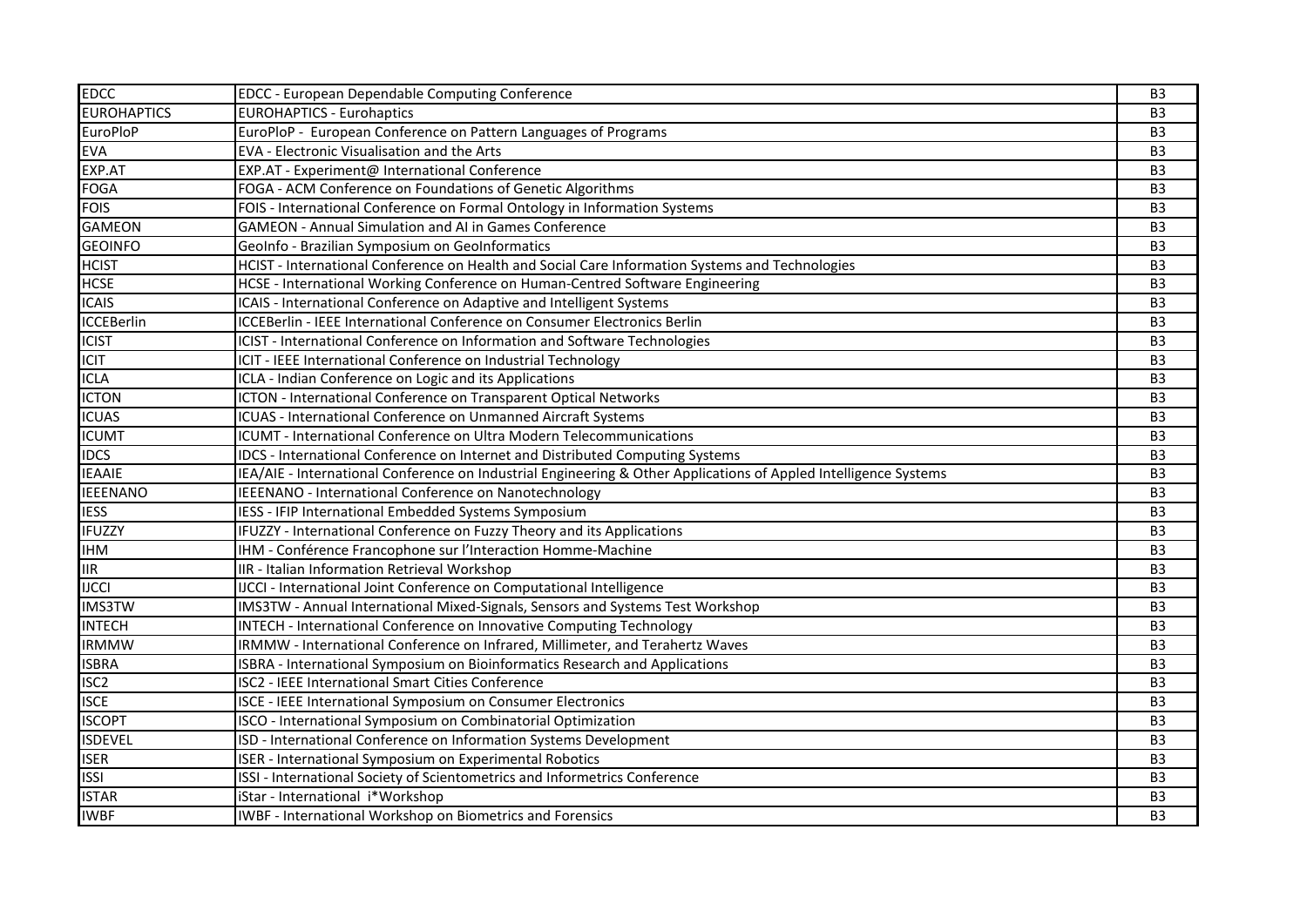| <b>IWEI</b>        | IWEI - International IFIP Working Conference on Enterprise Interoperability                             | B <sub>3</sub> |
|--------------------|---------------------------------------------------------------------------------------------------------|----------------|
| <b>IWT</b>         | IWT - International Workshop on Telecommunications                                                      | B <sub>3</sub> |
| <b>KMO</b>         | KMO - International Conference on Knowledge Management in Organizations                                 | B <sub>3</sub> |
| <b>LACLO</b>       | LACLO - Latin American Conference on Learning Objects and Technologies                                  | B <sub>3</sub> |
| <b>LADC</b>        | LADC - Latin-American Symposium on Dependable Computing                                                 | B <sub>3</sub> |
| <b>LAGOS</b>       | LAGOS - Latin-American Algorithms, Graphs and Optimization Symposium                                    | B <sub>3</sub> |
| <b>LANC</b>        | LANC - Latin American Networking Conference                                                             | B <sub>3</sub> |
| <b>LANOMS</b>      | LANOMS - Latin-American Network Operations and Management Symposium                                     | B <sub>3</sub> |
| <b>LARS</b>        | LARS - IEEE Latin American Robotics Symposium                                                           | B <sub>3</sub> |
| <b>LATINCRYPT</b>  | LATINCRYPT - International Conference on Cryptology and Information Security in Latin America           | B <sub>3</sub> |
| LAW                | LAW - Linguistic Annotation Workshop                                                                    | B <sub>3</sub> |
| LA-WEB             | LA-WEB - Latin American Web Congress                                                                    | B <sub>3</sub> |
| LightSec           | LightSec - International Workshop on Lightweight Cryptography for Security & Privacy                    | B <sub>3</sub> |
| <b>LSFA</b>        | LSFA - Workshop on Logical and Semantic Frameworks, with Applications                                   | B <sub>3</sub> |
| <b>MED</b>         | MED - Mediterranean Conference on Control and Automation                                                | B <sub>3</sub> |
| <b>MEMEA</b>       | MeMeA - IEEE International Symposium on Medical Measurements and Applications                           | B <sub>3</sub> |
| <b>MOBILWARE</b>   | MOBILWARE - International Conference on MOBILe Wireless MiddleWARE, Operating Systems, and Applications | B <sub>3</sub> |
| <b>NETWORKS</b>    | NETWORKS - International Telecommunications Network Strategy and Planning Symposium                     | B <sub>3</sub> |
| <b>ONTOBRAS</b>    | <b>ONTOBRAS - Brazilian Seminar on Ontologies</b>                                                       | B <sub>3</sub> |
| <b>PATMOS</b>      | PATMOS - International Workshop on Power and Timing Modeling, Optimization and Simulation               | B <sub>3</sub> |
| <b>PGM</b>         | PGM - International Conference on Probabilistic Graphical Models                                        | B <sub>3</sub> |
| <b>PROPOR</b>      | PROPOR - International Conference on Computational Processing of the Portuguese Language                | B <sub>3</sub> |
| QRS                | QRS - IEEE International Conference on Software Quality, Reliability and Security                       | B <sub>3</sub> |
| <b>RADECS</b>      | RADECS - European Conference on Radiation Effects on Components and Systems                             | B <sub>3</sub> |
| <b>SAICC</b>       | SAICC - Science and Information Conference                                                              | B <sub>3</sub> |
| SAM                | SAM - Sensor Array and Multichannel Signal Processing Workshop                                          | B <sub>3</sub> |
| <b>SBCARS</b>      | <b>SBCARS - Brazilian Symposium on Components, Architectures and Reuse Software</b>                     | <b>B3</b>      |
| <b>SBCM</b>        | SBCM - Simpósio Brasileiro de Computação Musical                                                        | <b>B3</b>      |
| SBLP               | <b>SBLP - Brazilian Symposium on Programming Languages</b>                                              | <b>B3</b>      |
| <b>SBMF</b>        | <b>SBMF - Brazilian Symposium on Formal Methods</b>                                                     | <b>B3</b>      |
| <b>SBQS</b>        | SBQS - Simpósio Brasileiro de Qualidade de Software                                                     | <b>B3</b>      |
| <b>SBSC</b>        | SBSC - Simpósio Brasileiro de Sistemas Colaborativos                                                    | <b>B3</b>      |
| <b>SBSeg</b>       | SBSeg - Simpósio Brasileiro em Segurança da Informação e de Sistemas Computacionais                     | <b>B3</b>      |
| <b>SCCC</b>        | SCCC - International Conference of the Chilean Computer Science Society                                 | B <sub>3</sub> |
| <b>SEGAH</b>       | SeGAH - International Conference on Serious Games and Applications for Health                           | B <sub>3</sub> |
| <b>SENSORNETS</b>  | SENSORNETS - International Conference on Sensor Networks                                                | B <sub>3</sub> |
| <b>SENSORS</b>     | <b>SENSORS - IEEE Sensors</b>                                                                           | B <sub>3</sub> |
| SIIE               | SIIE - Simpósio Internacional de Informática Educatica                                                  | B <sub>3</sub> |
| <b>SMARTGREENS</b> | SMARTGREENS - International Conference on Smart Grids and Green ICT Systems                             | B <sub>3</sub> |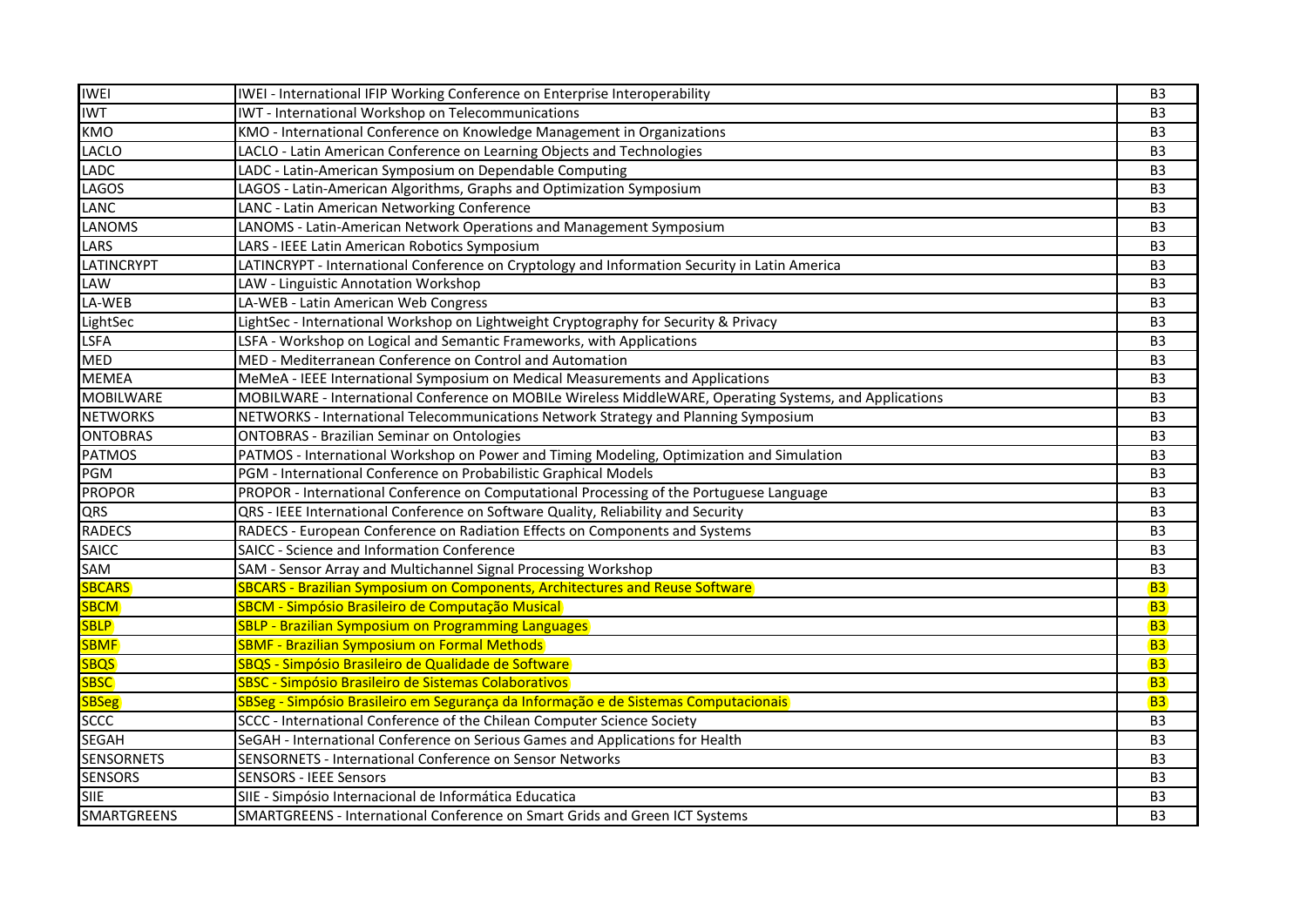| <b>SOC</b>     | SOC - International Symposium on System-on-Chip                                                              | B <sub>3</sub> |
|----------------|--------------------------------------------------------------------------------------------------------------|----------------|
| <b>SPA</b>     | SPA - Signal Processing: Algorithms, Architectures, Arrangements, and Applications Conference                | B <sub>3</sub> |
| <b>SPACE</b>   | SPACE - International Conference on Security, Privacy, and Applied Cryptography Engineering                  | B <sub>3</sub> |
| <b>SSIAI</b>   | SSIAI - Southwest Symposium on Image Analysis and Interpretation                                             | B <sub>3</sub> |
| <b>STAG</b>    | STAG - Eurographics Italian Chapter Conference                                                               | B <sub>3</sub> |
| <b>STIL</b>    | STIL - Brazilian Symposium in Information and Human Language Technology                                      | B <sub>3</sub> |
| SustainIT      | SustainIT - Conference on Sustainable Internet and ICT for Sustainability                                    | B <sub>3</sub> |
| SWQD           | SWQD - Conference Software Quality Days                                                                      | B <sub>3</sub> |
| <b>T&amp;D</b> | T&D - IEEE/PES Transmission and Distribution Conference and Exposition                                       | B <sub>3</sub> |
| <b>TLCA</b>    | TLCA - International Conference on Typed Lambda Calculi and Applications                                     | B <sub>3</sub> |
| <b>TVX</b>     | TVX - International Conference on Interactive Experiences for Television and Online Video                    | B <sub>3</sub> |
| <b>VNS</b>     | VNS - International Conference on Variable Neighborhood Search                                               | B <sub>3</sub> |
| <b>WCCI</b>    | WCCI - IEEE World Congress on Computational Intelligence                                                     | B <sub>3</sub> |
| WEI            | WEI - Workshop sobre Educação em Computação                                                                  | B <sub>3</sub> |
| WF-IoT         | WF-IoT - IEEE World Forum on Internet of Things                                                              | B <sub>3</sub> |
| <b>WIE</b>     | WIE - Workshop de Informática na Escola                                                                      | B <sub>3</sub> |
| WPerformance   | WPerformance - Workshop em Desempenho de Sistemas Computacionais e de Comunicação                            | B <sub>3</sub> |
| <b>WRLA</b>    | WRLA - International Workshop on Rewriting Logic and its Applications                                        | B <sub>3</sub> |
| <b>WSCAD</b>   | WSCAD - Simpósio em Sistemas Computacionais de Alto Desempenho                                               | B <sub>3</sub> |
| <b>WSCG</b>    | WSCG - International Conference in Central Europe on Computer Graphics and Visualization and Computer Vision | B <sub>3</sub> |
| <b>WUWNET</b>  | WUWNet - International Conference on UnderWater Networks and Systems                                         | B <sub>3</sub> |
| 21CW           | 21CW - IEEE Conference on Norbert Wiener in the 21st Century                                                 | <b>B4</b>      |
| 3DCVE          | 3DCVE - International Workshop on Collaborative Virtual Environments                                         | <b>B4</b>      |
| 3DOR           | 3DOR - Eurographics Workshop on 3D Object Retrieval                                                          | <b>B4</b>      |
| <b>AAAIW</b>   | AAAIW - Workshop on Symbiotic Cognitive Systems                                                              | B4             |
| <b>AINAW</b>   | AINAW - IEEE International Conference on Advanced Information Networking and Applications Workshops          | <b>B4</b>      |
| <b>AISEC</b>   | AISEC - ACM Workshop on Artificial Intelligence and Security                                                 | <b>B4</b>      |
| <b>APCASE</b>  | APCASE - Asia-Pacific Conference on Computer Aided System Engineering                                        | <b>B4</b>      |
| <b>APDCM</b>   | APDCM - Workshop on Advances in Parallel and Distributed Computational Models                                | <b>B4</b>      |
| ARMS-CC        | ARMS-CC - International Workshop on Adaptive Resource Management and Scheduling for Cloud Computing          | <b>B4</b>      |
| A-TEST         | A-TEST - International Workshop on Automating Test Case Design, Selection and Evaluation                     | <b>B4</b>      |
| <b>ATT</b>     | ATT - International Workshop on Agents in Traffic and Transportation                                         | <b>B4</b>      |
| <b>BAI</b>     | BAI - Workshop on Advances in Bioinformatics and Artificial Intelligence: bridging the Gaps                  | <b>B4</b>      |
| BeyondMR       | BeyondMR - Workshop on Algorithms and Systems for MapReduce and Beyond                                       | <b>B4</b>      |
| <b>BIGDSE</b>  | BIGDSE - IEEE/ACM International Workshop on Big Data Software Engineering                                    | <b>B4</b>      |
| BigSpatial     | BigSpatial - ACM SIGSPATIAL International Workshop on Analytics for Big Geospatial Data                      | <b>B4</b>      |
| <b>BIOKDD</b>  | BIOKDD - International Workshop on Biological Knowledge Discovery and Data Mining                            | <b>B4</b>      |
| <b>BMAW</b>    | <b>BMAW - Bayesian Modeling Applications Workshop</b>                                                        | <b>B4</b>      |
| BPMS2          | BPMS2 - Workshop on Social and Human Aspects of Business Process Management                                  | <b>B4</b>      |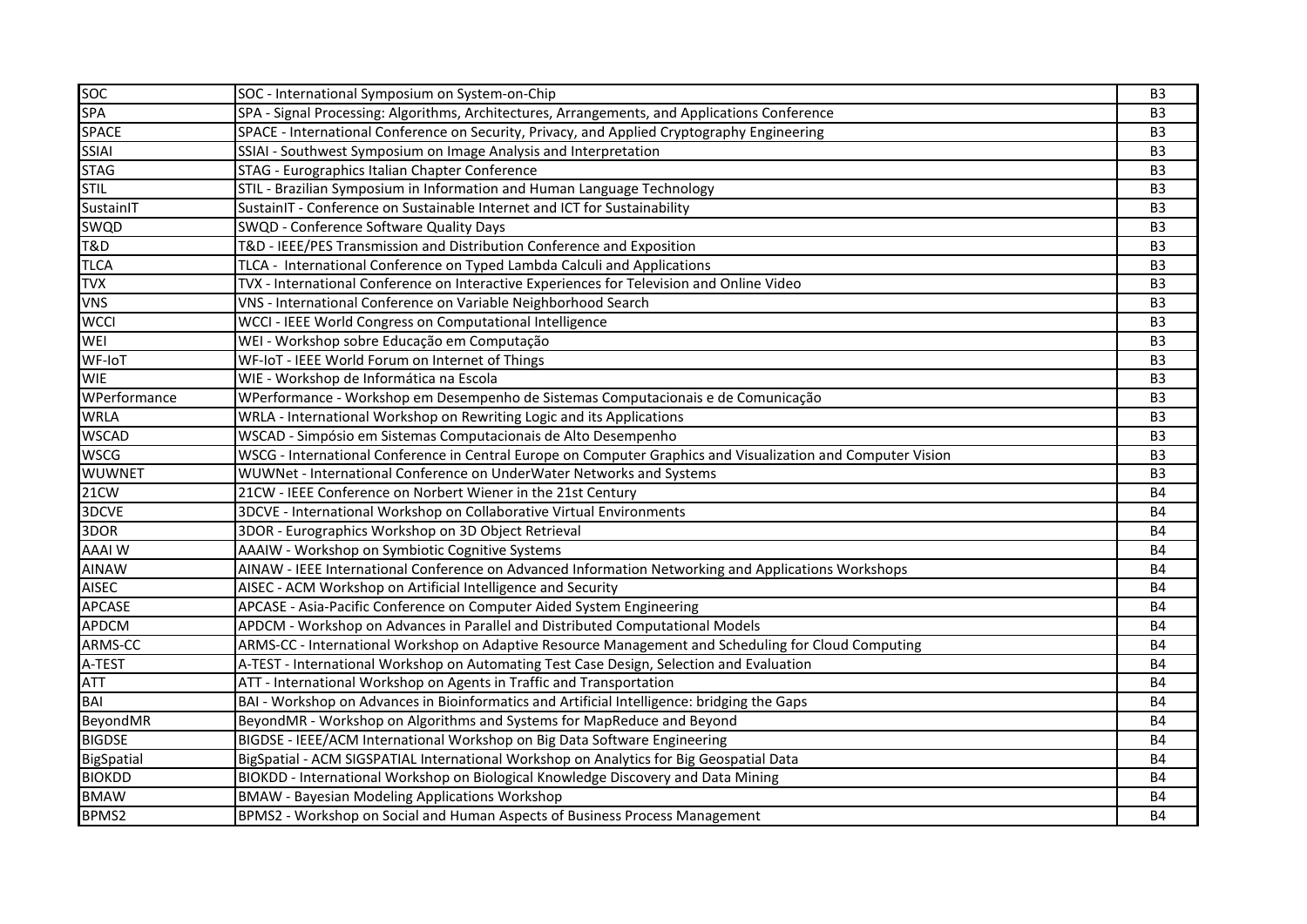| <b>BRC</b>          | BRC - ISSNIP Biosignals and Biorobotics Conference                                                  | <b>B4</b> |
|---------------------|-----------------------------------------------------------------------------------------------------|-----------|
| <b>BRESCI</b>       | <b>BRESCI - Brazilian e-Science Workshop</b>                                                        | <b>B4</b> |
| <b>BWILD</b>        | BWILD - International Workshop on Biometrics in the Wild                                            | <b>B4</b> |
| CARLA               | CARLA - Latin American High-Performance Computing Conference                                        | <b>B4</b> |
| <b>CBSF</b>         | CBSF - Congresso Brasileiro de Sistemas Fuzzy                                                       | <b>B4</b> |
| <b>CIMSIVP</b>      | CIMSIVP - IEEE Symposium on Computational Intelligence for Multimedia, Signal and Vision Processing | <b>B4</b> |
| CIT/IUCC/DASC/PICOM | CIT/IUCC/DASC/PICOM - CIT, IUCC, DASC, PICOM                                                        | <b>B4</b> |
| <b>CIVTS</b>        | CIVTS - IEEE Symposium on Computational Intelligence in Vehicles and Transportation Systems         | <b>B4</b> |
| CL4LC               | CL4LC - Workshop on Computational Linguistics for Linguistic Complexity                             | <b>B4</b> |
| <b>CLIHC</b>        | CLIHC - Latin American Conference on Human Computer Interaction                                     | <b>B4</b> |
| <b>CLOUDTECH</b>    | CLOUDTECH - International Conference on Cloud Computing Technologies and Applications               | <b>B4</b> |
| <b>COGNISE</b>      | COGNISE - International Workshop on Cognitive Aspects of Information Systems Engineering            | <b>B4</b> |
| <b>COIN</b>         | COIN - International Workshop on Coordination, Organisations, Institutions and Norms                | <b>B4</b> |
| <b>CONFIRM</b>      | CONFIRM - International Conference on Information Resources Management                              | <b>B4</b> |
| <b>CONTECSI</b>     | CONTECSI - International Conference on Information Systems and Technology Management                | <b>B4</b> |
| CORAL               | CORAL - International Workshop on Emerging COgnitive Radio Applications and aLgorithms              | <b>B4</b> |
| <b>COTB</b>         | COTB - Computer on The Beach                                                                        | <b>B4</b> |
| <b>CSC</b>          | CSC - SIAM Workshop on Combinatorial Scientific Computing                                           | <b>B4</b> |
| <b>CSI-SE</b>       | CSI-SE - International Workshop on Crowdsourcing in Software Engineering                            | <b>B4</b> |
| <b>CVPRW</b>        | CVPRW - IEEE Conference on Computer Vision and Pattern Recognition Workshops                        | <b>B4</b> |
| <b>DaMNet</b>       | DaMNet - Workshop on Data Mining in Networks                                                        | <b>B4</b> |
| <b>DCCW</b>         | DCC - ACM Workshop on Distributed Cloud Computing                                                   | <b>B4</b> |
| <b>DeMiMoP</b>      | DeMiMoP - Workshop on Decision Mining & Modeling for Business Processes                             | <b>B4</b> |
| <b>DESWEB</b>       | DESWEB - International Workshop on Data Engineering meets the Semantic Web                          | <b>B4</b> |
| <b>DISN</b>         | DISN - Workshop on Dependability Issues on SDN and NFV                                              | <b>B4</b> |
| <b>DMNPL</b>        | DMNPL - Workshop on Interactions between Data Mining and Natural Language Processing                | <b>B4</b> |
| <b>DroNet</b>       | DroNet - Workshop on Micro Aerial Vehicle Networks, Systems, and Applications for Civilian Use      | <b>B4</b> |
| <b>DSNW</b>         | DSNW - IEEE International Conference on Dependable Systems and Networks Workshops                   | <b>B4</b> |
| <b>DYNAK</b>        | DYNAK - International Workshop on Dynamic Networks and Knowledge Discovery                          | <b>B4</b> |
| <b>ECSAW</b>        | ECSAW - European Conference on Software Architecture Workshops                                      | <b>B4</b> |
| <b>EMAS</b>         | <b>EMAS - International Workshop on Engineering Multiagent Systems</b>                              | <b>B4</b> |
| <b>ENIAC</b>        | ENIAC - Encontro Nacional de Inteligencia Artificial e Computacional                                | <b>B4</b> |
| <b>ERLANG</b>       | <b>ERLANG - ACM SIGPLAN Erlang Workshop</b>                                                         | <b>B4</b> |
| <b>ESELAW</b>       | ESELAW - Workshop Latinoamericano de Ingeniería de Software Experimental                            | <b>B4</b> |
| <b>EURO</b>         | EURO - European Conference on Operational Research                                                  | <b>B4</b> |
| EuroParW            | EuroParW - Parallel Processing Workshops                                                            | <b>B4</b> |
| <b>EUROPKI</b>      | EuroPKI - European Public Key Infrastructure Workshop                                               | <b>B4</b> |
| <b>EVLBP</b>        | EVL-BP - International Workshop on Evolutionary Business Processes                                  | <b>B4</b> |
| <b>EXAMPI</b>       | <b>EXAMPI - Workshop on Exascale MPI</b>                                                            | <b>B4</b> |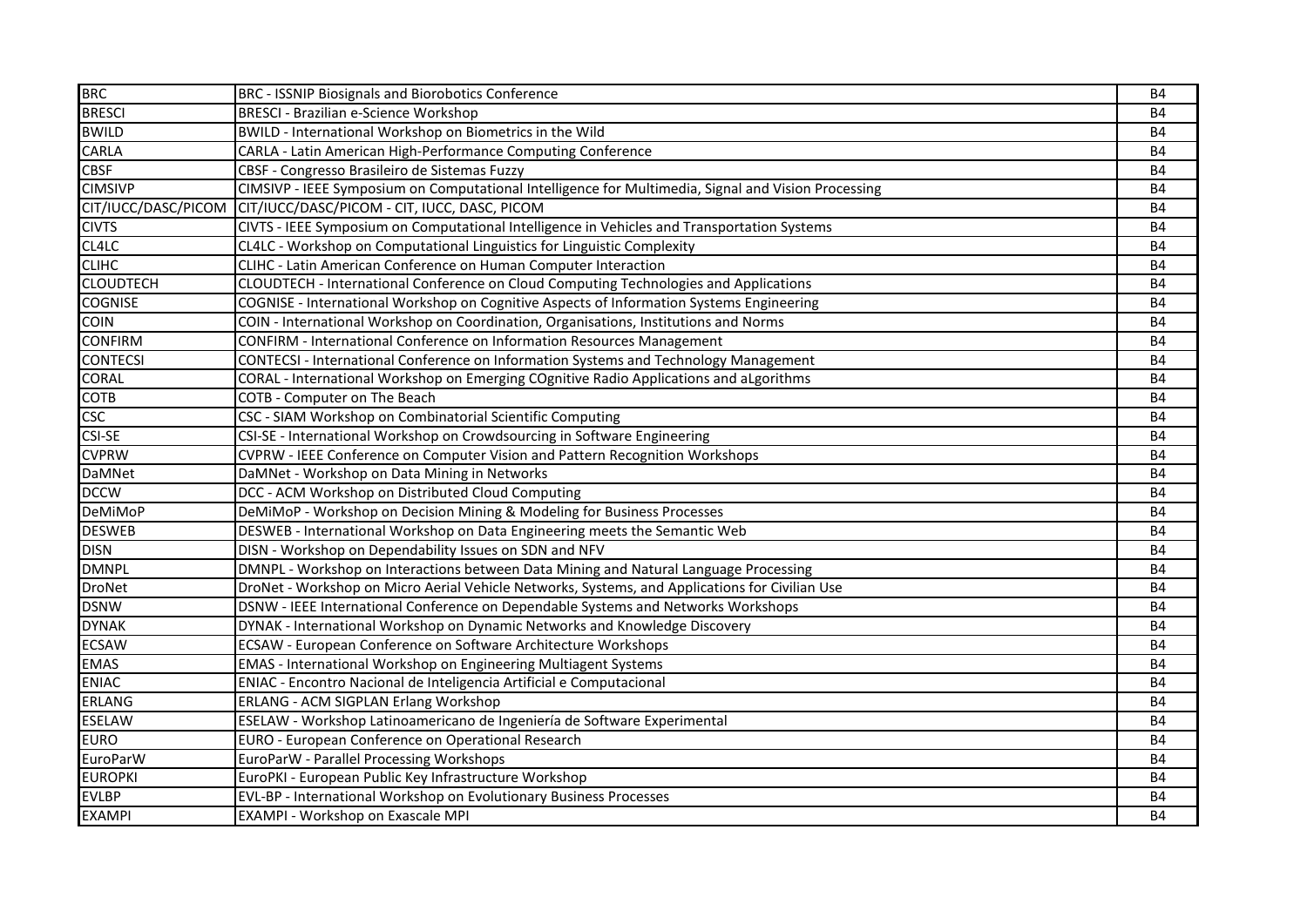| <b>FCTA</b>     | FCTA - International Conference on Fuzzy Computation Theory and Applications                                 | <b>B4</b> |
|-----------------|--------------------------------------------------------------------------------------------------------------|-----------|
| FLinAl          | FLinAI - Workshop on Fuzzy Logic in AI                                                                       | <b>B4</b> |
| <b>FOCI</b>     | FOCI - IEEE Symposium on Foundations of Computational Intelligence                                           | <b>B4</b> |
| <b>FOFAI</b>    | FOFAI - International Workshop on Formal Ontologies for Artificial Intelligence                              | <b>B4</b> |
| <b>FSEW</b>     | FSEW - Workhops of the SIGSOFT FSE International Symposium on Foundations of Software Engineering            | <b>B4</b> |
| <b>FTXS</b>     | FTXS - Workshop on Fault Tolerance for HPC at eXtreme Scale                                                  | <b>B4</b> |
| GAS             | GAS - International Workshop on Games and Software Engineering                                               | <b>B4</b> |
| <b>GCCE</b>     | <b>GCCE - IEEE Global Conference on Consumer Electronics</b>                                                 | <b>B4</b> |
| GeoPrivacy      | GeoPrivacy - Workshop on Privacy in Geographic Information Collection and Analysis                           | <b>B4</b> |
| GraphQ          | GraphQ - International Workshop on Querying Graph Structured Data (EDBT)                                     | <b>B4</b> |
| <b>GREENS</b>   | GREENS - International Workshop on Green and Sustainable Software                                            | <b>B4</b> |
| <b>GTVMT</b>    | GT-VMT - International Workshop on Graph Transformation and Visual Modeling Techniques                       | <b>B4</b> |
| HAI             | HAI - International Workshop on Human Aspects in Ambient Intelligence                                        | <b>B4</b> |
| HCI3P           | HCI3P - Workshop on Human Computer Interaction in Third Places                                               | <b>B4</b> |
| <b>HPCB</b>     | HPCB - International Workshop on High Performance Computing on Bioinformatics                                | <b>B4</b> |
| HR              | HR - Workshop on Hybrid Reasoning                                                                            | <b>B4</b> |
| IC3K            | IC3K - International Joint Conference on Knowledge Discovery, Knowledge Engineering and Knowledge Management | <b>B4</b> |
| <b>ICCCC</b>    | ICCCC - International Conference on Computers Communications and Control                                     | <b>B4</b> |
| <b>ICCVE</b>    | ICCVE - International Conference on Connected Vehicles & Exp                                                 | <b>B4</b> |
| <b>ICCW</b>     | ICCW - IEEE International Conference on Communications Workshops                                             | <b>B4</b> |
| <b>ICDEW</b>    | KEYS - International Workshop on Keyword Search and Data Exploration on Structured Data                      | <b>B4</b> |
| <b>ICERI</b>    | ICERI - International Conference of Education, Research and Innovation                                       | <b>B4</b> |
| <b>ICGSEW</b>   | ICGSEW - IEEE International Conference on Global Software Engineering Wokshops                               | B4        |
| <b>ICHQP</b>    | ICHQP - IEEE International Conference on Harmonics and Power Quality                                         | <b>B4</b> |
| <b>ICORES</b>   | ICORES - International Conference on Operations Research and Enterprise Systems                              | <b>B4</b> |
| <b>ICSEW</b>    | ICSEW - International Conference on Software Engineering Workshops                                           | <b>B4</b> |
| <b>IEEEIA</b>   | IA - IEEE Symposium on Intelligent Agents                                                                    | <b>B4</b> |
| <b>IMOC</b>     | IMOC - SBMO/IEEE MTT-S International Microwave and Optoelectronics Conference                                | <b>B4</b> |
| <b>INDUSCON</b> | INDUSCON - International Conference on Industry Applications                                                 | <b>B4</b> |
| <b>INFOCOMW</b> | CNTCV - IEEE Workshop on Communication & Networking Techniques for Contemporary Video                        | <b>B4</b> |
| <b>IoTAAL</b>   | IoTAAL - Workshop on Internet of Things for Ambient Assisted Living                                          | <b>B4</b> |
| <b>IPDPSW</b>   | IPDPSW - IEEE International Parallel & Distributed Processing Symposium Workshops                            | <b>B4</b> |
| <b>ISAP</b>     | ISAP - International Conference on Intelligent System Applications to Power Systems                          | <b>B4</b> |
| <b>ISCRAM</b>   | ISCRAM - International Conference on Information Systems for Crisis Response and Management                  | <b>B4</b> |
| <b>ISEOLE</b>   | ISEOLE - International Workshop on Intelligent Support in Exploratory and Open-Ended Learning Environments   | <b>B4</b> |
| <b>ISSREW</b>   | ISSREW - IEEE International Symposium on Software Reliability Engineering Workshops                          | <b>B4</b> |
| <b>ISWCW</b>    | IESD - Intenational Workshop on Intelligent Exploration of Semantic Data                                     | <b>B4</b> |
| <b>ITA</b>      | ITA - International Conference on Internet Technologies and Applications                                     | <b>B4</b> |
| <b>IWPSE</b>    | IWPSE - International Workshop on Principles of Software Evolution                                           | <b>B4</b> |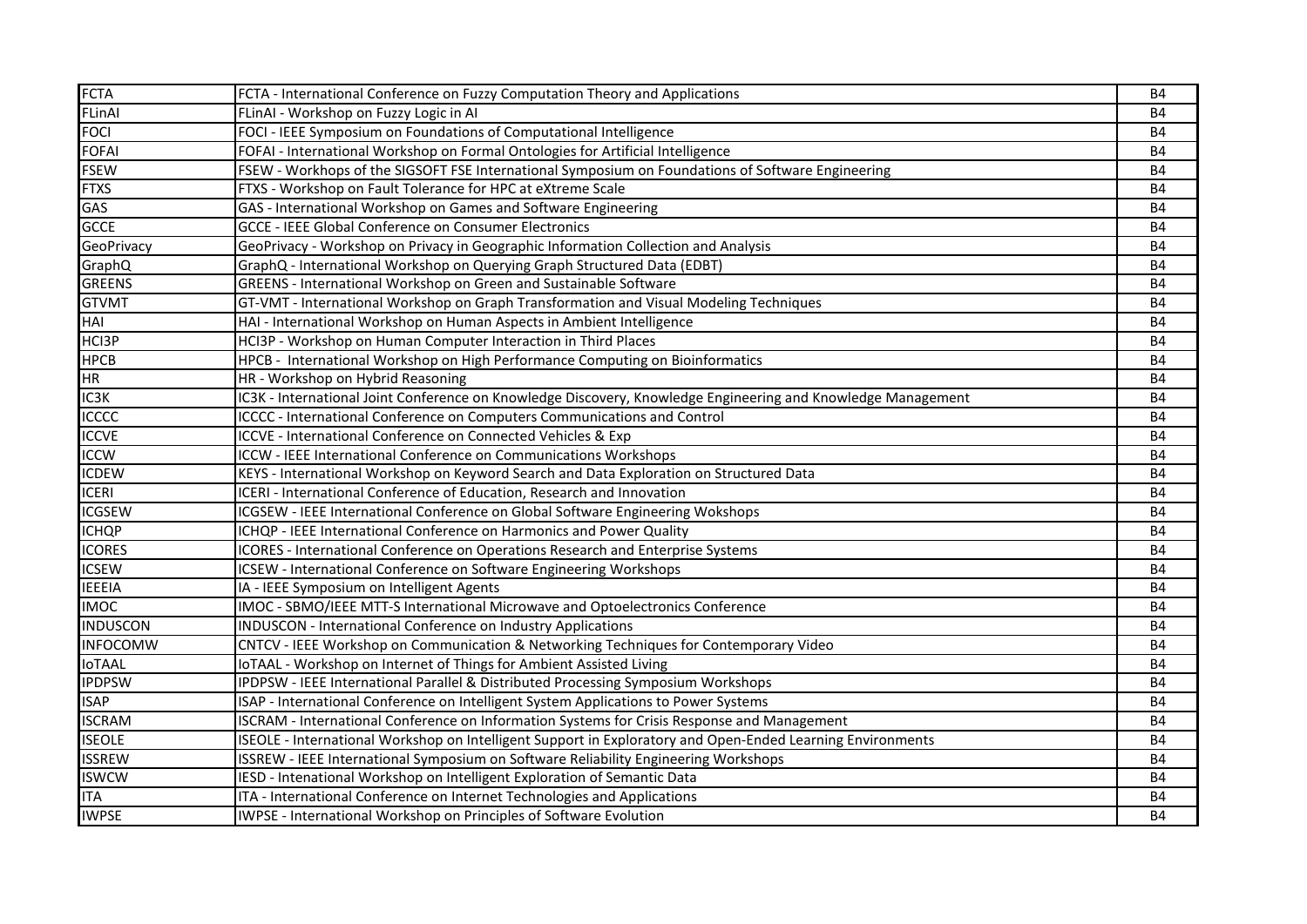| <b>IWSC</b>        | IWSC - International Workshop on Smart Cities: People, Technology and Data                                     | <b>B4</b>              |
|--------------------|----------------------------------------------------------------------------------------------------------------|------------------------|
| <b>IWSECO</b>      | IWSECO - International Workshop on Software Ecosystems                                                         | <b>B4</b><br><b>B4</b> |
| KnowLOD            | KnowLOD - Workshop on Knowledge Discovery and Data Mining Meets Linked Open Data                               |                        |
| <b>KSBT</b>        | KSBT - Workshop on Knowledge, Skill, and Behavior Transfer in Autonomous Robots                                | <b>B4</b>              |
| LA-CCI             | LA-CCI - Latin American Conference on Computational Intelligence                                               | <b>B4</b>              |
| LANCOMM            | LANCOMM - ACM SIGCOMM Workshop on Fostering Latin-American Research in Data Communication Networks             | <b>B4</b>              |
| <b>LCDNET</b>      | LCDNET - Workshop on Lowest Cost Denominator Networking for Universal Access                                   | <b>B4</b>              |
| M4IOT              | M4IOT - Workshop on Middleware for Context-Aware Applications in the IoT                                       | <b>B4</b>              |
| <b>MABS</b>        | MABS - International Workshop on Multi-Agent Based Simulation                                                  | <b>B4</b>              |
| <b>MANSDNNFV</b>   | ManSDN/NFV - International Workshop on Management of SDN and NFV Systems                                       | <b>B4</b>              |
| <b>MARMI</b>       | MARMI - International Workshop on Multimedia Analysis and Retrieval for Multimodal Interaction                 | <b>B4</b>              |
| <b>MASS</b>        | MASS - Mobility Analytics from Spatial and Social Data                                                         | <b>B4</b>              |
| <b>MDMW</b>        | MDMW - IEEE International Conference on Mobile Data Management Workshops                                       | <b>B4</b>              |
| MetaSel            | MetaSel - International Workshop on Meta-Learning and Algorithm Selection                                      | <b>B4</b>              |
| <b>MISE</b>        | MISE - Workshop on Modeling in Software Engineering                                                            | <b>B4</b>              |
| MobiArch           | MobiArch - Workshop on Mobility in the Evolving Internet Architecture                                          | <b>B4</b>              |
| <b>MOBILEHCIW</b>  | MOBILEHCIW - International Conference on Human-Computer Interaction with Mobile Devices and Services Workshops | <b>B4</b>              |
| <b>MOCRYSEN</b>    | MOCRYSEN - International Workshop on Modern Cryptography and Security Engineering                              | <b>B4</b>              |
| <b>MODULARITYW</b> | MODULARITYW - International Conference on Modularity Workshops                                                 | <b>B4</b>              |
| <b>MPPU</b>        | MPPU - Models and Paradigms for Planning under Uncertainty: a Broad Perspective Workshop                       | <b>B4</b>              |
| <b>MTD</b>         | MTD - International Workshop on Managing Technical Debt                                                        | <b>B4</b>              |
| <b>MUCS</b>        | MUCS - IEEE Workshop on Managing Ubiquitous Communications and Services                                        | <b>B4</b>              |
| <b>MULTIPROG</b>   | MULTIPROG - Workshop on Programmability Issues for Heterogeneous Multicore                                     | <b>B4</b>              |
| <b>MWAIL</b>       | MWAIL - ICAIL Multi-Lingual Workshop on AI & Law                                                               | Β4                     |
| <b>MWE</b>         | MWE - Workshop on Multiword Expressions                                                                        | <b>B4</b>              |
| NESY@HLAI          | NESY@HLAI - Workshop on Neural-Symbolic Learning and Reasoning                                                 | <b>B4</b>              |
| <b>NEWSIR</b>      | NEWSIR - International Workshop on Recent Trends in News Information Retrieval                                 | <b>B4</b>              |
| NFmcp              | NFMCP - International Workshop on New Frontiers in Mining Complex Patterns                                     | <b>B4</b>              |
| <b>NIDISC</b>      | NIDISC - International Workshop on Nature Inspired Distributed Computing                                       | <b>B4</b>              |
| PerCol             | PerCol - International Workshop on Pervasive Collaboration and Social Networking                               | <b>B4</b>              |
| PerComW            | PerComW - IEEE International Conference on Pervasive Computing and Communication Workshops                     | <b>B4</b>              |
| <b>PESOS</b>       | PESOS - International Workshop on Principles of Engineering Service-Oriented and Cloud Systems                 | <b>B4</b>              |
| PLATEAU            | PLATEAU - Workshop on Evaluation and Usability of Programming Languages and Tools                              | <b>B4</b>              |
| <b>PPNIV</b>       | PPNIV - Workshop on Planning, Perception and Navigation for Intelligent Vehicles                               | <b>B4</b>              |
| <b>RAHA</b>        | RAHA - IEEE Internacional Conference on Robotics and Automation for Humanitarian Applications                  | <b>B4</b>              |
| <b>RELAW</b>       | RELAW - International Workshop on Requirements Engineering and Law                                             | <b>B4</b>              |
| RePa               | RePa - IEEE International Workshop on Requirements Patterns                                                    | <b>B4</b>              |
| SBACPADW           | SBACPADW - International Symposium on Computer Architecture and High Performance Computing Workshop            | <b>B4</b>              |
| <b>SBCUP</b>       | SBCUP - Simpósio Brasileiro de Computação Ubíqua e Pervasiva                                                   | <b>B4</b>              |
|                    |                                                                                                                |                        |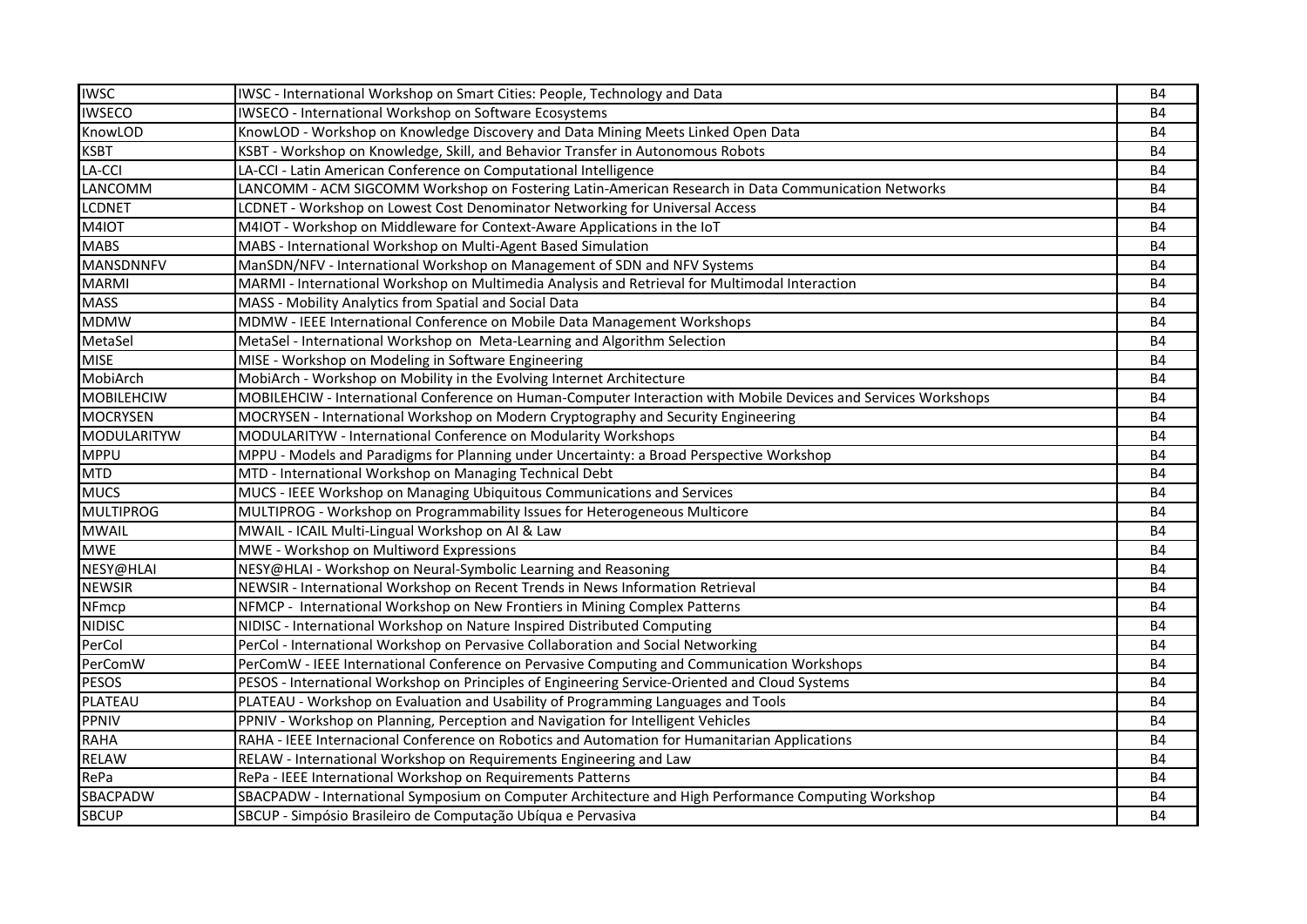| <b>SBMICRO</b>      | SBMicro - Symposium on Microelectronics Technology and Devices                                       | <b>B4</b> |
|---------------------|------------------------------------------------------------------------------------------------------|-----------|
| <b>SBPO</b>         | SBPO - Simpósio Brasileiro de Pesquisa Operacional                                                   | <b>B4</b> |
| <b>SBST</b>         | SBST - International Workshop on Search-Based Software Testing                                       | <b>B4</b> |
| <b>SCCTSA</b>       | SCCTSA - International Workshop on Smart City Clouds: Technologies, Systems and Applications         | <b>B4</b> |
| <b>SCGSE</b>        | SCGSE - Workshop on Software Support for Collaborative and Global Software Engineering               | <b>B4</b> |
| <b>SCSS</b>         | SCSS - International Symposium on Symbolic Computation in Software Science                           | <b>B4</b> |
| <b>SDIEV</b>        | SDE - IEEE Symposium on Differential Evolution                                                       | <b>B4</b> |
| <b>SEARIS</b>       | SEARIS - Workshop on Software Engineering and Architectures for Realtime Interactive Systems         | <b>B4</b> |
| SeCoGis             | SeCoGIS - International Workshop on Semantic and Conceptual Issues in Geographic Information Systems | <b>B4</b> |
| SEM                 | SEM - Joint Conference on Lexical and Computational Semantics                                        | <b>B4</b> |
| <b>SEMISH</b>       | SEMISH - Seminário Integrado de Software e Hardware                                                  | <b>B4</b> |
| <b>SESCPS</b>       | SESCPS - International Workshop on Software Engineering for Smart Cyber-Physical Systems             | <b>B4</b> |
| <b>SESoS</b>        | SESoS - International Workshop on Software Engineering for Systems-of-Systems                        | <b>B4</b> |
| <b>SET</b>          | SET - Software Engineering Track                                                                     | <b>B4</b> |
| <b>SHAPES</b>       | SHAPES - Interdisciplinary Worshop The Shape of Things                                               | <b>B4</b> |
| <b>SmartObjects</b> | SmartObjects - Workshop on Interacting with Smart Objects                                            | <b>B4</b> |
| SNAA                | SNAA - Workshop on Social Network Analysis in Applications                                           | <b>B4</b> |
| SOCIALEDU           | SOCIALEDU - International Workshop on Social Computing in Digital Education                          | <b>B4</b> |
| SOCM                | SOCM - International Workshop on the Theory and Practice of Social Machines                          | <b>B4</b> |
| <b>SOCO</b>         | SC - International Conference on Software Composition                                                | <b>B4</b> |
| <b>SORT</b>         | SORT - IEEE Workshop on Self-Organizing Real-Time Systems                                            | <b>B4</b> |
| SUGARLOAFPLOP       | SugarLoafPLop - Latin American Conference on Pattern Languages of Programming                        | <b>B4</b> |
| <b>SUMMERSIM</b>    | SummerSim - Summer Simulation Multi-conference                                                       | B4        |
| <b>SWEET</b>        | SWEET - Workshop on Scalable Workflow Execution Engines and Technologies                             | <b>B4</b> |
| T&DLA               | T&DLA - IEEE PES Transmission & Distribution Conference and Exposition Latin America                 | <b>B4</b> |
| UbiSafe             | UbiSafe - IEEE International Symposium on UbiSafe Computing                                          | <b>B4</b> |
| <b>UCHPC</b>        | UCHPC - Workshop on UnConventional High Performance Computing                                        | <b>B4</b> |
| <b>UNIF</b>         | UNIF - International Workshop on Unification                                                         | <b>B4</b> |
| <b>URSW</b>         | URSW - International Workshop on Uncertainty Reasoning for the Semantic Web                          | <b>B4</b> |
| <b>WAMCA</b>        | WAMCA - Workshop on Applications for Multi-Core Architectures                                        | <b>B4</b> |
| <b>WER</b>          | WER - Workshop on Requirements Engineering                                                           | <b>B4</b> |
| WETSOM              | WETSOM - International Workshop on Emerging Trends in Software Metrics                               | <b>B4</b> |
| <b>WIM</b>          | WIM - Workshop de Informática Médica                                                                 | <b>B4</b> |
| <b>WNUT</b>         | WNUT - Workshop on Noisy User-generated Text                                                         | <b>B4</b> |
| <b>WORKS</b>        | WORKS - Workshop on Workflows in Support of Large-Scale Science                                      | <b>B4</b> |
| <b>WOSAR</b>        | WoSAR - International Workshop on Software Aging and Rejuvenation                                    | <b>B4</b> |
| <b>WOSP</b>         | WOSP - International Workshop on Mining Scientific Publications                                      | <b>B4</b> |
| wwww                | WWWW - International World Wide Web Conference Workshops                                             | <b>B4</b> |
| 3DIPM               | 3DIPM - Three-Dimensional Image Processing, Measurement and Applications                             | <b>B5</b> |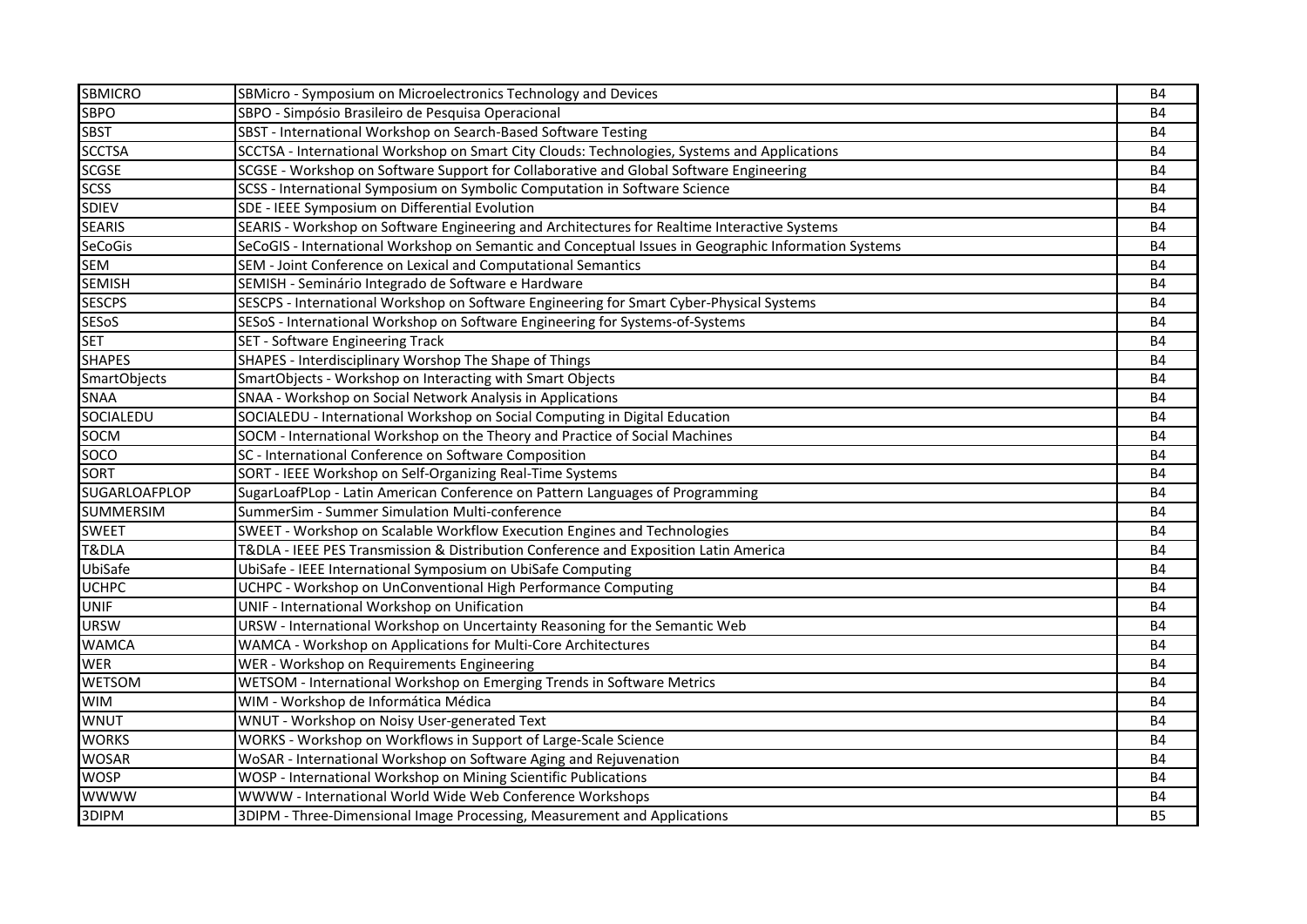| <b>AAATE</b>           | AAATE - Association for the Advancement of Assistive Technology in Europe Congress                                    | <b>B5</b>      |
|------------------------|-----------------------------------------------------------------------------------------------------------------------|----------------|
| <b>ACHI-IARIA</b>      | ACHI - IARIA International Conference on Advances in Computer-Human Interactions                                      |                |
| <b>ACRA</b>            | ACRA - Australasian Conference on Robotics and Automation                                                             |                |
| ADVCOMP-IARIA          | ADVCOMP - IARIA International Conference on Advanced Engineering Computing and Applications in Sciences               |                |
| <b>AICT-IARIA</b>      | AICT - IARIA Advanced International Conference on Telecommunications                                                  |                |
| ALIO/EURO              | ALIO/EURO - Workshop on Applied Combinatorial Optimization                                                            |                |
| AM                     | AM - Audio Mostly on Interaction With Sound                                                                           |                |
| <b>AOFA</b>            | AOFA - International Conference on Probabilistic, Combinatorial and Asymptotic Methods for the Analysis of Algorithms | B <sub>5</sub> |
| <b>ARGMAS</b>          | ArgMAS - International Workshop on Argumentation in Multiagent Systems                                                | <b>B5</b>      |
| <b>BIGDATASECURITY</b> | BIGDATASECURITY - IEEE International Conference on Big Data Security on Cloud                                         | <b>B5</b>      |
| BioCOMP-WC             | BioCOMP - International Conference on Bioinformatics & Computational Biology                                          | B <sub>5</sub> |
| <b>BNAIC</b>           | <b>BNAIC - Benelux Conference on Artificial Intelligence</b>                                                          | <b>B5</b>      |
| <b>BRASNAM</b>         | BrasNAM - Brazilian Workshop on Social Network Analysis and Mining                                                    | <b>B5</b>      |
| C4BIE                  | C4BIE - International Workshop on Cloud for Business, Industry and Enterprises                                        | <b>B5</b>      |
| CAAD                   | CAAD - Computer-Aided Architectural Design Futures Conference                                                         | <b>B5</b>      |
| <b>CAD</b>             | CAD - International CAD Conference                                                                                    | <b>B5</b>      |
| CARE                   | CARE - Workshop on Collaborative Agents Research and Development                                                      | <b>B5</b>      |
| <b>CGIM</b>            | CGIM - International Conference on Computer Graphics and Imaging                                                      | <b>B5</b>      |
| <b>CLAIO</b>           | CLAIO - Latin-Ibero-American Conference on Operations Research                                                        | <b>B5</b>      |
|                        | CLOUDCOMPUTING-IAR CLOUDCOMPUTING - IARIA International Conference on Cloud Computing, GRIDs, and Virtualization      | <b>B5</b>      |
| CMC                    | CMC - International Conference on Concept Mapping                                                                     | <b>B5</b>      |
| CobRA                  | CobRA - International Workshop on Exploring Component-based Techniques for Constructing Reference Architectures       | <b>B5</b>      |
| COGNITIVE-IARIA        | COGNITIVE - IARIA International Conference on Advanced Cognitive Technologies and Applications                        | <b>B5</b>      |
| <b>COMSOC</b>          | COMSOC - International Workshop on Computational Social Choice                                                        | <b>B5</b>      |
| CONTEXT-BPM            | CONTEXT-BPM - International Workshop on Context for Business Process Management                                       | B <sub>5</sub> |
| <b>CPA</b>             | CPA - Communicating Process Architectures                                                                             | <b>B5</b>      |
| <b>CSCL</b>            | CSCL - International Conference on Computer Supported Collaborative Learning                                          | <b>B5</b>      |
| <b>CSCWC</b>           | CSC - International Conference on Scientific Computing                                                                | <b>B5</b>      |
| DATAANALYTICS-IARIA    | DATAANALYTICS - IARIA International Conference on Data Analytics                                                      | <b>B5</b>      |
| <b>DBKD-AIARIA</b>     | DBKDA - IARIA International Conference on Advances in Databases, Knowledge, and Data Applications                     | <b>B5</b>      |
| <b>DCM</b>             | DCM - International Workshop on Developments in Computational Models                                                  | <b>B5</b>      |
| <b>DESAFIE</b>         | DesafIE - Workshop de Desafios da Computação Aplicada à Educação                                                      | <b>B5</b>      |
| EA                     | EA - International Conference on Artificial Evolution                                                                 | <b>B5</b>      |
| <b>ECTA</b>            | ECTA - International Conference on Evolutionary Computation Theory and Applications                                   | <b>B5</b>      |
| <b>EEEWC</b>           | EEE - International Conference on e-Learning, e-Business, Enterprise Information Systems, and e-Government            | <b>B5</b>      |
| <b>EIS</b>             | EIS - SPIE Human Vision and Electronic Imaging                                                                        | <b>B5</b>      |
| eKNOW                  | eKNOW-IARIA - IARIA International Conference on Information, Process, and Knowledge Management                        | B <sub>5</sub> |
| EnDM                   | EnDM - Workshop on Energy Data Management                                                                             | <b>B5</b>      |
| <b>ENERGY-IARIA</b>    | ENERGY - IARIA International Conference on Smart Grids, Green Communications and IT Energy-aware Technologies         | <b>B5</b>      |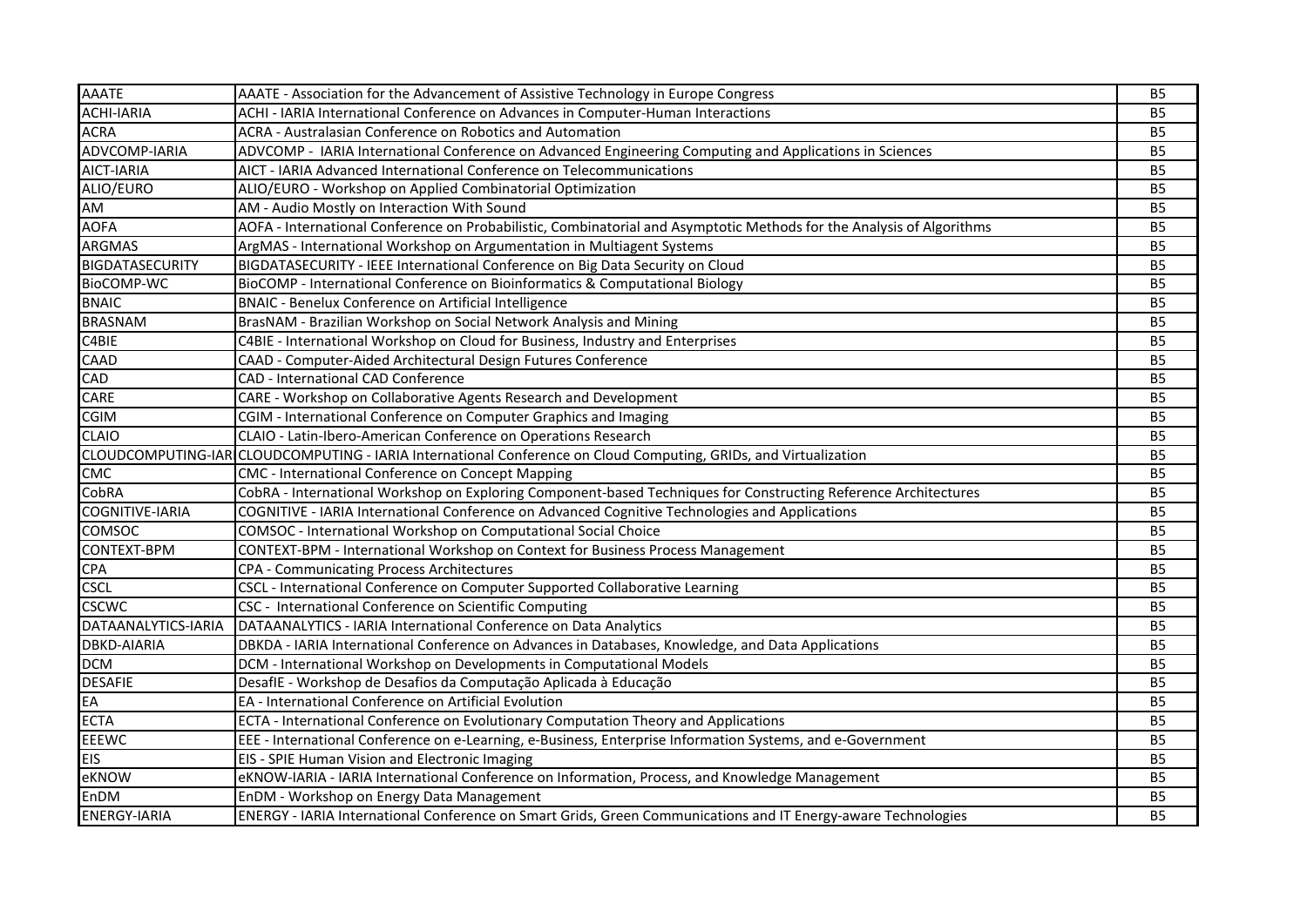| <b>EPAMUS</b>       | EPAMUS - International Workshop on Engineering Parallel and Multi-core Systems                                        | <b>B5</b>      |
|---------------------|-----------------------------------------------------------------------------------------------------------------------|----------------|
| ETELEMED-IARIA      | E-Telemed - IARIA International Conference on eHealth, Telemedicine, and Social Medicine                              |                |
| <b>EUROCG</b>       | <b>EUROCG - European Workshop on Computational Geometry</b>                                                           |                |
| <b>EUROCOMB</b>     | EuroComb - European Conference on Combinatorics, Graph Theory and Applications                                        |                |
| <b>EUROSIM</b>      | EUROSIM - Congress on Modelling and Simulation                                                                        |                |
| EuroVISW            | EuroVAW - EuroVis Workshop on Visual Analytics (EuroVA)                                                               |                |
| FCA4AI              | FCA4AI - Workshop What can FCA do for Artificial Intelligence                                                         |                |
| FECS-WS             | FECS - WS International Conference on Frontiers in Education: Computer Science and Computer Engineering               | <b>B5</b>      |
| <b>FINS</b>         | FINS - International Workshop on Future Internet and Smart Networks                                                   |                |
| <b>FLINS</b>        | FLINS - International FLINS Conference on Decision Making and Soft Computing                                          |                |
| GeoPROCESSING-IARIA | GeoProcessing - IARIA International Conference on Advanced Geographic Information Systems, Applications, and Services | <b>B5</b>      |
| <b>GLOBALDEV</b>    | GLOBALDEV - Workshop of the AIS Special Interest Group for ICT in Global Development                                  | <b>B5</b>      |
| <b>HEALTHINF</b>    | HEALTHINF - International Conference on Health Informatics                                                            | B <sub>5</sub> |
| <b>HPG</b>          | HPG - High-Performance Graphics                                                                                       | <b>B5</b>      |
| <b>HPPN</b>         | HPPN - Workshop on High Performance and Programmable Networking                                                       | <b>B5</b>      |
| <b>HUMANCOM</b>     | HUMANCOM - International Conference on Human-centric Ubiquitous Computing and Applications                            | <b>B5</b>      |
| <b>ICAIWC</b>       | ICAI - International Conference on Artificial Intelligence                                                            | <b>B5</b>      |
| <b>ICARSC</b>       | ICARSC - IEEE International Conference on Autonomous Robot Systems and Competitions                                   | <b>B5</b>      |
| <b>ICAS-IARIA</b>   | ICAS - IARIA International Conference on Autonomic and Autonomous Systems                                             | B <sub>5</sub> |
| <b>ICCDCS</b>       | ICCDCS - International Caribbean Conference on Devices, Circuits and Systems                                          | <b>B5</b>      |
| <b>ICCETaiwan</b>   | ICCETW - IEEE International Conference on Consumer Electronics Taiwan                                                 | <b>B5</b>      |
| <b>ICCRTS</b>       | ICCRTS - International Command and Control Research and Technology Symposium                                          | <b>B5</b>      |
| <b>ICDP</b>         | ICDP - International Conference on Imaging for Crime Detection and Prevention                                         | <b>B5</b>      |
| <b>ICDS-IARIA</b>   | ICDS - IARIA International Conference on Digital Society                                                              | <b>B5</b>      |
| <b>ICED</b>         | ICED - International Conference on Engineering Design                                                                 | B <sub>5</sub> |
| <b>ICIEOM</b>       | ICIEOM - International Conference on Industrial Engineering and Operations Management                                 | <b>B5</b>      |
| <b>ICIQ</b>         | ICIQ - International Conference on Information Quality                                                                | <b>B5</b>      |
| <b>ICIW-IARIA</b>   | ICIW - IARIA International Conference on Internet and Web Applications and Services                                   | <b>B5</b>      |
| <b>ICN-IARIA</b>    | ICN - IARIA International Conference on Networks                                                                      | <b>B5</b>      |
| <b>ICNS-IARIA</b>   | ICNS - IARIA International Conference on Networking and Services                                                      | <b>B5</b>      |
| <b>ICOMPWC</b>      | ICOMP - International Conference on Internet Computing and Internet of Things                                         | B <sub>5</sub> |
| <b>ICONS-IARIA</b>  | ICONS - IARIA International Conference on Systems                                                                     | B <sub>5</sub> |
| <b>ICSEA-IARIA</b>  | ICSEA - IARIA International Conference on Software Engineering Advances                                               | <b>B5</b>      |
| <b>ICSNC-IARIA</b>  | ICSNC - IARIA International Conference on Systems and Networks Communications                                         | <b>B5</b>      |
| <b>ICWMC-IARIA</b>  | <b>ICWMC - IARIA International Conference on Wireless and Mobile Communications</b>                                   | B <sub>5</sub> |
| <b>ICWNWC</b>       | ICWN - International Conference on Wireless Networks                                                                  | <b>B5</b>      |
| <b>IEMSS</b>        | iEMSs - International Congress on Environmental Modelling & Software                                                  | B <sub>5</sub> |
| <b>INNOV-IARIA</b>  | INNOV - IARIA International Conference on Communications, Computation, Networks and Technologies                      | B <sub>5</sub> |
| <b>INOC</b>         | INOC - International Network Optimization Conference                                                                  | <b>B5</b>      |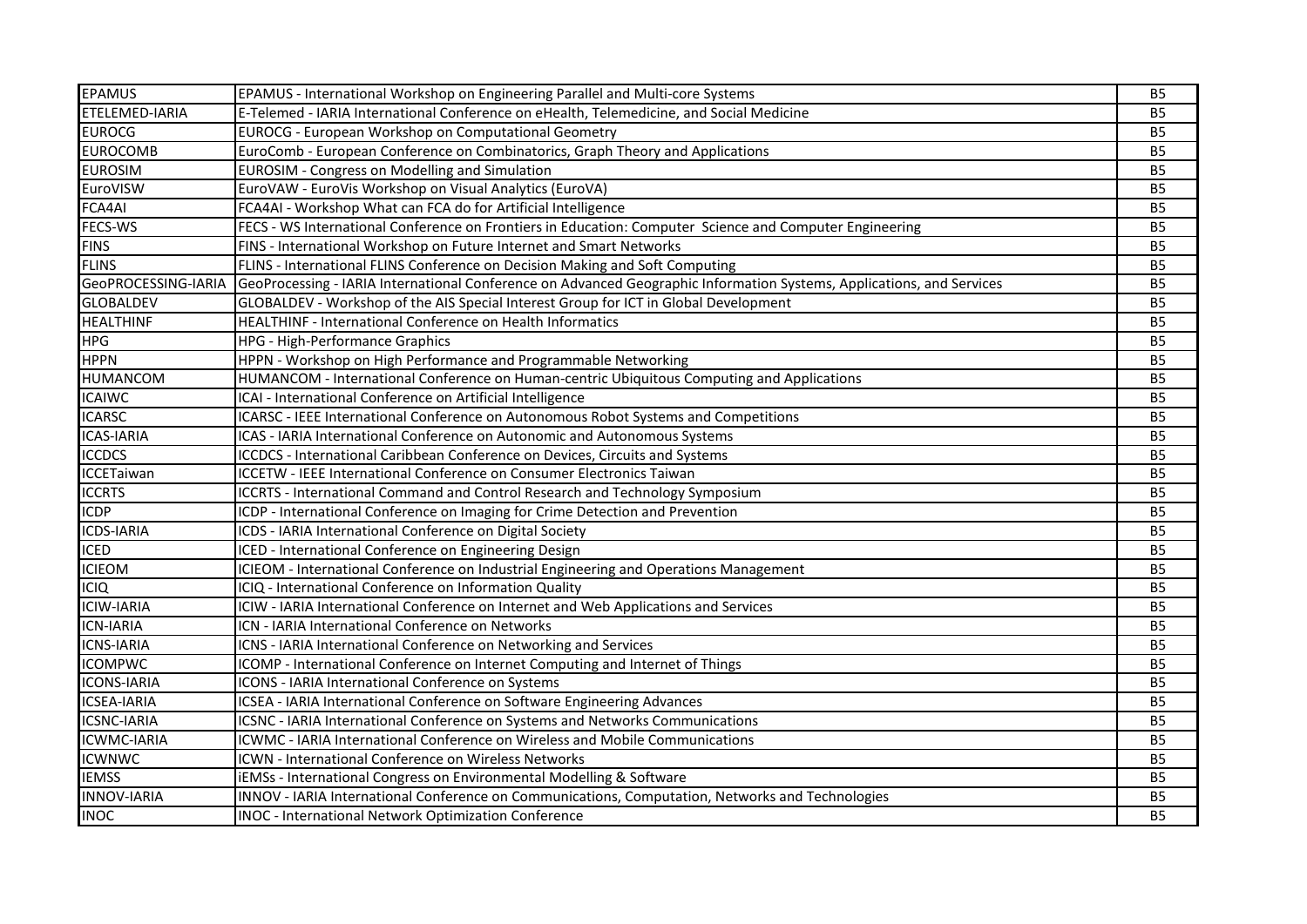| <b>INTELLI-IARIA</b> | INTELLI - IARIA International Conference on Intelligent Systems and Applications                              | <b>B5</b>      |
|----------------------|---------------------------------------------------------------------------------------------------------------|----------------|
| <b>INTELLISYS</b>    | <b>INTELLISYS - SAI Intelligent Systems Conference</b>                                                        | <b>B5</b>      |
| <b>INTERACCION</b>   | INTERACCION - International Conference on Human Computer Interaction                                          | <b>B5</b>      |
| <b>IPCVWC</b>        | IPCV - International Conference on Image Processing, Computer Vision, and Pattern Recognition                 | <b>B5</b>      |
| <b>ISCAW</b>         | ISCAW - Image-Based Smart City Application Workshop                                                           | <b>B5</b>      |
| <b>ISWPC</b>         | ISWPC - International Symposium on Wireless and Pervasive Computing                                           | B <sub>5</sub> |
| <b>IWC</b>           | IWC - International Workshop on Confluence                                                                    | <b>B5</b>      |
| <b>IWS</b>           | IWS - Iberchip Workshop                                                                                       | <b>B5</b>      |
| <b>IWSG</b>          | IWSG - International Workshop on Science Gateways                                                             | <b>B5</b>      |
| <b>KDMILE</b>        | KDMiLe - Symposium on Knowledge Discovery, Mining and Learning                                                | B <sub>5</sub> |
| LAC                  | LAC - Linux Audio Conference                                                                                  | <b>B5</b>      |
| LAFM                 | LAFM - Latin American Workshop on Formal Methods                                                              | B <sub>5</sub> |
| LANMR                | LANMR - Latin American Workshop on Logic/Languages, Algorithms and New Methods of Reasoning                   | <b>B5</b>      |
| LATINCLOUD           | LATINCLOUD - IEEE Latin America Conference on Cloud Computing and Communications                              | <b>B5</b>      |
| LAWCG                | LAWGC - Latin American Workshop on Cliques in Graphs                                                          | <b>B5</b>      |
| <b>LISS</b>          | LISS - International Conference on Logistics, Informatics and Services Sciences                               | <b>B5</b>      |
| <b>LRC</b>           | LRC - Workshop on Logical Reasoning and Computation                                                           | <b>B5</b>      |
| <b>MASLE</b>         | MASLE - Workshop in Multiagent System Based Learning Environments                                             | B <sub>5</sub> |
| Matheuristics        | Matheuristics - International Workshop on Model-based metaheuristics                                          | <b>B5</b>      |
| <b>MCDM</b>          | MCDM - International Conference on Multiple Criteria Decision Making                                          | <b>B5</b>      |
| <b>MEDIAN</b>        | MEDIAN - Workshop On Manufacturable and Dependable Multicore Architectures at Nanoscale                       | <b>B5</b>      |
| <b>MIC</b>           | MIC - Metaheuristics International Conference                                                                 | <b>B5</b>      |
| <b>MIKON</b>         | MIKON - International Conference on Microwave, Radar and Wireless Communications                              | B <sub>5</sub> |
| MMEDIA-IARIA         | MMEDIA - International Conferences on Advances in Multimedia                                                  | B <sub>5</sub> |
| <b>MoWNeT</b>        | MoWNeT - International Conference on Selected Topics in Mobile and Wireless Networking                        | <b>B5</b>      |
| <b>MSI</b>           | MSI - International Conference on Modelling, Simulation and Identification                                    | <b>B5</b>      |
| MS-ST                | MSSUW - IEEE MS Special Track on Services for the Ubiquitous Web                                              | <b>B5</b>      |
| <b>MSVWC</b>         | MSV - International Conference on Modeling, Simulation and Visualization Methods                              | <b>B5</b>      |
| <b>NLPCS</b>         | NLPCS - International Workshop on Natural Language Processing and Cognitive Science                           | <b>B5</b>      |
| <b>NRW</b>           | NRW - Asia Pacific Advanced Network Research Workshop                                                         | B <sub>5</sub> |
| <b>PAAMSW</b>        | PAAMSW - International Workshops of Practical Applications of Agents, Multi-Agent Systems, and Sustainability | <b>B5</b>      |
| <b>PATAT</b>         | PATAT - International Conference on the Practice and Theory of Automated Timetabling                          | <b>B5</b>      |
| <b>PATTERNS</b>      | PATTERNS - International Conferences on Pervasive Patterns and Applications                                   | <b>B5</b>      |
| <b>PDPTAWC</b>       | PDPTA - International Conference on Parallel and Distributed Processing Techniques and Applications           | <b>B5</b>      |
| PLP                  | PLP - International Workshop on Probabilistic Programming                                                     | B <sub>5</sub> |
| PoEM                 | PoEM - IFIP WG 8.1 Working Conference on the Practice of Enterprise Modelling                                 | B <sub>5</sub> |
| QMMQ                 | QMMQ - Quality of Models and Models of Quality Workshop                                                       | <b>B5</b>      |
| QRSW                 | QRSW - IEEE International Conference on Software Quality, Reliability and Security Companion                  | B <sub>5</sub> |
| <b>REM</b>           | REM - Workshop on Reactivity, Events and Modularity                                                           | <b>B5</b>      |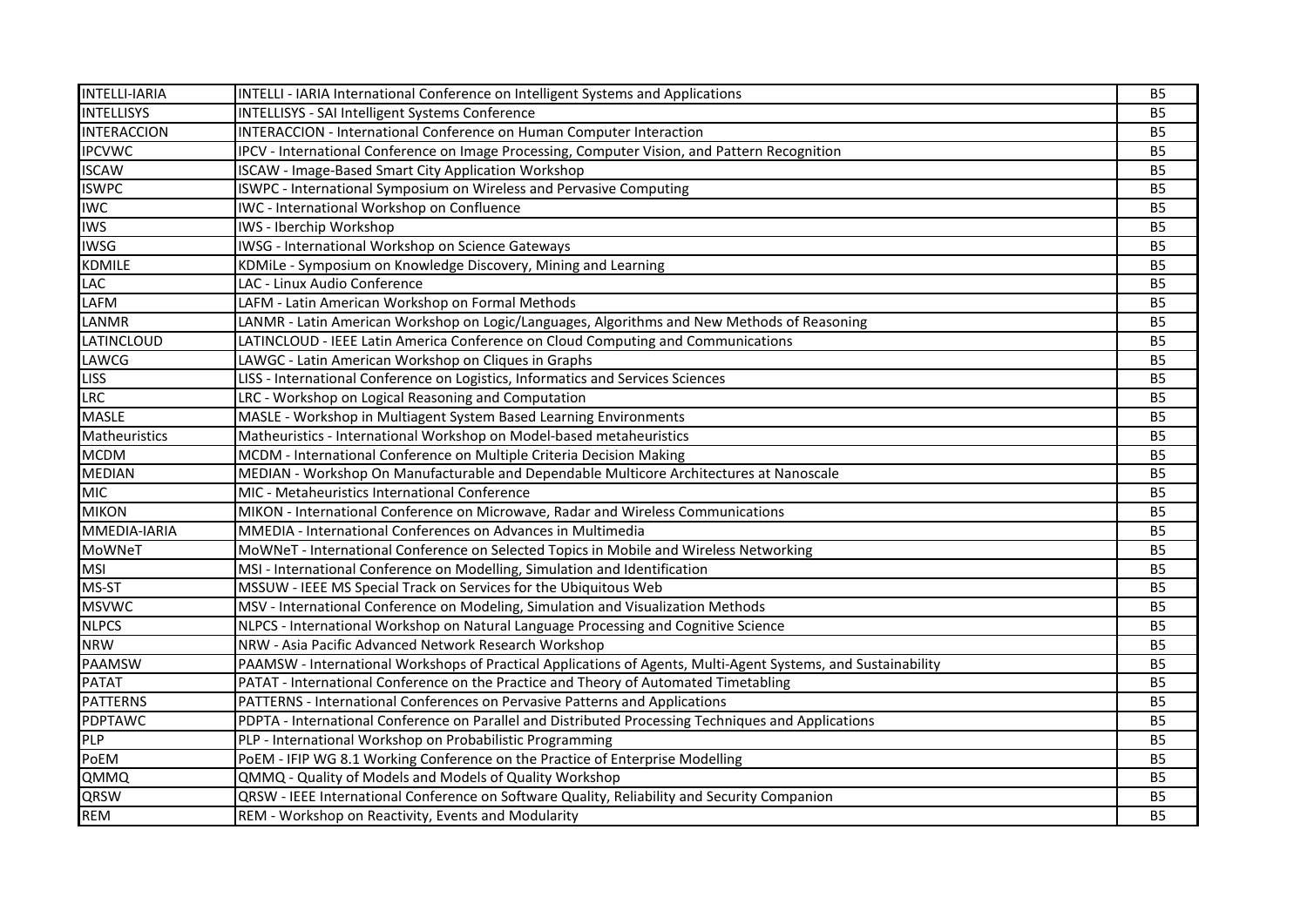| <b>RESER</b>         | RESER - International Workshop on Replication in Empirical Software Engineering Research                    | <b>B5</b>      |
|----------------------|-------------------------------------------------------------------------------------------------------------|----------------|
| <b>SACCONET</b>      | SACCONET - International Conference on Smart Communications in Network Technologies                         | <b>B5</b>      |
| SAMWC                | SAM - International Conference on Security and Management                                                   | <b>B5</b>      |
| SAST                 | SAST - Brazilian Workshop on Systematic and Automated Software Testing                                      | <b>B5</b>      |
| SBAI                 | SBAI - Simpósio Brasileiro de Automação Inteligente                                                         | <b>B5</b>      |
| <b>SBIAGRO</b>       | SBIAGRO - Congresso Brasileiro de Agroinformática                                                           | B <sub>5</sub> |
| Scrowd               | Scrowd - Workshop de Sistemas de Crowdsourcing                                                              | <b>B5</b>      |
| <b>SCSC</b>          | <b>SCSC - Summer Computer Simulation Conference</b>                                                         | <b>B5</b>      |
| <b>SDH</b>           | SDH - International Symposium on Spatial Data Handling                                                      | <b>B5</b>      |
| <b>SEAWAVE</b>       | SEAWAVE - Workshop on Seamless Adaptive Multi-cloud Management of Service-based Applications                | <b>B5</b>      |
| SECURWARE-IARIA      | SECURWARE - IARIA International Conference on Emerging Security Information, Systems and Technologies       | <b>B5</b>      |
| SEMAPROIARIA         | SEMAPRO - IARIA International Conference on Advances in Semantic Processing                                 | <b>B5</b>      |
| SEMEVAL              | SemEval - International Workshop on Semantic Evaluation                                                     | <b>B5</b>      |
| <b>SERPWC</b>        | SERP - International Conference on Software Engineering Research and Practice                               | <b>B5</b>      |
| <b>SESENA</b>        | SESENA - International Workshop on Software Engineering for Sensor Network Applications                     | <b>B5</b>      |
| SIGGRAPH-Asia        | SIGGRAPH-Asia - Conference on Computer Graphics and Interactive Techniques                                  | <b>B5</b>      |
| <b>SLISW</b>         | SLISW - Simposio Latinoamericano de Ingeniería de Software                                                  | <b>B5</b>      |
| <b>SMusC</b>         | SMC - Sound and Music Computing Conference                                                                  | <b>B5</b>      |
| SOFTENG-IARIA        | SOFTENG - IARIA International Conference on Advances and Trends in Software Engineering                     | <b>B5</b>      |
| SoWeMi               | SoWeMi - International Workshop on Mining the Social Web                                                    | <b>B5</b>      |
| <b>SPECTS</b>        | SPECTS - International Symposium on Performance Evaluation of Computer and Telecommunications Systems       | <b>B5</b>      |
| <b>SSC</b>           | <b>SSC - Social Simulation Conference</b>                                                                   | <b>B5</b>      |
| <b>SWWSWC</b>        | SWWS - International Conference on Semantic Web and Web Services                                            | <b>B5</b>      |
| <b>TaPP</b>          | TaPP - International Workshop on Theory and Practice of Provenance                                          | <b>B5</b>      |
| <b>TISE</b>          | TISE - Congreso Internacional de Informática Educativa                                                      | <b>B5</b>      |
| ToRPorEsp            | ToRPorEsp - Workshop on Tools and Resources for Automatically Processing Portuguese and Spanish             | <b>B5</b>      |
| <b>UBICOMM-IARIA</b> | UBICOMM - IARIA International Conference on Mobile Ubiquitous Computing, Systems, Services and Technologies | <b>B5</b>      |
| <b>UNET</b>          | <b>UNET - International Symposium on Ubiquitous Networking</b>                                              | B <sub>5</sub> |
| VEM                  | VEM - Workshop on Software Visualization, Evolution and Maintenance                                         | <b>B5</b>      |
| <b>VPQM</b>          | VPQM - International Workshop on Video Processing and Quality Metrics for Consumer Electronics              | B <sub>5</sub> |
| <b>WAPCO</b>         | WAPCO - Workshop on Approximate Computing                                                                   | B <sub>5</sub> |
| <b>WCAMA</b>         | WCAMA - Workshop de Computação Aplicada à Gestão do Meio Ambiente e Recursos Naturais                       | <b>B5</b>      |
| <b>WCAS</b>          | WCAS - Workshop on Circuits and Systems Design                                                              | <b>B5</b>      |
| <b>WCGE</b>          | WCGE - Workshop de Computação Aplicada ao Governo Eletrônico                                                | B <sub>5</sub> |
| <b>WDES</b>          | WDES - Workshop de Desenvolvimento Distribuído de Software                                                  | <b>B5</b>      |
| <b>WEAC</b>          | WEAC - Workshop sobre Educação em Arquitetura de Computadores                                               | <b>B5</b>      |
| WEIHC                | WEIHC - Workshop sobre Ensino de IHC                                                                        | <b>B5</b>      |
| <b>WESB</b>          | WESB - Workshop de Engenharia de Software Baseada em Busca                                                  | <b>B5</b>      |
| <b>WFA</b>           | WFA - Workshop de Ferramentas e Aplicações                                                                  | <b>B5</b>      |